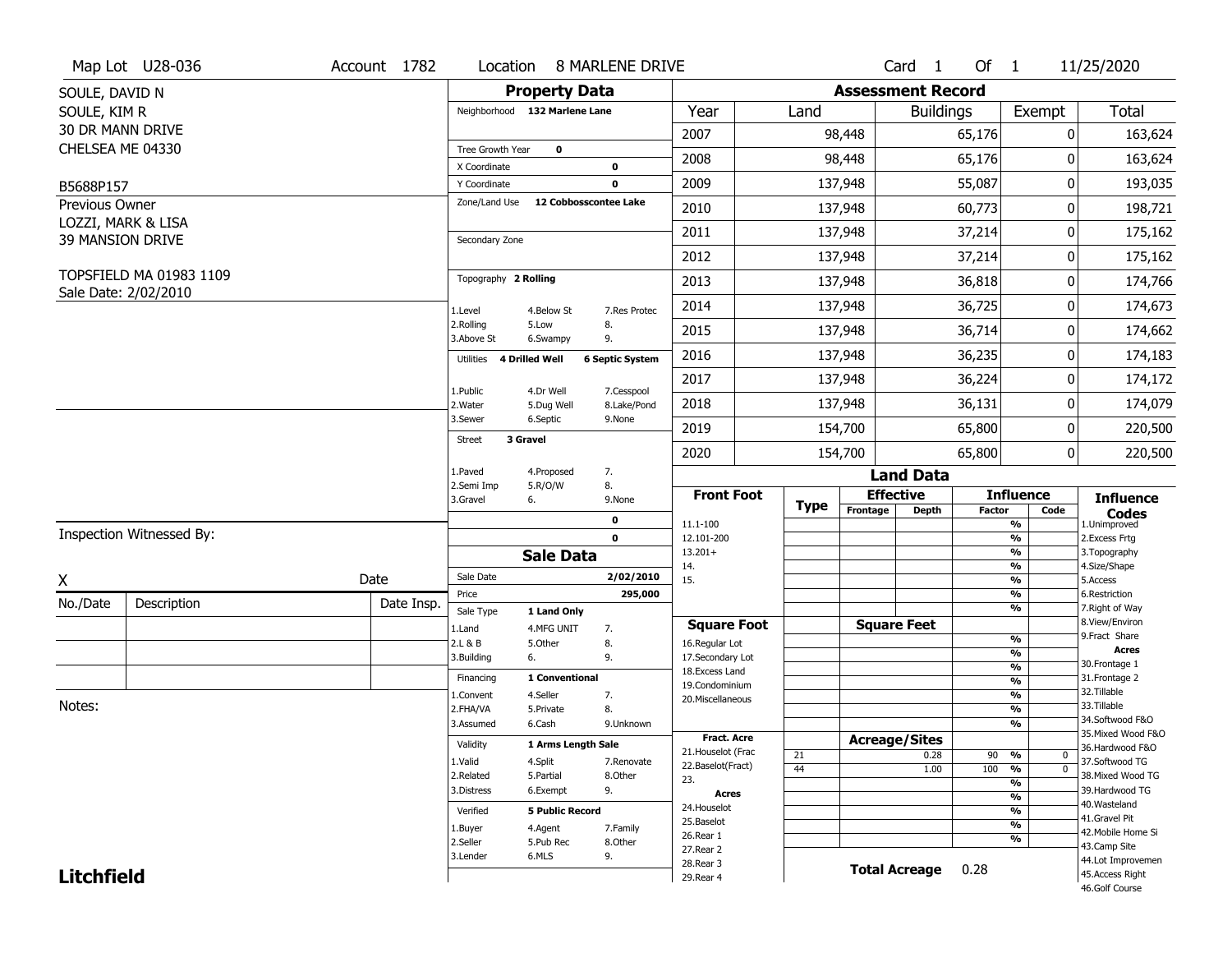|                   |                                |                                                   |                          |                  |                                       |                   |                               |                                  |            |                        | <b>Litchfield</b>  |  |       |       |      |                   |        |        |            |  |
|-------------------|--------------------------------|---------------------------------------------------|--------------------------|------------------|---------------------------------------|-------------------|-------------------------------|----------------------------------|------------|------------------------|--------------------|--|-------|-------|------|-------------------|--------|--------|------------|--|
|                   | Map Lot U28-036                |                                                   |                          |                  |                                       |                   | Account 1782                  | Location                         |            |                        | 8 MARLENE DRIVE    |  |       |       |      | Card <sub>1</sub> | Of $1$ |        | 11/25/2020 |  |
|                   | Building Style 15 Cottage      |                                                   | <b>SF Bsmt Living</b>    |                  | 0                                     |                   |                               | Layout 1 Typical                 |            |                        |                    |  |       |       |      |                   |        |        |            |  |
| 0.Uncoded         | 4.Cape                         | 8.Log                                             | Fin Bsmt Grade           |                  | 0 <sub>0</sub>                        |                   |                               | 1. Typical                       | 4.         |                        | 7.                 |  |       |       | 5.0' |                   |        |        |            |  |
| 1.Conv.           | 5.Garrison                     | 9.Other                                           |                          | OPEN-5-CUSTOMIZE | $\mathbf 0$                           |                   |                               | 2.Inadeq                         | 5.         |                        | 8.                 |  |       |       |      |                   |        |        |            |  |
| 2.Ranch           | 6.Split                        | 10.Tri-Lev                                        | Heat Type                | 100%             |                                       | 8 Floor/Wall Unit |                               | 3.                               | 6.         |                        | 9.                 |  |       |       |      |                   |        |        |            |  |
| 3.R Ranch         | 7.Contemp                      | 11.Earth O                                        | 0.Uncoded                |                  | 4.Steam                               |                   | 8.Fl/Wall                     | Attic                            | 9 None     |                        |                    |  |       |       |      |                   |        |        |            |  |
| Dwelling Units 1  |                                |                                                   | 1.HWBB                   |                  | 5.FWA                                 |                   | 9.No Heat                     | 1.1/4 Fin                        | 4.Full Fin |                        | 7.                 |  |       |       |      |                   |        |        |            |  |
| Other Units       | 0                              |                                                   | 2.HWCI                   |                  | 6.GravWA                              |                   | 10.Radiant                    | 2.1/2 Fin                        | 5.Fl/Stair |                        | 8.                 |  |       | 24.0  |      |                   |        | 1sFr/C |            |  |
| Stories           | 1 One Story                    |                                                   | 3.H Pump                 |                  | 7.Electric                            |                   | 11.Radiant                    | 3.3/4 Fin                        | 6.         |                        | 9.None             |  |       |       |      |                   |        |        |            |  |
| $1.1\,$           | 4.1.5                          | 7.1.25                                            | Cool Type                | 0%               |                                       | 9 None            |                               | Insulation                       | $1$ Full   |                        |                    |  |       |       |      |                   |        |        | 24.0'      |  |
| 2.2               | 5.1.75                         | 8.3.5                                             | 1.Refrig                 |                  | 4.W&C Air                             |                   | 7.RadHW                       | 1.Full                           |            | 4.Minimal              | 7.                 |  |       |       |      |                   |        |        |            |  |
| 3.3               | 6.2.5                          | 9.4                                               | 2.Evapor                 |                  | 5.Monitor-                            |                   | 8.                            | 2.Heavy                          | 5.Partial  |                        | 8.                 |  |       |       |      |                   |        |        |            |  |
|                   | Exterior Walls 11 T1-11 Siding |                                                   | 3.H Pump                 |                  | 6.Monitor-                            |                   | 9.None                        | 3.Capped                         | 6.         |                        | 9.None             |  |       | 15.0' |      |                   |        |        |            |  |
| 0.Uncoded         | 4.Asbestos                     | 8.Concrete                                        | Kitchen Style            |                  | 2 Typical                             |                   |                               | Unfinished %                     | 0%         |                        |                    |  |       |       |      |                   |        |        |            |  |
| 1.Wd Clapb        | 5.Stucco                       | 9.Other                                           | 1.Modern                 |                  | 4.Obsolete                            |                   | 7.                            | Grade & Factor 2 Fair 105%       |            |                        |                    |  |       |       |      | 5.0'              |        | 30.0'  |            |  |
| 2.Vinyl           | 6.Brick                        | 10.Wd shin                                        | 2.Typical                |                  | 5.                                    |                   | 8.                            | 1.E Grade                        |            | 4.B Grade              | 7.AAA Grad         |  |       |       |      |                   |        |        |            |  |
| 3.Compos.         | 7.Stone                        | 11.T1-11                                          | 3.Old Type               |                  | 6.                                    |                   | 9.None                        | 2.D Grade                        |            | 5.A Grade              | 8.M&S              |  |       |       |      |                   |        |        |            |  |
| Roof Surface      | 1 Asphalt Shingles             |                                                   | Bath(s) Style            |                  | 2 Typical Bath(s)                     |                   |                               | 3.C Grade                        |            | 6.AA Grade             | 9.Same             |  |       |       |      |                   | OP     |        | W D        |  |
| 1.Asphalt         | 4.Composit                     | 7.Rolled R                                        | 1.Modern                 |                  | 4.Obsolete                            |                   | 7.                            | SQFT (Footprint) 1080            |            |                        |                    |  |       |       |      | 11.0              |        |        |            |  |
| 2.Slate           | 5.Wood                         | 8.                                                | 2. Typical               |                  | 5.                                    |                   | 8.                            | Condition                        |            | <b>5 Above Average</b> |                    |  |       |       |      |                   |        |        |            |  |
| 3.Metal           | 6.Other                        | 9.                                                | 3.Old Type               |                  | 6.                                    |                   | 9.None                        | 1.Poor                           | 4.Avg      |                        | 7.V G              |  |       |       |      | 14.0'             |        |        | 18.0'      |  |
| SF Masonry Trim 0 |                                |                                                   | # Rooms                  |                  | 3                                     |                   |                               | 2.Fair                           | $5.Avg+$   |                        | 8.Exc              |  |       |       |      |                   |        |        |            |  |
| OPEN-3-CUSTOM 0   |                                |                                                   | # Bedrooms               |                  | $\overline{\mathbf{2}}$               |                   |                               | 3.Avg-                           | 6.Good     |                        | 9.Same             |  |       |       |      |                   |        |        |            |  |
| OPEN-4-CUSTOM 0   |                                |                                                   | # Full Baths             |                  | 1                                     |                   |                               | Phys. % Good                     |            | 0%                     |                    |  |       |       |      |                   |        |        |            |  |
| Year Built        | 1960                           |                                                   | # Half Baths             |                  | 0                                     |                   |                               | Funct. % Good                    |            | 100%                   |                    |  | 14.0  |       |      |                   |        |        |            |  |
| Year Remodeled 0  |                                |                                                   | # Addn Fixtures          |                  | 0                                     |                   |                               | <b>Functional Code</b>           |            | 9 None                 |                    |  |       |       |      |                   |        |        |            |  |
| Foundation        | 1 Concrete                     |                                                   | # Fireplaces             |                  | 0                                     |                   |                               | 1.Incomp                         | 4.Delap    |                        | 7.No Power         |  | 13.0' |       |      |                   |        |        |            |  |
| 1.Concrete        | 4.Wood                         | 7.                                                |                          |                  |                                       |                   |                               | 2.O-Built                        | 5.Bsmt     |                        | 8.LongTerm         |  | Shed  |       |      |                   |        |        |            |  |
| 2.C Block         | 5.Slab                         | 8.                                                |                          |                  |                                       |                   |                               | 3.Damage                         |            | 6.Common               | 9.None             |  |       |       |      |                   |        |        |            |  |
| 3.Br/Stone        | 6.Piers                        | 9.                                                |                          |                  |                                       |                   |                               | Econ. % Good                     |            | 100%                   |                    |  |       |       |      |                   |        |        |            |  |
| Basement          | <b>5 Crawl Space</b>           |                                                   |                          |                  |                                       |                   |                               | Economic Code None               |            |                        |                    |  |       |       |      |                   |        |        |            |  |
| $1.1/4$ Bmt       | 4.Full Bmt                     | 7.                                                |                          |                  |                                       |                   |                               | 0.None                           |            | 3.No Power             | 9.None             |  |       |       |      |                   |        |        |            |  |
| 2.1/2 Bmt         | 5.Crawl Sp                     | 8.                                                |                          |                  |                                       |                   |                               | 1.Location                       |            | 4.Generate             | 8.                 |  |       |       |      |                   |        |        |            |  |
| 3.3/4 Bmt         | 6.                             | 9.None                                            |                          |                  |                                       |                   | Software                      | 2.Encroach                       |            | 5.Multi-Fa             | 9.                 |  |       |       |      |                   |        |        |            |  |
| Bsmt Gar # Cars 0 |                                |                                                   |                          |                  | A Division of Harris Computer Systems |                   |                               | Entrance Code 1 Interior Inspect |            |                        |                    |  |       |       |      |                   |        |        |            |  |
|                   | Wet Basement 9 No Basement     |                                                   |                          |                  |                                       |                   |                               | 1.Interior                       | 4.Vacant   |                        | 7.                 |  |       |       |      |                   |        |        |            |  |
| 1.Dry             | 4.Dirt Flr                     | 7.                                                |                          |                  |                                       |                   |                               | 2.Refusal                        |            | 5.Estimate             | 8.                 |  |       |       |      |                   |        |        |            |  |
| 2.Damp            | 5.                             | 8.                                                |                          |                  |                                       |                   |                               | 3.Informed                       |            | 6.Existing             | 9.                 |  |       |       |      |                   |        |        |            |  |
| 3.Wet             | 6.                             | 9.                                                |                          |                  |                                       |                   |                               | Information Code 1 Owner         |            |                        |                    |  |       |       |      |                   |        |        |            |  |
|                   |                                |                                                   |                          |                  |                                       |                   |                               | 1.0wner                          | 4.Agent    |                        | 7.Vacant           |  |       |       |      |                   |        |        |            |  |
|                   |                                |                                                   |                          |                  |                                       |                   |                               | 2.Relative                       |            | 5.Estimate             | 8.                 |  |       |       |      |                   |        |        |            |  |
|                   |                                |                                                   | Date Inspected 8/27/2018 |                  |                                       |                   |                               | 3. Tenant                        | 6.Other    |                        | 9.                 |  |       |       |      |                   |        |        |            |  |
|                   |                                | <b>Additions, Outbuildings &amp; Improvements</b> |                          |                  |                                       |                   |                               |                                  |            |                        | 1.One Story Fram   |  |       |       |      |                   |        |        |            |  |
| Type              |                                | Year                                              | Units                    |                  |                                       |                   | Grade   Cond   Phys.   Funct. | Sound Value                      |            |                        | 2. Two Story Fram  |  |       |       |      |                   |        |        |            |  |
| 21 Open Frame     |                                | 0                                                 | 154                      | 00               | 10                                    | 0                 | % 0<br>$\%$                   |                                  |            | 4.1 & 1/2 Story        | 3. Three Story Fr  |  |       |       |      |                   |        |        |            |  |
| 68 Wood Deck/s    |                                | $\mathbf 0$                                       | 198                      | 3 100            | $\overline{4}$                        | 0                 | % 100<br>%                    |                                  |            | 5.1 & 3/4 Story        |                    |  |       |       |      |                   |        |        |            |  |
|                   |                                |                                                   |                          |                  |                                       |                   |                               |                                  |            | 6.2 & 1/2 Story        |                    |  |       |       |      |                   |        |        |            |  |
| 24 Frame Shed     |                                | $\pmb{0}$                                         |                          |                  |                                       |                   | $\%$                          | % 800                            |            |                        | 21. Open Frame Por |  |       |       |      |                   |        |        |            |  |
|                   |                                |                                                   |                          |                  |                                       |                   | $\%$<br>%                     |                                  |            |                        | 22.Encl Frame Por  |  |       |       |      |                   |        |        |            |  |
|                   |                                |                                                   |                          |                  |                                       |                   | $\sqrt{6}$<br>$\%$            |                                  |            |                        | 23.Frame Garage    |  |       |       |      |                   |        |        |            |  |
|                   |                                |                                                   |                          |                  |                                       |                   | $\%$<br>$\sqrt{6}$            |                                  |            | 24.Frame Shed          |                    |  |       |       |      |                   |        |        |            |  |
|                   |                                |                                                   |                          |                  |                                       |                   | $\frac{0}{6}$<br>$\%$         |                                  |            |                        | 25. Frame Bay Wind |  |       |       |      |                   |        |        |            |  |
|                   |                                |                                                   |                          |                  |                                       |                   |                               |                                  |            |                        | 26.1SFr Overhang   |  |       |       |      |                   |        |        |            |  |
|                   |                                |                                                   |                          |                  |                                       |                   | $\frac{0}{6}$<br>$\%$         |                                  |            |                        | 27.Unfin Basement  |  |       |       |      |                   |        |        |            |  |
|                   |                                |                                                   |                          |                  |                                       |                   | $\sqrt{6}$<br>$\%$            |                                  |            |                        | 28. Unfinished Att |  |       |       |      |                   |        |        |            |  |
|                   |                                |                                                   |                          |                  |                                       |                   | $\frac{9}{6}$<br>$\%$         |                                  |            |                        | 29. Finished Attic |  |       |       |      |                   |        |        |            |  |
|                   |                                |                                                   |                          |                  |                                       |                   |                               |                                  |            |                        |                    |  |       |       |      |                   |        |        |            |  |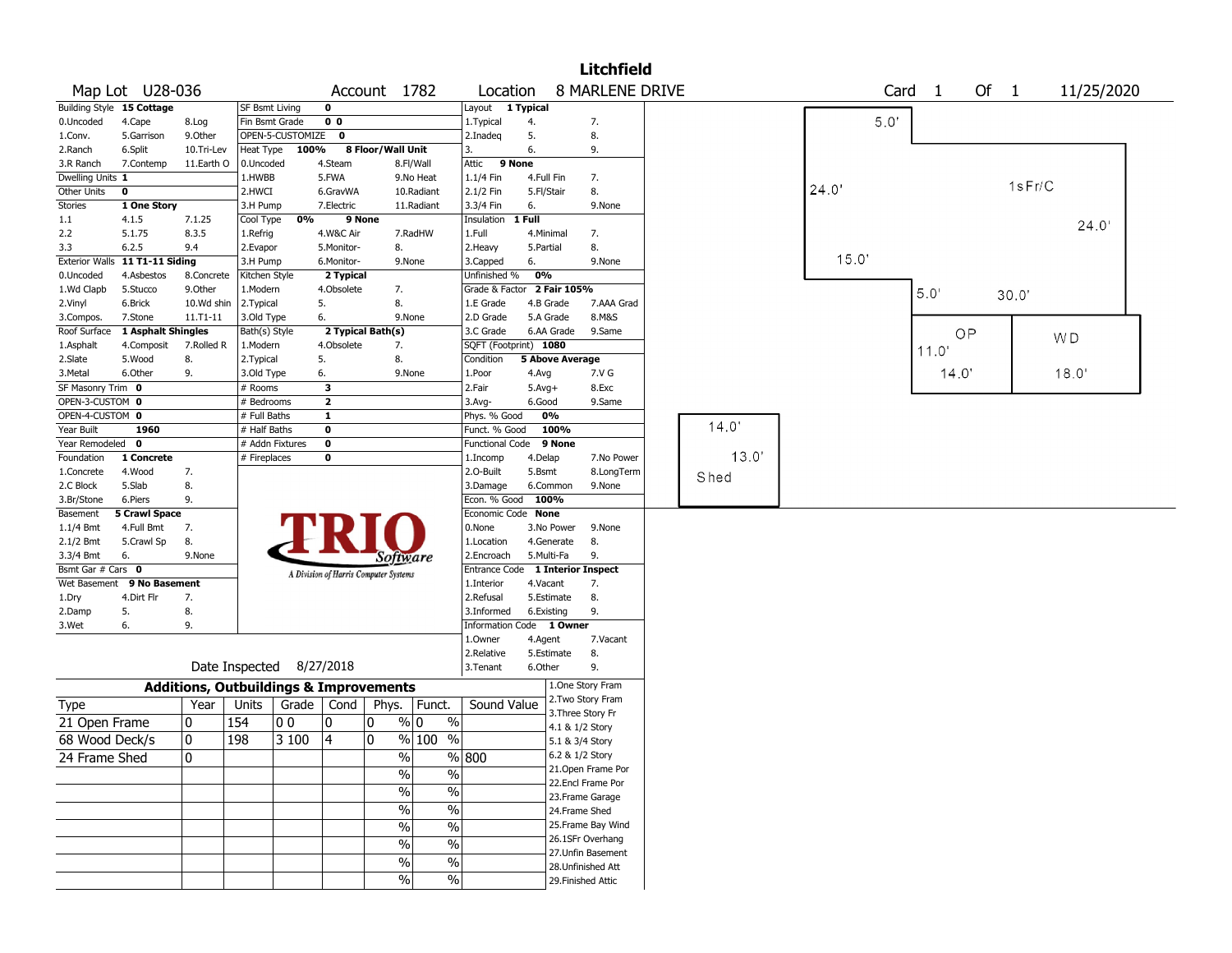|                                     | Map Lot U28-037          | Account 720 | Location                           |                        | 7 MARLENE DRIVE            |                                      |             |                          | Card 1               | Of $1$        |                                                            | 11/25/2020                           |
|-------------------------------------|--------------------------|-------------|------------------------------------|------------------------|----------------------------|--------------------------------------|-------------|--------------------------|----------------------|---------------|------------------------------------------------------------|--------------------------------------|
|                                     | STOCKFORD, KENNETH       |             |                                    | <b>Property Data</b>   |                            |                                      |             | <b>Assessment Record</b> |                      |               |                                                            |                                      |
|                                     | STOCKFORD, MELISSA       |             | Neighborhood 132 Marlene Lane      |                        |                            | Year                                 | Land        |                          | <b>Buildings</b>     |               | Exempt                                                     | Total                                |
| 23 JESSE ROAD                       |                          |             |                                    |                        |                            | 2007                                 |             | 73,040                   |                      | 1,117         | 0                                                          | 74,157                               |
| TOPSHAM ME 04086                    |                          |             | Tree Growth Year                   | $\mathbf 0$            |                            | 2008                                 |             | 73,040                   |                      | 1,117         | 0                                                          | 74,157                               |
|                                     |                          |             | X Coordinate                       |                        | 0                          |                                      |             |                          |                      |               |                                                            |                                      |
| B13658P295                          |                          |             | Y Coordinate<br>Zone/Land Use      | 12 Cobbosscontee Lake  | $\mathbf 0$                | 2009                                 |             | 101,040                  |                      | 867           | 0                                                          | 101,907                              |
| Previous Owner<br>LACASSE, LOUIE L  |                          |             |                                    |                        |                            | 2010                                 |             | 101,040                  |                      | 1,105         | 0                                                          | 102,145                              |
| LACASSE, MONA G                     |                          |             | Secondary Zone                     |                        |                            | 2011                                 |             | 101,040                  |                      | 7,092         | 0                                                          | 108,132                              |
| 7 MARLENE DRIVE                     |                          |             |                                    |                        |                            | 2012                                 |             | 101,040                  |                      | 7,092         | 0                                                          | 108,132                              |
|                                     | LITCHFIELD ME 04350      |             | Topography 2 Rolling               |                        |                            | 2013                                 |             | 101,040                  |                      | 7,092         | 0                                                          | 108,132                              |
|                                     | Sale Date: 7/28/2020     |             |                                    |                        |                            | 2014                                 |             | 101,040                  |                      | 6,445         | 0                                                          | 107,485                              |
| Previous Owner<br>POULIN RONALD     |                          |             | 1.Level<br>2.Rolling               | 4.Below St<br>5.Low    | 7.Res Protec<br>8.         |                                      |             |                          |                      |               |                                                            |                                      |
| 96 MOODY ROAD                       |                          |             | 3.Above St                         | 6.Swampy               | 9.                         | 2015                                 |             | 101,040                  |                      | 6,445         | 0                                                          | 107,485                              |
|                                     |                          |             | <b>4 Drilled Well</b><br>Utilities |                        | 9 None                     | 2016                                 |             | 101,040                  |                      | 6,426         | 0                                                          | 107,466                              |
| LISBON ME 04250                     |                          |             | 1.Public                           | 4.Dr Well              | 7.Cesspool                 | 2017                                 |             | 101,040                  |                      | 6,426         | 0                                                          | 107,466                              |
|                                     | Sale Date: 8/12/2015     |             | 2. Water                           | 5.Dug Well             | 8.Lake/Pond                | 2018                                 |             | 101,040                  |                      | 1,423         | 0                                                          | 102,463                              |
| Previous Owner                      |                          |             | 3.Sewer                            | 6.Septic               | 9.None                     | 2019                                 |             | 144,700                  |                      | 1,600         | 0                                                          | 146,300                              |
|                                     | PEACOCK HEATHER L        |             | 3 Gravel<br><b>Street</b>          |                        |                            | 2020                                 |             | 144,700                  |                      | 1,600         | 0                                                          | 146,300                              |
| DOLAN TIMOTHY J<br>95 MONROE STREET |                          |             | 1.Paved                            | 4.Proposed             | 7.                         |                                      |             |                          | <b>Land Data</b>     |               |                                                            |                                      |
|                                     | PORTSMOUTH NH 03801      |             | 2.Semi Imp                         | 5.R/O/W                | 8.                         | <b>Front Foot</b>                    |             | <b>Effective</b>         |                      |               | <b>Influence</b>                                           |                                      |
|                                     | Sale Date: 11/04/2005    |             | 3.Gravel<br>6.                     |                        | 9.None                     |                                      | <b>Type</b> | Frontage                 | <b>Depth</b>         | <b>Factor</b> | Code                                                       | <b>Influence</b><br><b>Codes</b>     |
|                                     | Inspection Witnessed By: |             |                                    |                        | $\mathbf 0$<br>$\mathbf 0$ | 11.1-100<br>12.101-200               |             |                          |                      |               | $\overline{\frac{9}{6}}$<br>$\frac{9}{6}$                  | 1.Unimproved<br>2.Excess Frtg        |
|                                     |                          |             |                                    | <b>Sale Data</b>       |                            | $13.201+$                            |             |                          |                      |               | $\overline{\frac{9}{6}}$                                   | 3. Topography                        |
| X                                   |                          | Date        | Sale Date                          |                        | 7/28/2020                  | 14.<br>15.                           |             |                          |                      |               | $\frac{9}{6}$<br>$\overline{\frac{9}{6}}$                  | 4.Size/Shape<br>5.Access             |
|                                     |                          |             | Price                              |                        | 20,000                     |                                      |             |                          |                      |               | %                                                          | 6.Restriction                        |
| No./Date                            | Description              | Date Insp.  | Sale Type                          | 2 Land & Buildings     |                            |                                      |             |                          |                      |               | %                                                          | 7. Right of Way<br>8.View/Environ    |
|                                     |                          |             | 1.Land<br>2.L & B                  | 4.MFG UNIT<br>5.0ther  | 7.<br>8.                   | <b>Square Foot</b><br>16.Regular Lot |             | <b>Square Feet</b>       |                      |               | $\frac{9}{6}$                                              | 9. Fract Share                       |
|                                     |                          |             | 3.Building<br>6.                   |                        | 9.                         | 17.Secondary Lot                     |             |                          |                      |               | %                                                          | <b>Acres</b><br>30. Frontage 1       |
|                                     |                          |             | Financing                          | 9 Unknown              |                            | 18.Excess Land<br>19.Condominium     |             |                          |                      |               | $\frac{9}{6}$<br>%                                         | 31. Frontage 2                       |
| Notes:                              |                          |             | 1.Convent                          | 4.Seller               | 7.                         | 20.Miscellaneous                     |             |                          |                      |               | $\frac{9}{6}$                                              | 32.Tillable<br>33.Tillable           |
|                                     |                          |             | 2.FHA/VA<br>3.Assumed              | 5.Private<br>6.Cash    | 8.<br>9.Unknown            |                                      |             |                          |                      |               | %<br>%                                                     | 34.Softwood F&O                      |
|                                     |                          |             | Validity                           | 1 Arms Length Sale     |                            | <b>Fract. Acre</b>                   |             | <b>Acreage/Sites</b>     |                      |               |                                                            | 35. Mixed Wood F&O                   |
|                                     |                          |             | 1.Valid                            | 4.Split                | 7.Renovate                 | 21. Houselot (Frac                   | 21          |                          | 0.24                 | 90 %          | 0                                                          | 36.Hardwood F&O<br>37.Softwood TG    |
|                                     |                          |             | 2.Related                          | 5.Partial              | 8.Other                    | 22.Baselot(Fract)<br>23.             | 44          |                          | 1.00                 | 100           | $\overline{\mathfrak{o}}$<br>%<br>$\overline{\frac{9}{6}}$ | 38. Mixed Wood TG                    |
|                                     |                          |             | 3.Distress                         | 6.Exempt               | 9.                         | Acres                                |             |                          |                      |               | $\overline{\frac{9}{6}}$                                   | 39.Hardwood TG                       |
|                                     |                          |             | Verified                           | <b>5 Public Record</b> |                            | 24. Houselot                         |             |                          |                      |               | $\overline{\frac{9}{6}}$                                   | 40. Wasteland<br>41.Gravel Pit       |
|                                     |                          |             |                                    |                        |                            |                                      |             |                          |                      |               |                                                            |                                      |
|                                     |                          |             | 1.Buyer                            | 4.Agent                | 7.Family                   | 25.Baselot                           |             |                          |                      |               | $\overline{\frac{9}{6}}$                                   | 42. Mobile Home Si                   |
|                                     |                          |             | 2.Seller                           | 5.Pub Rec              | 8.Other                    | 26.Rear 1<br>27. Rear 2              |             |                          |                      |               | %                                                          | 43.Camp Site                         |
| <b>Litchfield</b>                   |                          |             | 3.Lender                           | 6.MLS                  | 9.                         | 28.Rear 3<br>29. Rear 4              |             |                          | <b>Total Acreage</b> | 0.24          |                                                            | 44.Lot Improvemen<br>45.Access Right |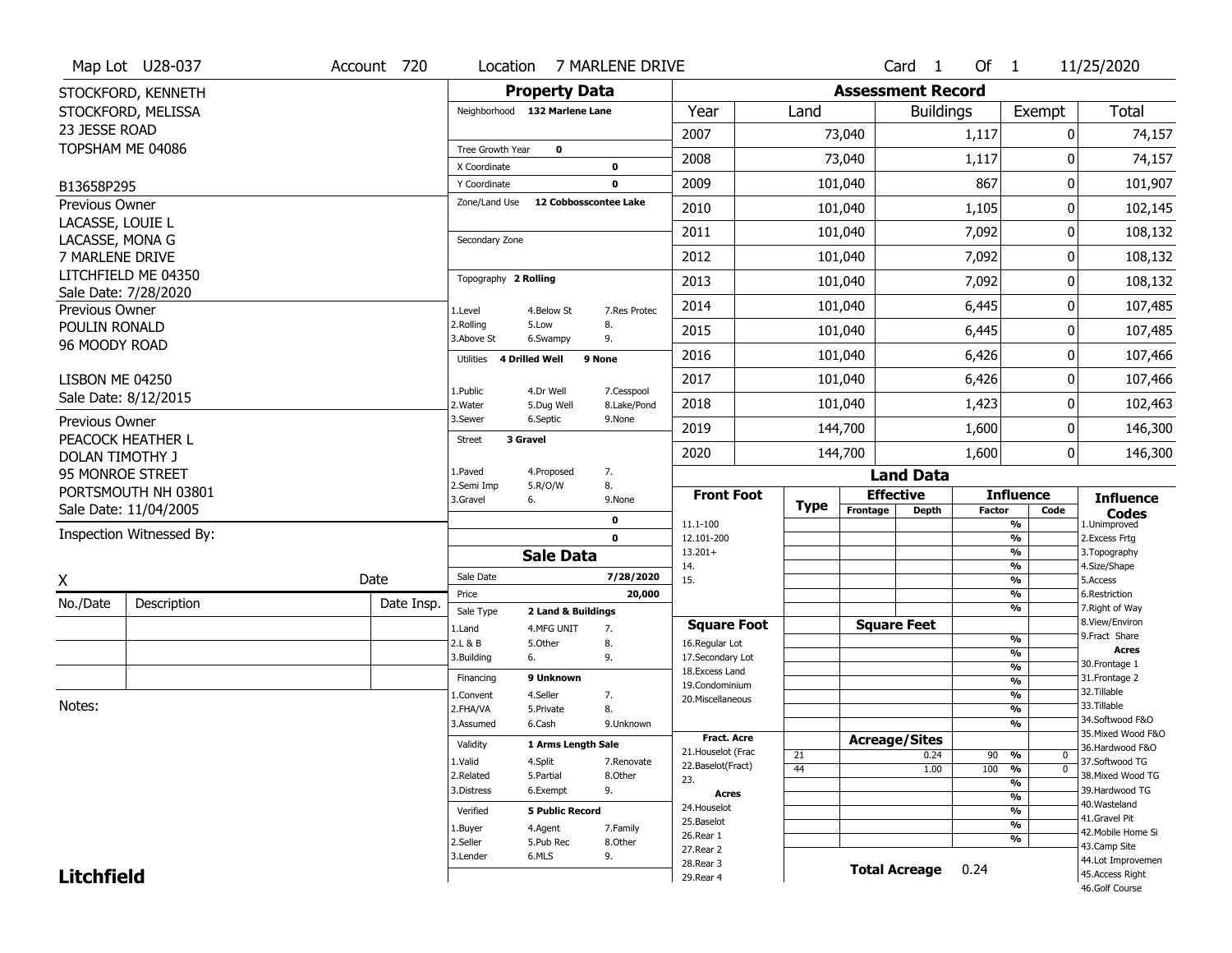|                       |                 |            |                                                   |                    |            |                                       |               |                          |              |                 | <b>Litchfield</b>   |           |       |         |                   |      |            |
|-----------------------|-----------------|------------|---------------------------------------------------|--------------------|------------|---------------------------------------|---------------|--------------------------|--------------|-----------------|---------------------|-----------|-------|---------|-------------------|------|------------|
|                       | Map Lot U28-037 |            |                                                   |                    |            | Account 720                           |               | Location                 |              |                 | 7 MARLENE DRIVE     |           |       |         | Card <sub>1</sub> | Of 1 | 11/25/2020 |
| <b>Building Style</b> |                 |            | <b>SF Bsmt Living</b>                             |                    |            |                                       |               | Layout                   |              |                 |                     |           |       |         |                   |      |            |
| 0.Uncoded             | 4.Cape          | 8.Log      | Fin Bsmt Grade                                    |                    |            |                                       |               | 1. Typical               | 4.           |                 | 7.                  |           |       |         |                   |      |            |
| 1.Conv.               | 5.Garrison      | 9.Other    |                                                   | OPEN-5-CUSTOMIZE   |            |                                       |               | 2.Inadeq                 | 5.           |                 | 8.                  |           |       |         |                   |      |            |
| 2.Ranch               | 6.Split         | 10.Tri-Lev | Heat Type                                         | 100%               |            |                                       |               | 3.                       | 6.           |                 | 9.                  |           |       | Excised |                   |      |            |
| 3.R Ranch             | 7.Contemp       | 11.Earth O | 0.Uncoded                                         |                    | 4.Steam    |                                       | 8.Fl/Wall     | Attic                    |              |                 |                     |           |       |         |                   |      |            |
| <b>Dwelling Units</b> |                 |            | 1.HWBB                                            |                    | 5.FWA      |                                       | 9.No Heat     | 1.1/4 Fin                | 4.Full Fin   |                 | 7.                  |           |       | $\top$  |                   |      |            |
| Other Units           |                 |            | 2.HWCI                                            |                    | 6.GravWA   |                                       | 10.Radiant    | 2.1/2 Fin                | 5.Fl/Stair   |                 | 8.                  |           |       |         |                   |      |            |
| Stories               |                 |            | 3.H Pump                                          |                    | 7.Electric |                                       | 11.Radiant    | 3.3/4 Fin                | 6.           |                 | 9.None              |           |       |         |                   |      |            |
| 1.1                   | 4.1.5           | 7.1.25     | Cool Type                                         | 0%                 |            |                                       |               | Insulation               |              |                 |                     | <b>WD</b> |       |         |                   |      |            |
| 2.2                   | 5.1.75          | 8.3.5      | 1.Refrig                                          |                    | 4.W&C Air  |                                       | 7.RadHW       | 1.Full                   | 4.Minimal    |                 | 7.                  |           |       |         |                   |      |            |
| 3.3                   | 6.2.5           | 9.4        | 2.Evapor                                          |                    | 5.Monitor- | 8.                                    |               | 2.Heavy                  | 5.Partial    |                 | 8.                  |           |       |         |                   |      |            |
| <b>Exterior Walls</b> |                 |            | 3.H Pump                                          |                    | 6.Monitor- | 9.None                                |               | 3.Capped                 | 6.           |                 | 9.None              |           |       |         |                   |      |            |
| 0.Uncoded             | 4.Asbestos      | 8.Concrete | Kitchen Style                                     |                    |            |                                       |               | Unfinished %             |              |                 |                     |           |       |         |                   |      |            |
| 1.Wd Clapb            | 5.Stucco        | 9.0ther    | 1.Modern                                          |                    | 4.Obsolete | 7.                                    |               | Grade & Factor           |              |                 |                     |           |       |         |                   |      |            |
| 2.Vinyl               | 6.Brick         | 10.Wd shin | 2. Typical                                        |                    | 5.         | 8.                                    |               | 1.E Grade                | 4.B Grade    |                 | 7.AAA Grad          | 20.0      |       | 34.0'   |                   |      |            |
| 3.Compos.             | 7.Stone         | 11.T1-11   | 3.Old Type                                        |                    | 6.         | 9.None                                |               | 2.D Grade                | 5.A Grade    |                 | 8.M&S               |           |       |         |                   |      |            |
| Roof Surface          |                 |            | Bath(s) Style                                     |                    |            |                                       |               | 3.C Grade                | 6.AA Grade   |                 | 9.Same              |           |       |         |                   |      |            |
| 1.Asphalt             | 4.Composit      | 7.Rolled R | 1.Modern                                          |                    | 4.Obsolete | 7.                                    |               | SQFT (Footprint)         |              |                 |                     |           |       |         |                   |      |            |
| 2.Slate               | 5.Wood          | 8.         | 2. Typical                                        |                    | 5.         | 8.                                    |               | Condition                |              |                 |                     |           |       |         |                   |      | Shed       |
| 3.Metal               | 6.Other         | 9.         | 3.Old Type                                        |                    | 6.         | 9.None                                |               | 1.Poor                   | 4.Avg        |                 | 7.V G               |           |       |         |                   |      |            |
| SF Masonry Trim       |                 |            | # Rooms                                           |                    |            |                                       |               | 2.Fair                   | $5.$ Avg $+$ |                 | 8.Exc               |           | 16.0' |         |                   |      | 8.0        |
| OPEN-3-CUSTOM         |                 |            | # Bedrooms                                        |                    |            |                                       |               | 3.Avg-                   | 6.Good       |                 | 9.Same              |           |       |         |                   |      |            |
| OPEN-4-CUSTOM         |                 |            | # Full Baths                                      |                    |            |                                       |               | Phys. % Good             |              |                 |                     |           |       |         |                   |      | 8.0        |
| Year Built            |                 |            | # Half Baths                                      |                    |            |                                       |               | Funct. % Good            |              |                 |                     |           |       |         |                   |      |            |
| Year Remodeled        |                 |            | # Addn Fixtures                                   |                    |            |                                       |               | <b>Functional Code</b>   |              |                 |                     |           |       |         |                   |      |            |
| Foundation            |                 |            | # Fireplaces                                      |                    |            |                                       |               | 1.Incomp                 | 4.Delap      |                 | 7.No Power          |           |       |         |                   |      |            |
| 1.Concrete            | 4.Wood          | 7.         |                                                   |                    |            |                                       |               | 2.O-Built                | 5.Bsmt       |                 | 8.LongTerm          |           |       | 8.0"    |                   |      |            |
| 2.C Block             | 5.Slab          | 8.         |                                                   |                    |            |                                       |               | 3.Damage                 | 6.Common     |                 | 9.None              |           |       |         |                   |      |            |
| 3.Br/Stone            | 6.Piers         | 9.         |                                                   |                    |            |                                       |               | Econ. % Good             |              |                 |                     |           |       |         |                   |      |            |
| Basement              |                 |            |                                                   |                    |            |                                       |               | Economic Code            |              |                 |                     |           |       |         |                   |      |            |
| 1.1/4 Bmt             | 4.Full Bmt      | 7.         |                                                   |                    |            |                                       |               | 0.None                   |              | 3.No Power      | 9.None              |           |       |         |                   |      |            |
| 2.1/2 Bmt             | 5.Crawl Sp      | 8.         |                                                   |                    |            |                                       |               | 1.Location               | 4.Generate   |                 | 8.                  |           |       |         |                   |      |            |
| 3.3/4 Bmt             | 6.              | 9.None     |                                                   |                    |            | Software                              |               | 2.Encroach               | 5.Multi-Fa   |                 | 9.                  |           |       |         |                   |      |            |
| Bsmt Gar # Cars       |                 |            |                                                   |                    |            | A Division of Harris Computer Systems |               | Entrance Code            |              |                 | 4 Note left to Insp |           |       |         |                   |      |            |
| Wet Basement          |                 |            |                                                   |                    |            |                                       |               | 1.Interior               | 4.Vacant     |                 | 7.                  |           |       |         |                   |      |            |
| 1.Dry                 | 4.Dirt Flr      | 7.         |                                                   |                    |            |                                       |               | 2.Refusal                | 5.Estimate   |                 | 8.                  |           |       |         |                   |      |            |
| 2.Damp                | 5.              | 8.         |                                                   |                    |            |                                       |               | 3.Informed               | 6.Existing   |                 | 9.                  |           |       |         |                   |      |            |
| 3.Wet                 | 6.              | 9.         |                                                   |                    |            |                                       |               | Information Code 4 Agent |              |                 |                     |           |       |         |                   |      |            |
|                       |                 |            |                                                   |                    |            |                                       |               | 1.0wner                  | 4.Agent      |                 | 7.Vacant            |           |       |         |                   |      |            |
|                       |                 |            |                                                   |                    |            |                                       |               | 2.Relative               | 5.Estimate   |                 | 8.                  |           |       |         |                   |      |            |
|                       |                 |            | Date Inspected                                    |                    |            |                                       |               | 3. Tenant                | 6.Other      |                 | 9.                  |           |       |         |                   |      |            |
|                       |                 |            | <b>Additions, Outbuildings &amp; Improvements</b> |                    |            |                                       |               |                          |              |                 | 1.One Story Fram    |           |       |         |                   |      |            |
| Type                  |                 | Year       | Units                                             | Grade $\vert$ Cond |            | Phys.                                 | Funct.        | Sound Value              |              |                 | 2. Two Story Fram   |           |       |         |                   |      |            |
| 68 Wood Deck/s        |                 | 2015       | 320                                               | 1 100              | 2          | 0                                     | % 100 %       |                          |              |                 | 3. Three Story Fr   |           |       |         |                   |      |            |
| 24 Frame Shed         |                 |            |                                                   |                    |            |                                       |               |                          |              | 4.1 & 1/2 Story |                     |           |       |         |                   |      |            |
|                       |                 | 0          |                                                   |                    |            | $\%$                                  |               | %  400                   |              | 5.1 & 3/4 Story |                     |           |       |         |                   |      |            |
|                       |                 |            |                                                   |                    |            | $\frac{0}{0}$                         | $\frac{1}{2}$ |                          |              | 6.2 & 1/2 Story |                     |           |       |         |                   |      |            |
|                       |                 |            |                                                   |                    |            | $\frac{0}{0}$                         | $\frac{0}{0}$ |                          |              |                 | 21. Open Frame Por  |           |       |         |                   |      |            |
|                       |                 |            |                                                   |                    |            | $\frac{1}{2}$                         | $\%$          |                          |              |                 | 22.Encl Frame Por   |           |       |         |                   |      |            |
|                       |                 |            |                                                   |                    |            |                                       |               |                          |              |                 | 23. Frame Garage    |           |       |         |                   |      |            |
|                       |                 |            |                                                   |                    |            | $\frac{1}{2}$                         | $\%$          |                          |              | 24.Frame Shed   |                     |           |       |         |                   |      |            |
|                       |                 |            |                                                   |                    |            | $\frac{0}{0}$                         | $\%$          |                          |              |                 | 25. Frame Bay Wind  |           |       |         |                   |      |            |
|                       |                 |            |                                                   |                    |            | $\frac{0}{0}$                         | $\%$          |                          |              |                 | 26.1SFr Overhang    |           |       |         |                   |      |            |
|                       |                 |            |                                                   |                    |            | $\%$                                  | $\%$          |                          |              |                 | 27. Unfin Basement  |           |       |         |                   |      |            |
|                       |                 |            |                                                   |                    |            |                                       |               |                          |              |                 | 28. Unfinished Att  |           |       |         |                   |      |            |
|                       |                 |            |                                                   |                    |            | $\%$                                  | $\%$          |                          |              |                 | 29. Finished Attic  |           |       |         |                   |      |            |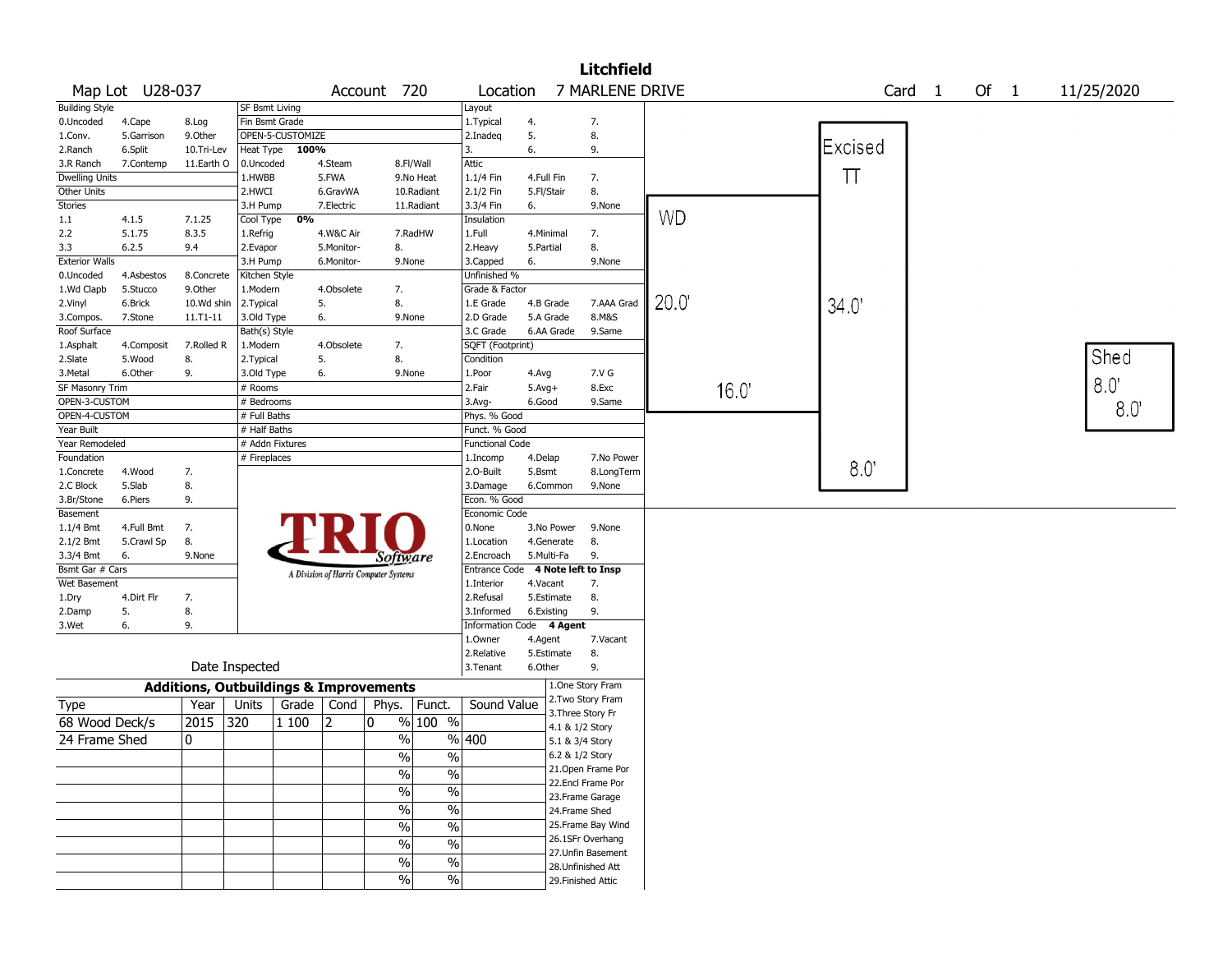|                       | Map Lot U28-039                                        | Account 1158 | Location                      |                          | <b>18 MARLENE DRIVE</b> |                                      |             |          | Card <sub>1</sub>        | Of $1$        |                                | 11/25/2020                        |
|-----------------------|--------------------------------------------------------|--------------|-------------------------------|--------------------------|-------------------------|--------------------------------------|-------------|----------|--------------------------|---------------|--------------------------------|-----------------------------------|
| PEDDIE COLIN M        |                                                        |              |                               | <b>Property Data</b>     |                         |                                      |             |          | <b>Assessment Record</b> |               |                                |                                   |
| PEDDIE PENNY          |                                                        |              | Neighborhood 132 Marlene Lane |                          |                         | Year                                 | Land        |          | <b>Buildings</b>         |               | Exempt                         | <b>Total</b>                      |
|                       | 102 WELLESLEY STREET                                   |              |                               |                          |                         | 2007                                 |             | 123,072  |                          | 40,916        | 0                              | 163,988                           |
| WESTON MA 02493       |                                                        |              | Tree Growth Year              | $\mathbf 0$              |                         | 2008                                 |             | 123,072  |                          | 40,834        | 0                              | 163,906                           |
|                       |                                                        |              | X Coordinate                  |                          | 0                       |                                      |             |          |                          |               |                                |                                   |
|                       | B6305P233 B9273P206                                    |              | Y Coordinate                  |                          | $\mathbf 0$             | 2009                                 |             | 379,447  |                          | 44,143        | 0                              | 423,590                           |
| <b>Previous Owner</b> |                                                        |              | Zone/Land Use                 | 12 Cobbosscontee Lake    |                         | 2010                                 |             | 379,447  |                          | 38,979        | 0                              | 418,426                           |
| MACFIE, MYRA K.       | 109 TOWN FARM ROAD                                     |              | Secondary Zone                |                          |                         | 2011                                 |             | 381,847  |                          | 26,583        | 0                              | 408,430                           |
|                       |                                                        |              |                               |                          |                         | 2012                                 |             | 381,847  |                          | 26,583        | 0                              | 408,430                           |
|                       | <b>HALLOWELL ME 04347 9724</b><br>Sale Date: 2/27/2007 |              | Topography 2 Rolling          |                          |                         | 2013                                 |             | 381,847  |                          | 160,174       | 0                              | 542,021                           |
|                       |                                                        |              | 1.Level                       | 4.Below St               | 7.Res Protec            | 2014                                 |             | 470,522  |                          | 158,487       | 0                              | 629,009                           |
|                       |                                                        |              | 2.Rolling<br>3.Above St       | 5.Low<br>6.Swampy        | 8.<br>9.                | 2015                                 |             | 470,522  |                          | 158,487       | 0                              | 629,009                           |
|                       |                                                        |              | Utilities                     | <b>4 Drilled Well</b>    | <b>6 Septic System</b>  | 2016                                 |             | 470,522  |                          | 156,802       | 0                              | 627,324                           |
|                       |                                                        |              | 1.Public                      | 4.Dr Well                | 7.Cesspool              | 2017                                 |             | 470,522  |                          | 156,802       | 0                              | 627,324                           |
|                       |                                                        |              | 2. Water                      | 5.Dug Well               | 8.Lake/Pond             | 2018                                 |             | 470,522  |                          | 155,116       | 0                              | 625,638                           |
|                       |                                                        |              | 3.Sewer                       | 6.Septic                 | 9.None                  | 2019                                 |             | 252,000  |                          | 237,300       | 0                              | 489,300                           |
|                       |                                                        |              | 3 Gravel<br><b>Street</b>     |                          |                         | 2020                                 |             | 252,000  |                          | 237,300       | 0                              | 489,300                           |
|                       |                                                        |              | 1.Paved                       | 4.Proposed               | 7.                      |                                      |             |          | <b>Land Data</b>         |               |                                |                                   |
|                       |                                                        |              | 2.Semi Imp<br>3.Gravel        | 5.R/O/W<br>6.            | 8.<br>9.None            | <b>Front Foot</b>                    |             |          | <b>Effective</b>         |               | <b>Influence</b>               | <b>Influence</b>                  |
|                       |                                                        |              |                               |                          | 0                       | 11.1-100                             | <b>Type</b> | Frontage | <b>Depth</b>             | <b>Factor</b> | Code<br>%                      | <b>Codes</b><br>1.Unimproved      |
|                       | Inspection Witnessed By:                               |              |                               |                          | $\mathbf 0$             | 12.101-200                           |             |          |                          |               | $\overline{\frac{9}{6}}$       | 2. Excess Frtg                    |
|                       |                                                        |              |                               | <b>Sale Data</b>         |                         | $13.201+$                            |             |          |                          |               | %                              | 3. Topography                     |
| X                     |                                                        | Date         | Sale Date                     |                          | 2/27/2007               | 14.<br>15.                           |             |          |                          |               | %<br>$\frac{9}{6}$             | 4.Size/Shape<br>5.Access          |
| No./Date              | Description                                            | Date Insp.   | Price                         |                          |                         |                                      |             |          |                          |               | %                              | 6.Restriction                     |
|                       |                                                        |              | Sale Type                     | 2 Land & Buildings       |                         |                                      |             |          |                          |               | %                              | 7. Right of Way<br>8.View/Environ |
|                       |                                                        |              | 1.Land<br>2.L & B             | 4.MFG UNIT<br>5.Other    | 7.<br>8.                | <b>Square Foot</b><br>16.Regular Lot |             |          | <b>Square Feet</b>       |               | $\frac{9}{6}$                  | 9. Fract Share                    |
|                       |                                                        |              | 3.Building                    | 6.                       | 9.                      | 17.Secondary Lot                     |             |          |                          |               | $\overline{\frac{9}{6}}$       | <b>Acres</b>                      |
|                       |                                                        |              | Financing                     | 9 Unknown                |                         | 18. Excess Land                      |             |          |                          |               | $\frac{9}{6}$                  | 30. Frontage 1<br>31. Frontage 2  |
|                       |                                                        |              | 1.Convent                     | 4.Seller                 | 7.                      | 19.Condominium                       |             |          |                          |               | $\frac{9}{6}$<br>$\frac{9}{6}$ | 32.Tillable                       |
| Notes:                |                                                        |              | 2.FHA/VA                      | 5.Private                | 8.                      | 20.Miscellaneous                     |             |          |                          |               | $\frac{9}{6}$                  | 33.Tillable                       |
|                       | '14 PER OWNER REQUEST COMBINE LOT 41 W/ THIS LOT.      |              | 3.Assumed                     | 6.Cash                   | 9.Unknown               |                                      |             |          |                          |               | %                              | 34.Softwood F&O                   |
|                       | '13 nah old camp gone add new house.                   |              | Validity                      | <b>2 Related Parties</b> |                         | <b>Fract, Acre</b>                   |             |          | <b>Acreage/Sites</b>     |               |                                | 35. Mixed Wood F&O                |
|                       | PRMIT # 12-071, 9/24/2012. SF RESIDENCE, \$200,000.    |              |                               |                          |                         | 21. Houselot (Frac                   | 21          |          | 0.50                     | 100           | %<br>0                         | 36.Hardwood F&O<br>37.Softwood TG |
|                       |                                                        |              | 1.Valid<br>2.Related          | 4.Split<br>5.Partial     | 7.Renovate<br>8.Other   | 22.Baselot(Fract)                    | 30          |          | 0.64                     | 100           | %<br>$\mathbf 0$               | 38. Mixed Wood TG                 |
|                       |                                                        |              | 3.Distress                    | 6.Exempt                 | 9.                      | 23.                                  | 44          |          | 1.00                     | 100           | $\frac{9}{6}$<br>0             | 39.Hardwood TG                    |
|                       |                                                        |              |                               |                          |                         | <b>Acres</b><br>24. Houselot         |             |          |                          |               | %                              | 40. Wasteland                     |
|                       |                                                        |              | Verified                      | <b>5 Public Record</b>   |                         | 25.Baselot                           |             |          |                          |               | %<br>%                         | 41.Gravel Pit                     |
|                       |                                                        |              | 1.Buyer                       | 4.Agent                  | 7.Family                | 26.Rear 1                            |             |          |                          |               | %                              | 42. Mobile Home Si                |
|                       |                                                        |              | 2.Seller<br>3.Lender          | 5.Pub Rec<br>6.MLS       | 8.Other<br>9.           | 27.Rear 2                            |             |          |                          |               |                                | 43.Camp Site                      |
| <b>Litchfield</b>     |                                                        |              |                               |                          |                         | 28. Rear 3                           |             |          | <b>Total Acreage</b>     | 1.14          |                                | 44.Lot Improvemen                 |
|                       |                                                        |              |                               |                          |                         | 29. Rear 4                           |             |          |                          |               |                                | 45.Access Right<br>46.Golf Course |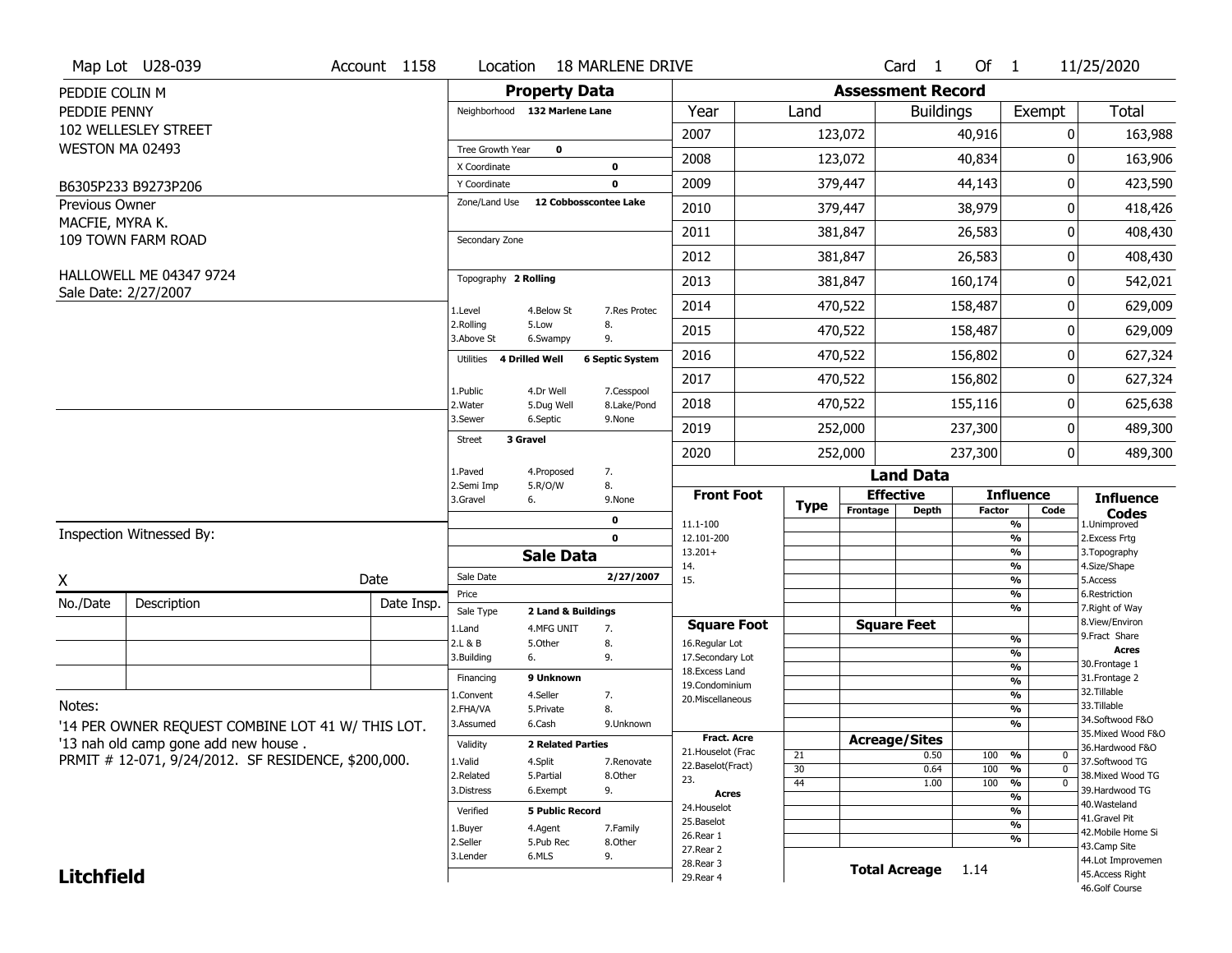|                   |                                |                                                   |                          |                    |                         |                                       |                        |                             |              |                 | <b>Litchfield</b>       |  |       |       |                   |        |        |         |            |  |
|-------------------|--------------------------------|---------------------------------------------------|--------------------------|--------------------|-------------------------|---------------------------------------|------------------------|-----------------------------|--------------|-----------------|-------------------------|--|-------|-------|-------------------|--------|--------|---------|------------|--|
|                   | Map Lot U28-039                |                                                   |                          |                    |                         | Account 1158                          |                        | Location                    |              |                 | <b>18 MARLENE DRIVE</b> |  |       |       | Card <sub>1</sub> |        | Of $1$ |         | 11/25/2020 |  |
|                   | Building Style 1 Conventional  |                                                   | <b>SF Bsmt Living</b>    |                    | 1200                    |                                       |                        | Layout 1 Typical            |              |                 |                         |  |       |       |                   |        |        |         |            |  |
| 0.Uncoded         | 4.Cape                         | 8.Log                                             | Fin Bsmt Grade           |                    | 9 100                   |                                       |                        | 1. Typical                  | 4.           |                 | 7.                      |  |       |       |                   |        |        |         |            |  |
| 1.Conv.           | 5.Garrison                     | 9.Other                                           |                          | OPEN-5-CUSTOMIZE   | $\mathbf 0$             |                                       |                        | 2.Inadeg                    | 5.           |                 | 8.                      |  |       |       |                   |        | BE     |         |            |  |
| 2.Ranch           | 6.Split                        | 10.Tri-Lev                                        | Heat Type                | 100%               |                         | 1 Hot Water BB                        |                        | 3.                          | 6.           |                 | 9.                      |  |       |       |                   |        |        |         |            |  |
| 3.R Ranch         | 7.Contemp                      | 11.Earth O                                        | 0.Uncoded                |                    | 4.Steam                 |                                       | 8.Fl/Wall              | 9 None<br>Attic             |              |                 |                         |  |       |       |                   |        |        |         |            |  |
| Dwelling Units 1  |                                |                                                   | 1.HWBB                   |                    | 5.FWA                   |                                       | 9.No Heat              | 1.1/4 Fin                   | 4.Full Fin   |                 | 7.                      |  |       |       | 46.0              |        |        |         |            |  |
| Other Units       | $\mathbf 0$                    |                                                   | 2.HWCI                   |                    | 6.GravWA                |                                       | 10.Radiant             | 2.1/2 Fin                   | 5.Fl/Stair   |                 | 8.                      |  |       |       |                   |        |        |         |            |  |
| <b>Stories</b>    | 1 One Story                    |                                                   | 3.H Pump                 |                    | 7.Electric              |                                       | 11.Radiant             | 3.3/4 Fin                   | 6.           |                 | 9.None                  |  |       |       |                   |        |        |         |            |  |
| 1.1               | 4.1.5                          | 7.1.25                                            | Cool Type                | 0%                 | 9 None                  |                                       |                        | Insulation                  | $1$ Full     |                 |                         |  |       |       |                   |        |        | 13.0'   |            |  |
| 2.2               | 5.1.75                         | 8.3.5                                             | 1.Refrig                 |                    | 4.W&C Air               |                                       | 7.RadHW                | 1.Full                      | 4.Minimal    |                 | 7.                      |  |       |       |                   | 1sFr/B |        |         |            |  |
| 3.3               | 6.2.5                          | 9.4                                               | 2.Evapor                 |                    | 5.Monitor-              | 8.                                    |                        | 2. Heavy                    | 5.Partial    |                 | 8.                      |  |       |       |                   |        |        |         |            |  |
|                   | Exterior Walls 10 Wood Shingle |                                                   | 3.H Pump                 |                    | 6.Monitor-              | 9.None                                |                        | 3.Capped                    | 6.           |                 | 9.None                  |  |       |       |                   |        |        | 9.0'    |            |  |
| 0.Uncoded         | 4.Asbestos                     | 8.Concrete                                        | Kitchen Style            |                    | 2 Typical               |                                       |                        | Unfinished %                | 0%           |                 |                         |  | 25.0' |       |                   |        |        |         |            |  |
| 1.Wd Clapb        | 5.Stucco                       | 9.0ther                                           | 1.Modern                 |                    | 4.Obsolete              | 7.                                    |                        | Grade & Factor              |              | 4 Good 105%     |                         |  |       |       |                   |        |        |         |            |  |
| 2.Vinyl           | 6.Brick                        | 10.Wd shin                                        | 2. Typical               |                    | 5.                      | 8.                                    |                        | 1.E Grade                   | 4.B Grade    |                 | 7.AAA Grad              |  |       |       |                   |        |        | OP 5.0' |            |  |
| 3.Compos.         | 7.Stone                        | 11.T1-11                                          | 3.Old Type               |                    | 6.                      | 9.None                                |                        | 2.D Grade                   | 5.A Grade    |                 | 8.M&S                   |  |       |       |                   |        |        |         |            |  |
| Roof Surface      | 3 Sheet Metal                  |                                                   | Bath(s) Style            |                    |                         | 2 Typical Bath(s)                     |                        | 3.C Grade                   |              | 6.AA Grade      | 9.Same                  |  |       |       |                   |        |        |         |            |  |
| 1.Asphalt         | 4.Composit                     | 7.Rolled R                                        | 1.Modern                 |                    | 4.Obsolete              | 7.                                    |                        | SQFT (Footprint) 1342       |              |                 |                         |  |       |       |                   |        |        |         |            |  |
| 2.Slate           | 5.Wood                         | 8.                                                | 2.Typical                |                    | 5.                      | 8.                                    |                        | Condition                   | 4 Average    |                 |                         |  |       |       |                   |        |        |         |            |  |
| 3.Metal           | 6.Other                        | 9.                                                | 3.Old Type               |                    | 6.                      | 9.None                                |                        | 1.Poor                      | 4.Avg        |                 | 7.V G                   |  |       |       |                   |        |        |         |            |  |
| SF Masonry Trim 0 |                                |                                                   | # Rooms                  |                    | $\mathbf 0$             |                                       |                        | 2.Fair                      | $5.$ Avg $+$ |                 | 8.Exc                   |  |       |       |                   |        | 24.0'  |         |            |  |
| OPEN-3-CUSTOM 0   |                                |                                                   | # Bedrooms               |                    | 0                       |                                       |                        | 3.Avg-                      | 6.Good       |                 | 9.Same                  |  |       |       |                   |        |        |         |            |  |
| OPEN-4-CUSTOM 0   |                                |                                                   | # Full Baths             |                    | $\overline{\mathbf{2}}$ |                                       |                        | Phys. % Good                |              | 0%              |                         |  |       |       |                   |        |        |         |            |  |
| Year Built        | 2012                           |                                                   | # Half Baths             |                    | $\mathbf 0$             |                                       |                        | Funct. % Good               |              | 100%            |                         |  |       |       |                   |        |        |         |            |  |
| Year Remodeled 0  |                                |                                                   | # Addn Fixtures          |                    | $\mathbf 0$             |                                       |                        | <b>Functional Code</b>      |              | 9 None          |                         |  | OP    | 12.0' |                   |        |        |         |            |  |
| Foundation        | 1 Concrete                     |                                                   | # Fireplaces             |                    | $\mathbf{2}$            |                                       |                        | 1.Incomp                    | 4.Delap      |                 | 7.No Power              |  |       |       |                   |        |        |         |            |  |
| 1.Concrete        | 4.Wood                         | 7.                                                |                          |                    |                         |                                       |                        | 2.O-Built                   | 5.Bsmt       |                 | 8.LongTerm              |  |       |       |                   |        |        |         |            |  |
| 2.C Block         | 5.Slab                         | 8.                                                |                          |                    |                         |                                       |                        | 3.Damage                    |              | 6.Common        | 9.None                  |  | 12.0' |       | 25.0'             |        |        |         |            |  |
| 3.Br/Stone        | 6.Piers                        | 9.                                                |                          |                    |                         |                                       |                        | Econ. % Good                | 100%         |                 |                         |  |       |       |                   |        |        |         |            |  |
| Basement          | <b>4 Full Basement</b>         |                                                   |                          |                    |                         |                                       |                        | Economic Code None          |              |                 |                         |  |       |       |                   |        |        |         |            |  |
| $1.1/4$ Bmt       | 4.Full Bmt                     | 7.                                                |                          |                    |                         |                                       |                        | 0.None                      |              | 3.No Power      | 9.None                  |  |       |       |                   |        |        |         |            |  |
| 2.1/2 Bmt         | 5.Crawl Sp                     | 8.                                                |                          |                    |                         |                                       |                        | 1.Location                  |              | 4.Generate      | 8.                      |  |       |       |                   |        |        |         |            |  |
| 3.3/4 Bmt         | 6.                             | 9.None                                            |                          |                    |                         | Software                              |                        | 2.Encroach                  | 5.Multi-Fa   |                 | 9.                      |  |       |       |                   |        |        |         |            |  |
| Bsmt Gar # Cars 0 |                                |                                                   |                          |                    |                         | A Division of Harris Computer Systems |                        | Entrance Code 5 Estimated   |              |                 |                         |  |       |       |                   |        |        |         |            |  |
| Wet Basement      | 1 Dry Basement                 |                                                   |                          |                    |                         |                                       |                        | 1.Interior                  | 4.Vacant     |                 | 7.                      |  |       |       |                   |        |        |         |            |  |
| 1.Dry             | 4.Dirt Flr                     | 7.                                                |                          |                    |                         |                                       |                        | 2.Refusal                   |              | 5.Estimate      | 8.                      |  |       |       |                   |        |        |         |            |  |
| 2.Damp            | 5.                             | 8.                                                |                          |                    |                         |                                       |                        | 3.Informed                  | 6.Existing   |                 | 9.                      |  |       |       |                   |        |        |         |            |  |
| 3.Wet             | 6.                             | 9.                                                |                          |                    |                         |                                       |                        | Information Code 5 Estimate |              |                 |                         |  |       |       |                   |        |        |         |            |  |
|                   |                                |                                                   |                          |                    |                         |                                       |                        | 1.Owner                     | 4.Agent      |                 | 7.Vacant                |  |       |       |                   |        |        |         |            |  |
|                   |                                |                                                   |                          |                    |                         |                                       |                        | 2.Relative                  |              | 5.Estimate      | 8.                      |  |       |       |                   |        |        |         |            |  |
|                   |                                |                                                   | Date Inspected 8/27/2018 |                    |                         |                                       |                        | 3.Tenant                    | 6.Other      |                 | 9.                      |  |       |       |                   |        |        |         |            |  |
|                   |                                | <b>Additions, Outbuildings &amp; Improvements</b> |                          |                    |                         |                                       |                        |                             |              |                 | 1.One Story Fram        |  |       |       |                   |        |        |         |            |  |
| Type              |                                | Year                                              | Units                    | Grade $\vert$ Cond |                         | Phys.   Funct.                        |                        | Sound Value                 |              |                 | 2. Two Story Fram       |  |       |       |                   |        |        |         |            |  |
|                   |                                |                                                   |                          |                    |                         |                                       |                        |                             |              |                 | 3. Three Story Fr       |  |       |       |                   |        |        |         |            |  |
| 21 Open Frame     |                                | 10                                                | 144                      | 0 <sub>0</sub>     | 0                       | $\%$ 0<br>0                           | $\%$                   |                             |              | 4.1 & 1/2 Story |                         |  |       |       |                   |        |        |         |            |  |
| 21 Open Frame     |                                | 0                                                 | 45                       | 2 100              | 4                       | $\mathbf{0}$                          | % 100<br>$\frac{0}{0}$ |                             |              | 5.1 & 3/4 Story |                         |  |       |       |                   |        |        |         |            |  |
|                   |                                |                                                   |                          |                    |                         | $\%$                                  | $\%$                   |                             |              | 6.2 & 1/2 Story |                         |  |       |       |                   |        |        |         |            |  |
|                   |                                |                                                   |                          |                    |                         |                                       |                        |                             |              |                 | 21. Open Frame Por      |  |       |       |                   |        |        |         |            |  |
|                   |                                |                                                   |                          |                    |                         | $\frac{0}{0}$                         | $\frac{0}{0}$          |                             |              |                 | 22.Encl Frame Por       |  |       |       |                   |        |        |         |            |  |
|                   |                                |                                                   |                          |                    |                         | $\frac{9}{6}$                         | $\frac{0}{0}$          |                             |              |                 | 23. Frame Garage        |  |       |       |                   |        |        |         |            |  |
|                   |                                |                                                   |                          |                    |                         | $\frac{1}{2}$                         | $\frac{1}{2}$          |                             |              |                 | 24.Frame Shed           |  |       |       |                   |        |        |         |            |  |
|                   |                                |                                                   |                          |                    |                         | $\frac{9}{6}$                         | $\frac{1}{2}$          |                             |              |                 | 25. Frame Bay Wind      |  |       |       |                   |        |        |         |            |  |
|                   |                                |                                                   |                          |                    |                         |                                       |                        |                             |              |                 | 26.1SFr Overhang        |  |       |       |                   |        |        |         |            |  |
|                   |                                |                                                   |                          |                    |                         | %                                     | $\frac{1}{2}$          |                             |              |                 | 27.Unfin Basement       |  |       |       |                   |        |        |         |            |  |
|                   |                                |                                                   |                          |                    |                         | %                                     | $\%$                   |                             |              |                 | 28. Unfinished Att      |  |       |       |                   |        |        |         |            |  |
|                   |                                |                                                   |                          |                    |                         | %                                     | %                      |                             |              |                 | 29. Finished Attic      |  |       |       |                   |        |        |         |            |  |
|                   |                                |                                                   |                          |                    |                         |                                       |                        |                             |              |                 |                         |  |       |       |                   |        |        |         |            |  |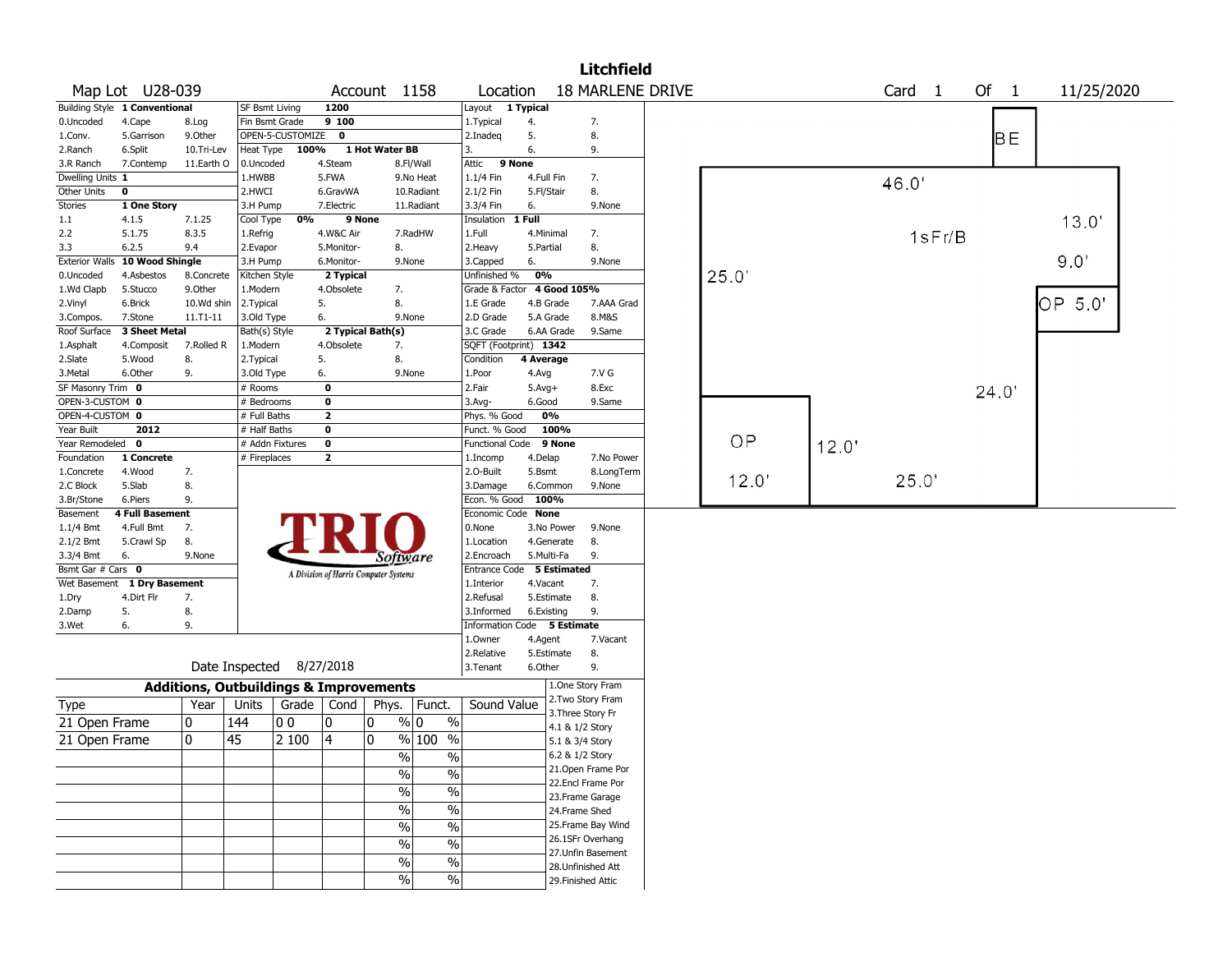|                   | Map Lot U28-042          | Account 1874 | Location                      |                                  | 433 PEACEPIPE DRIVE       |                                   |             |          | Card <sub>1</sub>        | Of 1          |                                | 11/25/2020                          |
|-------------------|--------------------------|--------------|-------------------------------|----------------------------------|---------------------------|-----------------------------------|-------------|----------|--------------------------|---------------|--------------------------------|-------------------------------------|
| WHITMAN, GAIL E   |                          |              |                               | <b>Property Data</b>             |                           |                                   |             |          | <b>Assessment Record</b> |               |                                |                                     |
|                   | C/O: ELIZABETH MITCHELL  |              |                               | Neighborhood 158 Peacepipe Drive |                           | Year                              | Land        |          | <b>Buildings</b>         |               | Exempt                         | <b>Total</b>                        |
| P.O. BOX 7        |                          |              |                               |                                  |                           | 2007                              |             | 72,500   |                          | 15,887        | 0                              | 88,387                              |
|                   | LITCHFIELD ME 04350      |              | Tree Growth Year              | $\bf{0}$                         |                           | 2008                              |             | 72,500   |                          | 15,873        | 0                              | 88,373                              |
|                   |                          |              | X Coordinate                  |                                  | 0                         |                                   |             |          |                          |               |                                |                                     |
| B3399P223         |                          |              | Y Coordinate<br>Zone/Land Use | <b>11 Residential</b>            | 0                         | 2009                              |             | 102,950  |                          | 735           | $\pmb{0}$                      | 103,685                             |
|                   |                          |              |                               |                                  |                           | 2010                              |             | 102,950  |                          | 859           | 0                              | 103,809                             |
|                   |                          |              | Secondary Zone                |                                  |                           | 2011                              |             | 102,950  |                          | 845           | 0                              | 103,795                             |
|                   |                          |              |                               |                                  |                           | 2012                              |             | 102,950  |                          | 845           | 0                              | 103,795                             |
|                   |                          |              | Topography 2 Rolling          |                                  |                           | 2013                              |             | 102,950  |                          | 832           | 0                              | 103,782                             |
|                   |                          |              | 1.Level                       | 4.Below St                       | 7.Res Protec              | 2014                              |             | 102,950  |                          | 832           | 0                              | 103,782                             |
|                   |                          |              | 2.Rolling<br>3.Above St       | 5.Low<br>6.Swampy                | 8.<br>9.                  | 2015                              |             | 102,950  |                          | 818           | 0                              | 103,768                             |
|                   |                          |              | Utilities                     | 6 Septic System 9 None           |                           | 2016                              |             | 102,950  |                          | 804           | 0                              | 103,754                             |
|                   |                          |              |                               |                                  |                           | 2017                              |             | 102,950  |                          | 790           | 0                              | 103,740                             |
|                   |                          |              | 1.Public<br>2. Water          | 4.Dr Well<br>5.Dug Well          | 7.Cesspool<br>8.Lake/Pond | 2018                              |             | 102,950  |                          | 790           | 0                              | 103,740                             |
|                   |                          |              | 3.Sewer                       | 6.Septic                         | 9.None                    | 2019                              |             | 76,100   |                          | 4,000         | 0                              | 80,100                              |
|                   |                          |              | <b>Street</b>                 | 3 Gravel                         |                           | 2020                              |             | 76,100   |                          | 4,000         | 0                              | 80,100                              |
|                   |                          |              | 1.Paved                       | 4.Proposed                       | 7.                        |                                   |             |          | <b>Land Data</b>         |               |                                |                                     |
|                   |                          |              | 2.Semi Imp<br>3.Gravel        | 5.R/O/W<br>6.                    | 8.<br>9.None              | <b>Front Foot</b>                 | <b>Type</b> |          | <b>Effective</b>         |               | <b>Influence</b>               | <b>Influence</b>                    |
|                   |                          |              |                               |                                  | 0                         | 11.1-100                          |             | Frontage | <b>Depth</b>             | <b>Factor</b> | Code<br>%                      | <b>Codes</b><br>1.Unimproved        |
|                   | Inspection Witnessed By: |              |                               |                                  | $\mathbf 0$               | 12.101-200                        |             |          |                          |               | $\frac{9}{6}$                  | 2.Excess Frtg                       |
|                   |                          |              |                               | <b>Sale Data</b>                 |                           | $13.201+$<br>14.                  |             |          |                          |               | %<br>%                         | 3. Topography<br>4.Size/Shape       |
| X                 |                          | Date         | Sale Date                     |                                  |                           | 15.                               |             |          |                          |               | %                              | 5.Access                            |
| No./Date          | Description              | Date Insp.   | Price                         |                                  |                           |                                   |             |          |                          |               | %<br>%                         | 6.Restriction<br>7. Right of Way    |
|                   |                          |              | Sale Type<br>1.Land           | 4.MFG UNIT                       | 7.                        | <b>Square Foot</b>                |             |          | <b>Square Feet</b>       |               |                                | 8.View/Environ                      |
|                   |                          |              | 2.L & B                       | 5.Other                          | 8.                        | 16.Regular Lot                    |             |          |                          |               | $\frac{9}{6}$                  | 9.Fract Share<br><b>Acres</b>       |
|                   |                          |              | 3.Building                    | 6.                               | 9.                        | 17.Secondary Lot                  |             |          |                          |               | $\frac{9}{6}$<br>$\frac{9}{6}$ | 30.Frontage 1                       |
|                   |                          |              | Financing                     |                                  |                           | 18.Excess Land<br>19.Condominium  |             |          |                          |               | $\frac{9}{6}$                  | 31. Frontage 2                      |
|                   |                          |              | 1.Convent                     | 4.Seller                         | 7.                        | 20.Miscellaneous                  |             |          |                          |               | $\frac{9}{6}$                  | 32. Tillable                        |
| Notes:            |                          |              | 2.FHA/VA                      | 5.Private                        | 8.                        |                                   |             |          |                          |               | $\frac{9}{6}$                  | 33.Tillable<br>34.Softwood F&O      |
|                   |                          |              | 3.Assumed                     | 6.Cash                           | 9.Unknown                 |                                   |             |          |                          |               | $\frac{9}{6}$                  | 35. Mixed Wood F&O                  |
|                   |                          |              | Validity                      |                                  |                           | Fract. Acre<br>21. Houselot (Frac |             |          | <b>Acreage/Sites</b>     |               |                                | 36.Hardwood F&O                     |
|                   |                          |              | 1.Valid                       | 4.Split                          | 7.Renovate                | 22.Baselot(Fract)                 | 21<br>44    |          | 0.40<br>1.00             | 100<br>45     | %<br>0<br>$\overline{0}$       | 37.Softwood TG                      |
|                   |                          |              | 2.Related                     | 5.Partial                        | 8.Other                   | 23.                               |             |          |                          |               | $\frac{9}{6}$<br>$\frac{9}{6}$ | 38. Mixed Wood TG                   |
|                   |                          |              | 3.Distress                    | 6.Exempt                         | 9.                        | Acres                             |             |          |                          |               | $\frac{9}{6}$                  | 39.Hardwood TG                      |
|                   |                          |              | Verified                      |                                  |                           | 24. Houselot                      |             |          |                          |               | $\frac{9}{6}$                  | 40. Wasteland                       |
|                   |                          |              | 1.Buyer                       | 4.Agent                          | 7.Family                  | 25.Baselot                        |             |          |                          |               | $\frac{9}{6}$                  | 41.Gravel Pit<br>42. Mobile Home Si |
|                   |                          |              | 2.Seller                      | 5.Pub Rec                        | 8.Other                   | 26.Rear 1                         |             |          |                          |               | %                              | 43.Camp Site                        |
|                   |                          |              | 3.Lender                      | 6.MLS                            | 9.                        | 27.Rear 2<br>28. Rear 3           |             |          |                          |               |                                | 44.Lot Improvemen                   |
| <b>Litchfield</b> |                          |              |                               |                                  |                           | 29. Rear 4                        |             |          | <b>Total Acreage</b>     | 0.40          |                                | 45.Access Right                     |
|                   |                          |              |                               |                                  |                           |                                   |             |          |                          |               |                                | 46.Golf Course                      |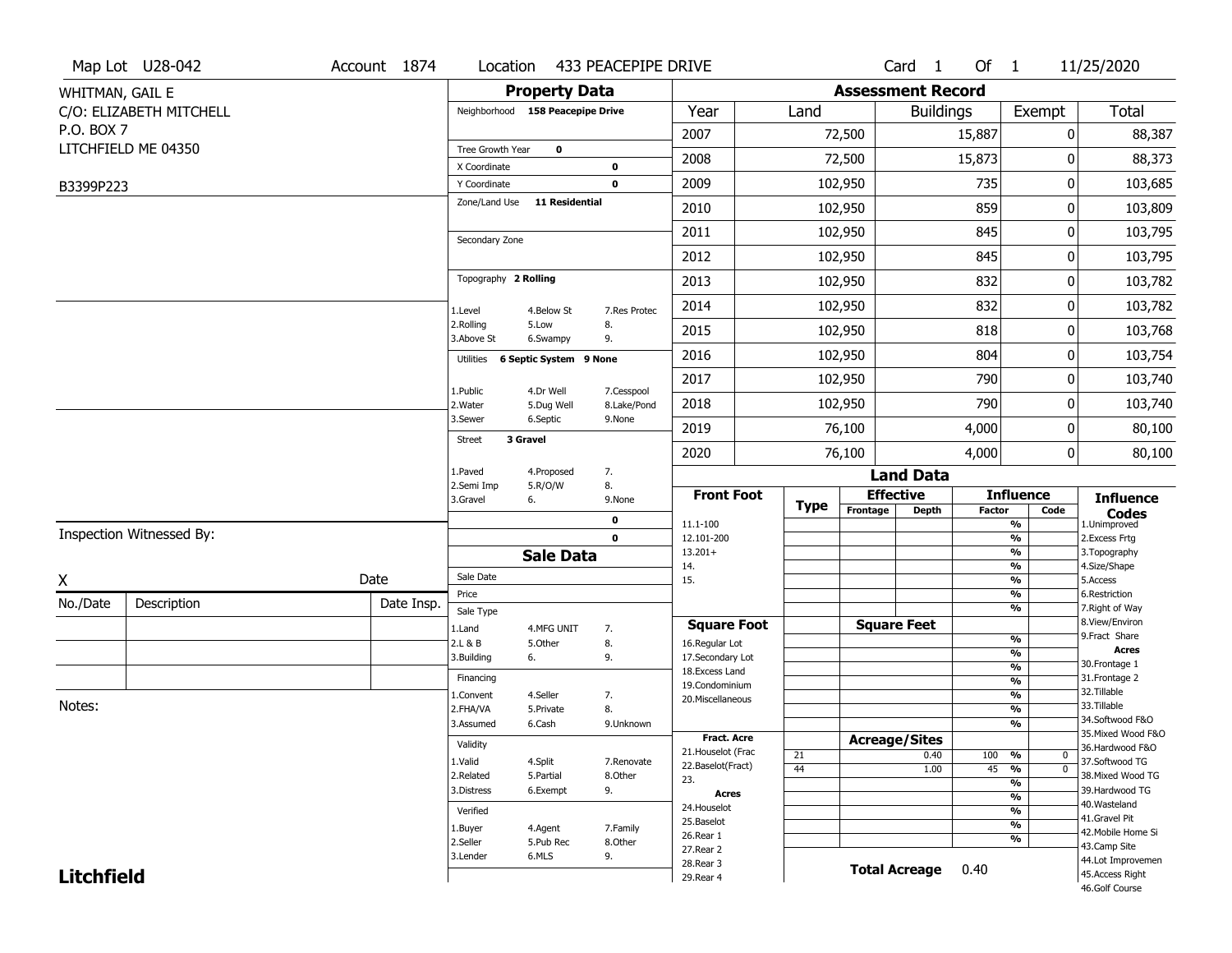|                              |                 |            |                                                            |                  |                          |                                       |                          |                         |                 |                   | <b>Litchfield</b>         |                     |  |                |        |  |        |            |  |
|------------------------------|-----------------|------------|------------------------------------------------------------|------------------|--------------------------|---------------------------------------|--------------------------|-------------------------|-----------------|-------------------|---------------------------|---------------------|--|----------------|--------|--|--------|------------|--|
|                              | Map Lot U28-042 |            |                                                            |                  |                          | Account 1874                          |                          | Location                |                 |                   |                           | 433 PEACEPIPE DRIVE |  |                | Card 1 |  | Of $1$ | 11/25/2020 |  |
| <b>Building Style</b>        |                 |            | <b>SF Bsmt Living</b>                                      |                  |                          |                                       |                          | Layout                  |                 |                   |                           |                     |  |                |        |  |        |            |  |
| 0.Uncoded                    | 4.Cape          | 8.Log      | Fin Bsmt Grade                                             |                  |                          |                                       |                          | 1.Typical               | 4.              |                   | 7.                        |                     |  |                |        |  |        |            |  |
| 1.Conv.                      | 5.Garrison      | 9.Other    |                                                            | OPEN-5-CUSTOMIZE |                          |                                       |                          | 2.Inadeq                | 5.              |                   | 8.                        |                     |  |                |        |  |        |            |  |
| 2.Ranch                      | 6.Split         | 10.Tri-Lev | Heat Type                                                  | 100%             |                          |                                       |                          | $\mathbf{3}$            | 6.              |                   | 9.                        |                     |  |                |        |  |        |            |  |
| 3.R Ranch                    | 7.Contemp       | 11.Earth O | 0.Uncoded                                                  |                  | 4.Steam                  |                                       | 8.Fl/Wall                | Attic                   |                 |                   |                           |                     |  |                |        |  |        |            |  |
| <b>Dwelling Units</b>        |                 |            | 1.HWBB                                                     |                  | 5.FWA                    |                                       | 9.No Heat                | 1.1/4 Fin               | 4.Full Fin      |                   | 7.                        |                     |  |                |        |  |        |            |  |
| Other Units                  |                 |            | 2.HWCI                                                     |                  | 6.GravWA                 |                                       | 10.Radiant               | 2.1/2 Fin               | 5.Fl/Stair      |                   | 8.                        |                     |  |                |        |  |        |            |  |
| Stories                      |                 |            | 3.H Pump                                                   |                  | 7.Electric               |                                       | 11.Radiant               | 3.3/4 Fin               | 6.              |                   | 9.None                    |                     |  | <b>Bunkhse</b> |        |  |        |            |  |
| 1.1                          | 4.1.5           | 7.1.25     | Cool Type                                                  | 0%               |                          |                                       |                          | Insulation              |                 |                   |                           |                     |  |                |        |  |        |            |  |
| 2.2                          | 5.1.75          | 8.3.5      | 1.Refrig                                                   |                  | 4.W&C Air                |                                       | 7.RadHW                  | 1.Full                  | 4.Minimal       |                   | 7.                        |                     |  |                |        |  |        |            |  |
| 3.3<br><b>Exterior Walls</b> | 6.2.5           | 9.4        | 2.Evapor<br>3.H Pump                                       |                  | 5.Monitor-<br>6.Monitor- | 8.                                    | 9.None                   | 2. Heavy<br>3.Capped    | 5.Partial<br>6. |                   | 8.<br>9.None              |                     |  |                |        |  |        |            |  |
| 0.Uncoded                    | 4.Asbestos      | 8.Concrete | Kitchen Style                                              |                  |                          |                                       |                          | Unfinished %            |                 |                   |                           |                     |  |                |        |  |        |            |  |
| 1.Wd Clapb                   | 5.Stucco        | 9.Other    | 1.Modern                                                   |                  | 4.Obsolete               | 7.                                    |                          | Grade & Factor          |                 |                   |                           |                     |  | 14.0'          |        |  |        |            |  |
| 2.Vinyl                      | 6.Brick         | 10.Wd shin | 2.Typical                                                  |                  | 5.                       | 8.                                    |                          | 1.E Grade               | 4.B Grade       |                   | 7.AAA Grad                |                     |  |                |        |  |        |            |  |
| 3.Compos.                    | 7.Stone         | 11.T1-11   | 3.Old Type                                                 |                  | 6.                       |                                       | 9.None                   | 2.D Grade               | 5.A Grade       |                   | 8.M&S                     |                     |  |                |        |  |        |            |  |
| Roof Surface                 |                 |            | Bath(s) Style                                              |                  |                          |                                       |                          | 3.C Grade               |                 | 6.AA Grade        | 9.Same                    |                     |  |                |        |  |        |            |  |
| 1.Asphalt                    | 4.Composit      | 7.Rolled R | 1.Modern                                                   |                  | 4.Obsolete               | 7.                                    |                          | SQFT (Footprint)        |                 |                   |                           |                     |  |                |        |  |        |            |  |
| 2.Slate                      | 5.Wood          | 8.         | 2. Typical                                                 |                  | 5.                       | 8.                                    |                          | Condition               |                 |                   |                           |                     |  |                |        |  |        |            |  |
| 3.Metal                      | 6.Other         | 9.         | 3.Old Type                                                 |                  | 6.                       |                                       | 9.None                   | 1.Poor                  | 4.Avg           |                   | 7.V G                     |                     |  |                |        |  |        |            |  |
| SF Masonry Trim              |                 |            | # Rooms                                                    |                  |                          |                                       |                          | 2.Fair                  | $5.Avg+$        |                   | 8.Exc                     |                     |  |                |        |  |        |            |  |
| OPEN-3-CUSTOM                |                 |            | # Bedrooms                                                 |                  |                          |                                       |                          | 3.Avg-                  | 6.Good          |                   | 9.Same                    |                     |  |                |        |  |        |            |  |
| OPEN-4-CUSTOM                |                 |            | # Full Baths                                               |                  |                          |                                       |                          | Phys. % Good            |                 |                   |                           |                     |  | 10.0'          |        |  |        |            |  |
| Year Built                   |                 |            | # Half Baths                                               |                  |                          |                                       |                          | Funct. % Good           |                 |                   |                           |                     |  |                |        |  |        |            |  |
| Year Remodeled               |                 |            | # Addn Fixtures                                            |                  |                          |                                       |                          | <b>Functional Code</b>  |                 |                   |                           |                     |  |                |        |  |        |            |  |
| Foundation                   |                 |            | # Fireplaces                                               |                  |                          |                                       |                          | 1.Incomp                | 4.Delap         |                   | 7.No Power                |                     |  |                |        |  |        |            |  |
| 1.Concrete                   | 4.Wood          | 7.         |                                                            |                  |                          |                                       |                          | 2.0-Built               | 5.Bsmt          |                   | 8.LongTerm                |                     |  |                |        |  |        |            |  |
| 2.C Block                    | 5.Slab          | 8.         |                                                            |                  |                          |                                       |                          | 3.Damage                | 6.Common        |                   | 9.None                    |                     |  |                |        |  |        |            |  |
| 3.Br/Stone                   | 6.Piers         | 9.         |                                                            |                  |                          |                                       |                          | Econ. % Good            |                 |                   |                           |                     |  |                |        |  |        |            |  |
| Basement                     |                 |            |                                                            |                  |                          |                                       |                          | Economic Code           |                 |                   |                           |                     |  |                |        |  |        |            |  |
| 1.1/4 Bmt                    | 4.Full Bmt      | 7.         |                                                            |                  |                          |                                       |                          | 0.None                  |                 | 3.No Power        | 9.None                    |                     |  |                |        |  |        |            |  |
| 2.1/2 Bmt                    | 5.Crawl Sp      | 8.         |                                                            |                  |                          |                                       |                          | 1.Location              |                 | 4.Generate        | 8.                        |                     |  |                |        |  |        |            |  |
| 3.3/4 Bmt                    | 6.              | 9.None     |                                                            |                  |                          | Software                              |                          | 2.Encroach              | 5.Multi-Fa      |                   | 9.                        |                     |  |                |        |  |        |            |  |
| Bsmt Gar # Cars              |                 |            |                                                            |                  |                          | A Division of Harris Computer Systems |                          | <b>Entrance Code</b>    |                 |                   | <b>1 Interior Inspect</b> |                     |  |                |        |  |        |            |  |
| Wet Basement                 |                 |            |                                                            |                  |                          |                                       |                          | 1.Interior              | 4.Vacant        |                   | 7.                        |                     |  |                |        |  |        |            |  |
| 1.Dry                        | 4.Dirt Flr      | 7.         |                                                            |                  |                          |                                       |                          | 2.Refusal               | 5.Estimate      |                   | 8.                        |                     |  |                |        |  |        |            |  |
| 2.Damp                       | 5.              | 8.         |                                                            |                  |                          |                                       |                          | 3.Informed              | 6.Existing      |                   | 9.                        |                     |  |                |        |  |        |            |  |
| 3.Wet                        | 6.              | 9.         |                                                            |                  |                          |                                       |                          | <b>Information Code</b> |                 | 1 Owner           |                           |                     |  |                |        |  |        |            |  |
|                              |                 |            |                                                            |                  |                          |                                       |                          | 1.Owner                 | 4.Agent         |                   | 7.Vacant                  |                     |  |                |        |  |        |            |  |
|                              |                 |            | Date Inspected 8/27/2018                                   |                  |                          |                                       |                          | 2.Relative              | 5.Estimate      |                   | 8.                        |                     |  |                |        |  |        |            |  |
|                              |                 |            |                                                            |                  |                          |                                       |                          | 3.Tenant                | 6.Other         |                   | 9.<br>1.One Story Fram    |                     |  |                |        |  |        |            |  |
|                              |                 | Year       | <b>Additions, Outbuildings &amp; Improvements</b><br>Units | Grade            | Cond                     |                                       |                          | Sound Value             |                 |                   | 2. Two Story Fram         |                     |  |                |        |  |        |            |  |
| Type                         |                 |            |                                                            |                  |                          | Phys.                                 | Funct.                   |                         |                 | 3. Three Story Fr |                           |                     |  |                |        |  |        |            |  |
| 94 Bunkhouse                 |                 | 1970       | 140                                                        | 3 100            | 3                        | 10                                    | % 100 %                  |                         |                 | 4.1 & 1/2 Story   |                           |                     |  |                |        |  |        |            |  |
| 89 Plumbing                  |                 | 1970       |                                                            | 2 100            | 4                        | 10                                    | % 100 %                  |                         |                 | 5.1 & 3/4 Story   |                           |                     |  |                |        |  |        |            |  |
|                              |                 |            |                                                            |                  |                          | $\frac{1}{2}$                         | $\frac{1}{2}$            |                         |                 | 6.2 & 1/2 Story   |                           |                     |  |                |        |  |        |            |  |
|                              |                 |            |                                                            |                  |                          | $\%$                                  | $\frac{0}{0}$            |                         |                 |                   | 21. Open Frame Por        |                     |  |                |        |  |        |            |  |
|                              |                 |            |                                                            |                  |                          |                                       |                          |                         |                 |                   | 22.Encl Frame Por         |                     |  |                |        |  |        |            |  |
|                              |                 |            |                                                            |                  |                          | $\%$                                  | $\%$                     |                         |                 |                   | 23. Frame Garage          |                     |  |                |        |  |        |            |  |
|                              |                 |            |                                                            |                  |                          | $\%$                                  | $\%$                     |                         |                 | 24.Frame Shed     |                           |                     |  |                |        |  |        |            |  |
|                              |                 |            |                                                            |                  |                          | $\%$                                  | $\%$                     |                         |                 |                   | 25. Frame Bay Wind        |                     |  |                |        |  |        |            |  |
|                              |                 |            |                                                            |                  |                          | $\%$                                  | $\%$                     |                         |                 |                   | 26.1SFr Overhang          |                     |  |                |        |  |        |            |  |
|                              |                 |            |                                                            |                  |                          | $\%$                                  | $\overline{\frac{0}{6}}$ |                         |                 |                   | 27. Unfin Basement        |                     |  |                |        |  |        |            |  |
|                              |                 |            |                                                            |                  |                          |                                       |                          |                         |                 |                   | 28. Unfinished Att        |                     |  |                |        |  |        |            |  |
|                              |                 |            |                                                            |                  |                          | $\%$                                  | $\%$                     |                         |                 |                   | 29. Finished Attic        |                     |  |                |        |  |        |            |  |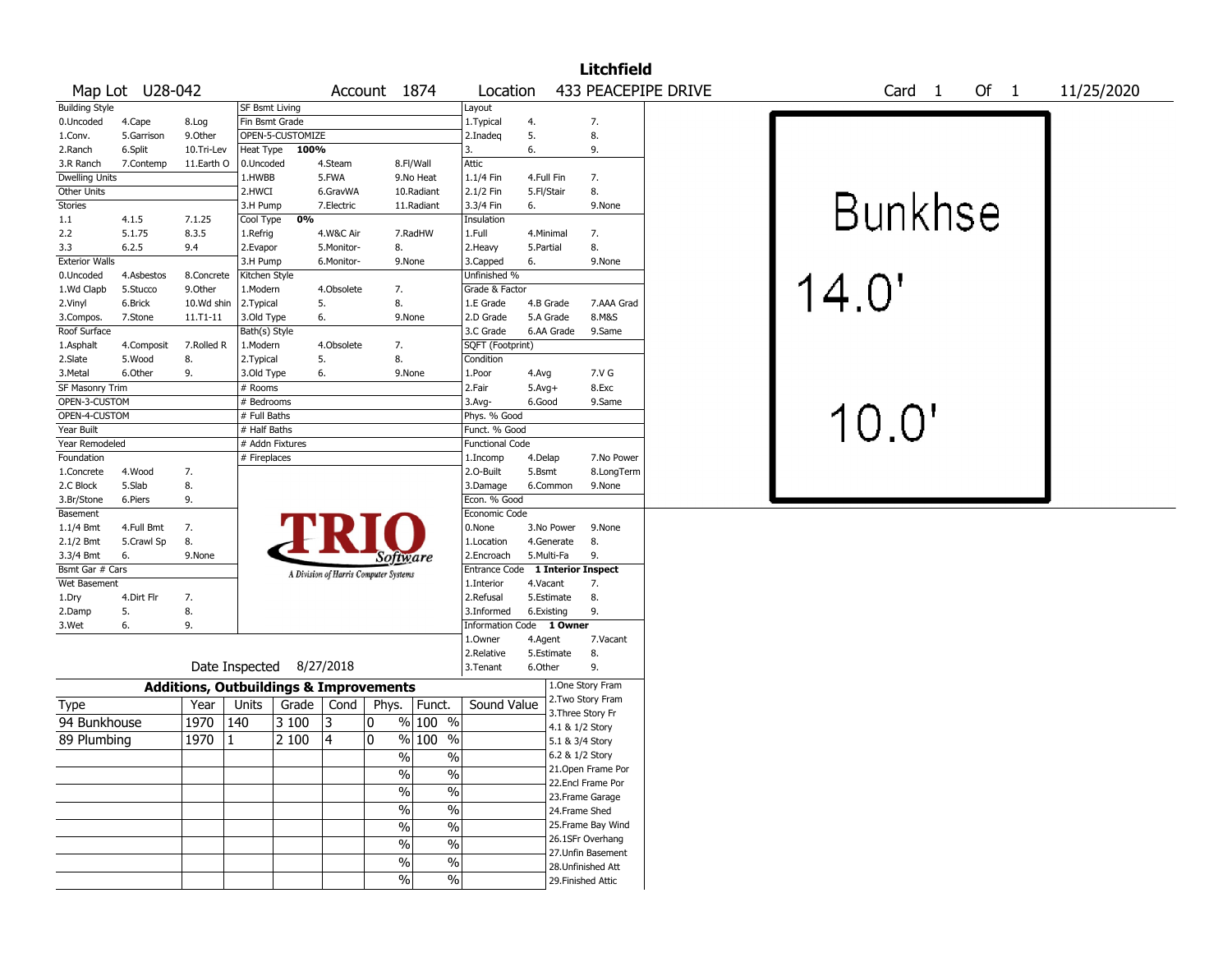|                                   | Map Lot U28-043          | Account 2046 | Location                |                                  | PEACEPIPE DRIVE           |                        |             |          | Card <sub>1</sub>        | Of $1$      |                                           | 11/25/2020                          |
|-----------------------------------|--------------------------|--------------|-------------------------|----------------------------------|---------------------------|------------------------|-------------|----------|--------------------------|-------------|-------------------------------------------|-------------------------------------|
|                                   | LACHANCE, PETER ET AL    |              |                         | <b>Property Data</b>             |                           |                        |             |          | <b>Assessment Record</b> |             |                                           |                                     |
|                                   | 105 HARPSWELL ROAD       |              |                         | Neighborhood 158 Peacepipe Drive |                           | Year                   | Land        |          | <b>Buildings</b>         |             | Exempt                                    | Total                               |
|                                   | BRUNSWICK ME 04011       |              |                         |                                  |                           | 2007                   |             | 7,638    |                          | 0           | 0                                         | 7,638                               |
|                                   |                          |              | Tree Growth Year        | $\mathbf 0$                      |                           | 2008                   |             | 7,638    |                          | 0           | 0                                         | 7,638                               |
|                                   |                          |              | X Coordinate            |                                  | 0                         |                        |             |          |                          |             |                                           |                                     |
|                                   | B5418P69 B10950P250      |              | Y Coordinate            | Zone/Land Use 11 Residential     | $\mathbf 0$               | 2009                   |             | 7,638    |                          | $\pmb{0}$   | 0                                         | 7,638                               |
| Previous Owner<br>LACHANCE, PETER |                          |              |                         |                                  |                           | 2010                   |             | 7,638    |                          | 0           | 0                                         | 7,638                               |
|                                   | 596 HARPSWELL ROAD       |              | Secondary Zone          |                                  |                           | 2011                   |             | 7,638    |                          | $\mathbf 0$ | 0                                         | 7,638                               |
|                                   |                          |              |                         |                                  |                           | 2012                   |             | 7,638    |                          | 0           | 0                                         | 7,638                               |
|                                   | BRUNSWICK ME 04011       |              | Topography 1 Level      |                                  |                           | 2013                   |             | 7,638    |                          | $\pmb{0}$   | 0                                         | 7,638                               |
|                                   | Sale Date: 1/31/2012     |              | 1.Level                 | 4.Below St                       | 7.Res Protec              | 2014                   |             | 7,638    |                          | 0           | 0                                         | 7,638                               |
|                                   |                          |              | 2.Rolling<br>3.Above St | 5.Low<br>6.Swampy                | 8.<br>9.                  | 2015                   |             | 7,638    |                          | 0           | 0                                         | 7,638                               |
|                                   |                          |              | Utilities 9 None        |                                  | 9 None                    | 2016                   |             | 7,638    |                          | $\pmb{0}$   | 0                                         | 7,638                               |
|                                   |                          |              |                         |                                  |                           | 2017                   |             | 7,638    |                          | $\pmb{0}$   | 0                                         | 7,638                               |
|                                   |                          |              | 1.Public<br>2. Water    | 4.Dr Well<br>5.Dug Well          | 7.Cesspool<br>8.Lake/Pond | 2018                   |             | 7,638    |                          | 0           | 0                                         | 7,638                               |
|                                   |                          |              | 3.Sewer                 | 6.Septic                         | 9.None                    | 2019                   |             | 9,600    |                          | $\mathbf 0$ | 0                                         | 9,600                               |
|                                   |                          |              | <b>Street</b>           | 3 Gravel                         |                           | 2020                   |             | 9,600    |                          | 0           | $\overline{0}$                            | 9,600                               |
|                                   |                          |              | 1.Paved                 | 4.Proposed                       | 7.                        |                        |             |          | <b>Land Data</b>         |             |                                           |                                     |
|                                   |                          |              | 2.Semi Imp<br>3.Gravel  | 5.R/O/W<br>6.                    | 8.<br>9.None              | <b>Front Foot</b>      |             |          | <b>Effective</b>         |             | <b>Influence</b>                          | <b>Influence</b>                    |
|                                   |                          |              |                         |                                  | 0                         | 11.1-100               | <b>Type</b> | Frontage | <b>Depth</b>             | Factor      | Code<br>%                                 | <b>Codes</b><br>1.Unimproved        |
|                                   | Inspection Witnessed By: |              |                         |                                  | $\mathbf 0$               | 12.101-200             |             |          |                          |             | $\overline{\frac{9}{6}}$                  | 2. Excess Frtg                      |
|                                   |                          |              |                         | <b>Sale Data</b>                 |                           | $13.201+$<br>14.       |             |          |                          |             | %<br>%                                    | 3. Topography<br>4.Size/Shape       |
| X                                 |                          | Date         | Sale Date               |                                  | 1/31/2012                 | 15.                    |             |          |                          |             | %                                         | 5.Access                            |
| No./Date                          | Description              | Date Insp.   | Price                   |                                  | 1,273                     |                        |             |          |                          |             | %                                         | 6.Restriction                       |
|                                   |                          |              | Sale Type               | 1 Land Only                      |                           | <b>Square Foot</b>     |             |          | <b>Square Feet</b>       |             | %                                         | 7. Right of Way<br>8.View/Environ   |
|                                   |                          |              | 1.Land<br>2.L & B       | 4.MFG UNIT<br>5.Other            | 7.<br>8.                  | 16.Regular Lot         |             |          |                          |             | $\frac{9}{6}$                             | 9. Fract Share                      |
|                                   |                          |              | 3.Building              | 6.                               | 9.                        | 17.Secondary Lot       |             |          |                          |             | $\overline{\frac{9}{6}}$                  | <b>Acres</b><br>30.Frontage 1       |
|                                   |                          |              | Financing               | 6 Cash Sale                      |                           | 18. Excess Land        |             |          |                          |             | $\frac{9}{6}$<br>$\overline{\frac{9}{6}}$ | 31. Frontage 2                      |
|                                   |                          |              | 1.Convent               | 4.Seller                         | 7.                        | 19.Condominium         |             |          |                          |             | $\frac{9}{6}$                             | 32.Tillable                         |
| Notes:                            |                          |              | 2.FHA/VA                | 5.Private                        | 8.                        | 20.Miscellaneous       |             |          |                          |             | $\overline{\frac{9}{6}}$                  | 33.Tillable                         |
|                                   |                          |              | 3.Assumed               | 6.Cash                           | 9.Unknown                 |                        |             |          |                          |             | %                                         | 34.Softwood F&O                     |
|                                   |                          |              | Validity                | <b>2 Related Parties</b>         |                           | Fract. Acre            |             |          | <b>Acreage/Sites</b>     |             |                                           | 35. Mixed Wood F&O                  |
|                                   |                          |              |                         |                                  |                           | 21. Houselot (Frac     | 22          |          | 0.13                     | 25          | %<br>$\overline{4}$                       | 36.Hardwood F&O                     |
|                                   |                          |              | 1.Valid                 | 4.Split                          | 7.Renovate                | 22.Baselot(Fract)      |             |          |                          |             | %                                         | 37.Softwood TG                      |
|                                   |                          |              | 2.Related               | 5.Partial                        | 8.Other                   | 23.                    |             |          |                          |             | $\frac{9}{6}$                             | 38. Mixed Wood TG<br>39.Hardwood TG |
|                                   |                          |              | 3.Distress              | 6.Exempt                         | 9.                        | <b>Acres</b>           |             |          |                          |             | $\frac{9}{6}$                             | 40. Wasteland                       |
|                                   |                          |              | Verified                | <b>5 Public Record</b>           |                           | 24. Houselot           |             |          |                          |             | %                                         | 41.Gravel Pit                       |
|                                   |                          |              | 1.Buyer                 | 4.Agent                          | 7.Family                  | 25.Baselot             |             |          |                          |             | $\frac{9}{6}$                             | 42. Mobile Home Si                  |
|                                   |                          |              | 2.Seller                | 5.Pub Rec                        | 8.Other                   | 26.Rear 1<br>27.Rear 2 |             |          |                          |             | %                                         | 43.Camp Site                        |
|                                   |                          |              | 3.Lender                | 6.MLS                            | 9.                        | 28.Rear 3              |             |          |                          |             |                                           | 44.Lot Improvemen                   |
| <b>Litchfield</b>                 |                          |              |                         |                                  |                           | 29. Rear 4             |             |          | <b>Total Acreage</b>     | 0.13        |                                           | 45.Access Right                     |
|                                   |                          |              |                         |                                  |                           |                        |             |          |                          |             |                                           | 46.Golf Course                      |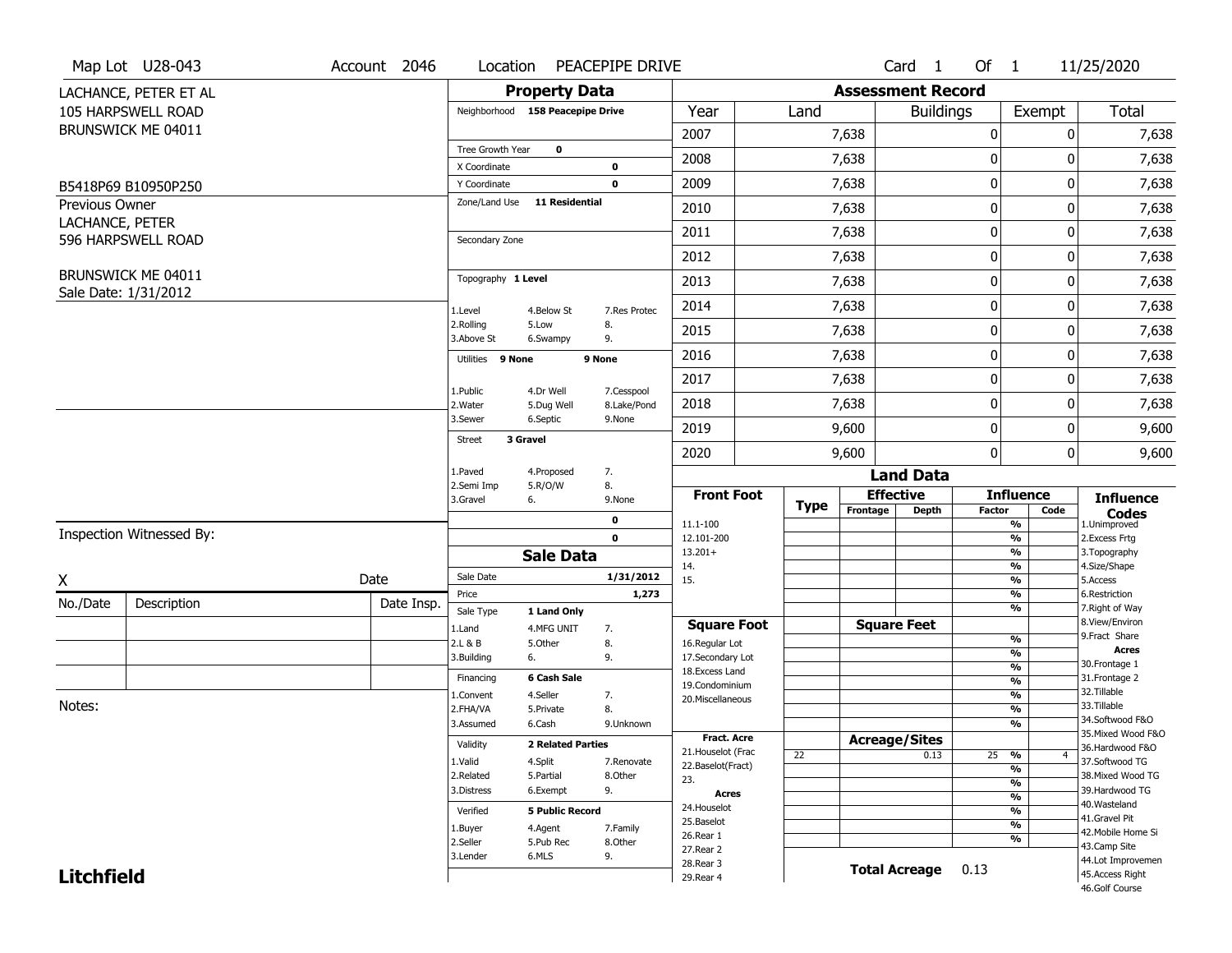|                       |                 |                                                   |                 |                  |            |                                       |               |                        |             |            | <b>Litchfield</b>  |  |        |  |      |            |
|-----------------------|-----------------|---------------------------------------------------|-----------------|------------------|------------|---------------------------------------|---------------|------------------------|-------------|------------|--------------------|--|--------|--|------|------------|
|                       | Map Lot U28-043 |                                                   |                 |                  |            | Account 2046                          |               | Location               |             |            | PEACEPIPE DRIVE    |  | Card 1 |  | Of 1 | 11/25/2020 |
| <b>Building Style</b> |                 |                                                   | SF Bsmt Living  |                  |            |                                       |               | Layout                 |             |            |                    |  |        |  |      |            |
| 0.Uncoded             | 4.Cape          | 8.Log                                             | Fin Bsmt Grade  |                  |            |                                       |               | 1.Typical              | 4.          |            | 7.                 |  |        |  |      |            |
| 1.Conv.               | 5.Garrison      | 9.0ther                                           |                 | OPEN-5-CUSTOMIZE |            |                                       |               | 2.Inadeg               | 5.          |            | 8.                 |  |        |  |      |            |
| 2.Ranch               | 6.Split         | 10.Tri-Lev                                        | Heat Type       | 100%             |            |                                       |               | 3.                     | 6.          |            | 9.                 |  |        |  |      |            |
| 3.R Ranch             | 7.Contemp       | 11.Earth O                                        | 0.Uncoded       |                  | 4.Steam    |                                       | 8.Fl/Wall     | Attic                  |             |            |                    |  |        |  |      |            |
| <b>Dwelling Units</b> |                 |                                                   | 1.HWBB          |                  | 5.FWA      |                                       | 9.No Heat     | 1.1/4 Fin              | 4.Full Fin  |            | 7.                 |  |        |  |      |            |
| Other Units           |                 |                                                   | 2.HWCI          |                  | 6.GravWA   |                                       | 10.Radiant    | 2.1/2 Fin              | 5.Fl/Stair  |            | 8.                 |  |        |  |      |            |
| Stories               |                 |                                                   | 3.H Pump        |                  | 7.Electric |                                       | 11.Radiant    | 3.3/4 Fin              | 6.          |            | 9.None             |  |        |  |      |            |
| 1.1                   | 4.1.5           | 7.1.25                                            | Cool Type       | 0%               |            |                                       |               | Insulation             |             |            |                    |  |        |  |      |            |
| 2.2                   | 5.1.75          | 8.3.5                                             | 1.Refrig        |                  | 4.W&C Air  |                                       | 7.RadHW       | 1.Full                 | 4.Minimal   |            | 7.                 |  |        |  |      |            |
| 3.3                   | 6.2.5           | 9.4                                               | 2.Evapor        |                  | 5.Monitor- | 8.                                    |               | 2.Heavy                | 5.Partial   |            | 8.                 |  |        |  |      |            |
| <b>Exterior Walls</b> |                 |                                                   | 3.H Pump        |                  | 6.Monitor- | 9.None                                |               | 3.Capped               | 6.          |            | 9.None             |  |        |  |      |            |
| 0.Uncoded             | 4.Asbestos      | 8.Concrete                                        | Kitchen Style   |                  |            |                                       |               | Unfinished %           |             |            |                    |  |        |  |      |            |
| 1.Wd Clapb            | 5.Stucco        | 9.0ther                                           | 1.Modern        |                  | 4.Obsolete | 7.                                    |               | Grade & Factor         |             |            |                    |  |        |  |      |            |
| 2.Vinyl               | 6.Brick         | 10.Wd shin                                        | 2.Typical       |                  | 5.         | 8.                                    |               | 1.E Grade              |             | 4.B Grade  | 7.AAA Grad         |  |        |  |      |            |
| 3.Compos.             | 7.Stone         | 11.T1-11                                          | 3.Old Type      |                  | 6.         | 9.None                                |               | 2.D Grade              |             | 5.A Grade  | 8.M&S              |  |        |  |      |            |
| Roof Surface          |                 |                                                   | Bath(s) Style   |                  |            |                                       |               | 3.C Grade              |             | 6.AA Grade | 9.Same             |  |        |  |      |            |
| 1.Asphalt             | 4.Composit      | 7.Rolled R                                        | 1.Modern        |                  | 4.Obsolete | 7.                                    |               | SQFT (Footprint)       |             |            |                    |  |        |  |      |            |
| 2.Slate               | 5.Wood          | 8.                                                | 2. Typical      |                  | 5.         | 8.                                    |               | Condition              |             |            |                    |  |        |  |      |            |
| 3. Metal              | 6.Other         | 9.                                                | 3.Old Type      |                  | 6.         | 9.None                                |               | 1.Poor                 | 4.Avg       |            | 7.V G              |  |        |  |      |            |
| SF Masonry Trim       |                 |                                                   | # Rooms         |                  |            |                                       |               | 2.Fair                 | $5.Avg+$    |            | 8.Exc              |  |        |  |      |            |
| OPEN-3-CUSTOM         |                 |                                                   | # Bedrooms      |                  |            |                                       |               | 3.Avg-                 | 6.Good      |            | 9.Same             |  |        |  |      |            |
| OPEN-4-CUSTOM         |                 |                                                   | # Full Baths    |                  |            |                                       |               | Phys. % Good           |             |            |                    |  |        |  |      |            |
| Year Built            |                 |                                                   | # Half Baths    |                  |            |                                       |               | Funct. % Good          |             |            |                    |  |        |  |      |            |
|                       |                 |                                                   |                 |                  |            |                                       |               |                        |             |            |                    |  |        |  |      |            |
| Year Remodeled        |                 |                                                   | # Addn Fixtures |                  |            |                                       |               | <b>Functional Code</b> |             |            |                    |  |        |  |      |            |
| Foundation            |                 |                                                   | # Fireplaces    |                  |            |                                       |               | 1.Incomp               | 4.Delap     |            | 7.No Power         |  |        |  |      |            |
| 1.Concrete            | 4.Wood          | 7.                                                |                 |                  |            |                                       |               | 2.0-Built              | 5.Bsmt      |            | 8.LongTerm         |  |        |  |      |            |
| 2.C Block             | 5.Slab          | 8.                                                |                 |                  |            |                                       |               | 3.Damage               |             | 6.Common   | 9.None             |  |        |  |      |            |
| 3.Br/Stone            | 6.Piers         | 9.                                                |                 |                  |            |                                       |               | Econ. % Good           |             |            |                    |  |        |  |      |            |
| Basement              |                 |                                                   |                 |                  |            |                                       |               | Economic Code          |             |            |                    |  |        |  |      |            |
| $1.1/4$ Bmt           | 4.Full Bmt      | 7.                                                |                 |                  |            |                                       |               | 0.None                 |             | 3.No Power | 9.None             |  |        |  |      |            |
| 2.1/2 Bmt             | 5.Crawl Sp      | 8.                                                |                 |                  |            |                                       |               | 1.Location             |             | 4.Generate | 8.                 |  |        |  |      |            |
| 3.3/4 Bmt             | 6.              | 9.None                                            |                 |                  |            | <i>Software</i>                       |               | 2.Encroach             |             | 5.Multi-Fa | 9.                 |  |        |  |      |            |
| Bsmt Gar # Cars       |                 |                                                   |                 |                  |            | A Division of Harris Computer Systems |               | Entrance Code          | $\mathbf 0$ |            |                    |  |        |  |      |            |
| Wet Basement          |                 |                                                   |                 |                  |            |                                       |               | 1.Interior             | 4.Vacant    |            | 7.                 |  |        |  |      |            |
| 1.Dry                 | 4.Dirt Flr      | 7.                                                |                 |                  |            |                                       |               | 2.Refusal              |             | 5.Estimate | 8.                 |  |        |  |      |            |
| 2.Damp                | 5.              | 8.                                                |                 |                  |            |                                       |               | 3.Informed             | 6.Existing  |            | 9.                 |  |        |  |      |            |
| 3.Wet                 | 6.              | 9.                                                |                 |                  |            |                                       |               | Information Code 0     |             |            |                    |  |        |  |      |            |
|                       |                 |                                                   |                 |                  |            |                                       |               | 1.Owner                | 4.Agent     |            | 7.Vacant           |  |        |  |      |            |
|                       |                 |                                                   |                 |                  |            |                                       |               | 2.Relative             |             | 5.Estimate | 8.                 |  |        |  |      |            |
|                       |                 |                                                   | Date Inspected  |                  |            |                                       |               | 3.Tenant               | 6.Other     |            | 9.                 |  |        |  |      |            |
|                       |                 | <b>Additions, Outbuildings &amp; Improvements</b> |                 |                  |            |                                       |               |                        |             |            | 1.One Story Fram   |  |        |  |      |            |
| Type                  |                 | Year                                              | Units           | Grade            | Cond       | Phys.                                 | Funct.        | Sound Value            |             |            | 2. Two Story Fram  |  |        |  |      |            |
|                       |                 |                                                   |                 |                  |            | $\%$                                  | $\%$          |                        |             |            | 3. Three Story Fr  |  |        |  |      |            |
|                       |                 |                                                   |                 |                  |            |                                       |               |                        |             |            | 4.1 & 1/2 Story    |  |        |  |      |            |
|                       |                 |                                                   |                 |                  |            | %                                     | $\%$          |                        |             |            | 5.1 & 3/4 Story    |  |        |  |      |            |
|                       |                 |                                                   |                 |                  |            | $\sqrt{6}$                            | $\frac{0}{6}$ |                        |             |            | 6.2 & 1/2 Story    |  |        |  |      |            |
|                       |                 |                                                   |                 |                  |            | $\sqrt{6}$                            | $\%$          |                        |             |            | 21. Open Frame Por |  |        |  |      |            |
|                       |                 |                                                   |                 |                  |            |                                       |               |                        |             |            | 22.Encl Frame Por  |  |        |  |      |            |
|                       |                 |                                                   |                 |                  |            | $\frac{9}{6}$                         | $\frac{1}{2}$ |                        |             |            | 23. Frame Garage   |  |        |  |      |            |
|                       |                 |                                                   |                 |                  |            | $\frac{9}{6}$                         | $\frac{1}{2}$ |                        |             |            | 24.Frame Shed      |  |        |  |      |            |
|                       |                 |                                                   |                 |                  |            | $\frac{9}{6}$                         | $\%$          |                        |             |            | 25. Frame Bay Wind |  |        |  |      |            |
|                       |                 |                                                   |                 |                  |            |                                       |               |                        |             |            | 26.1SFr Overhang   |  |        |  |      |            |
|                       |                 |                                                   |                 |                  |            | $\%$                                  | $\%$          |                        |             |            | 27.Unfin Basement  |  |        |  |      |            |
|                       |                 |                                                   |                 |                  |            | $\frac{9}{6}$                         | $\frac{0}{6}$ |                        |             |            | 28. Unfinished Att |  |        |  |      |            |
|                       |                 |                                                   |                 |                  |            | $\sqrt{6}$                            | $\frac{1}{2}$ |                        |             |            | 29. Finished Attic |  |        |  |      |            |
|                       |                 |                                                   |                 |                  |            |                                       |               |                        |             |            |                    |  |        |  |      |            |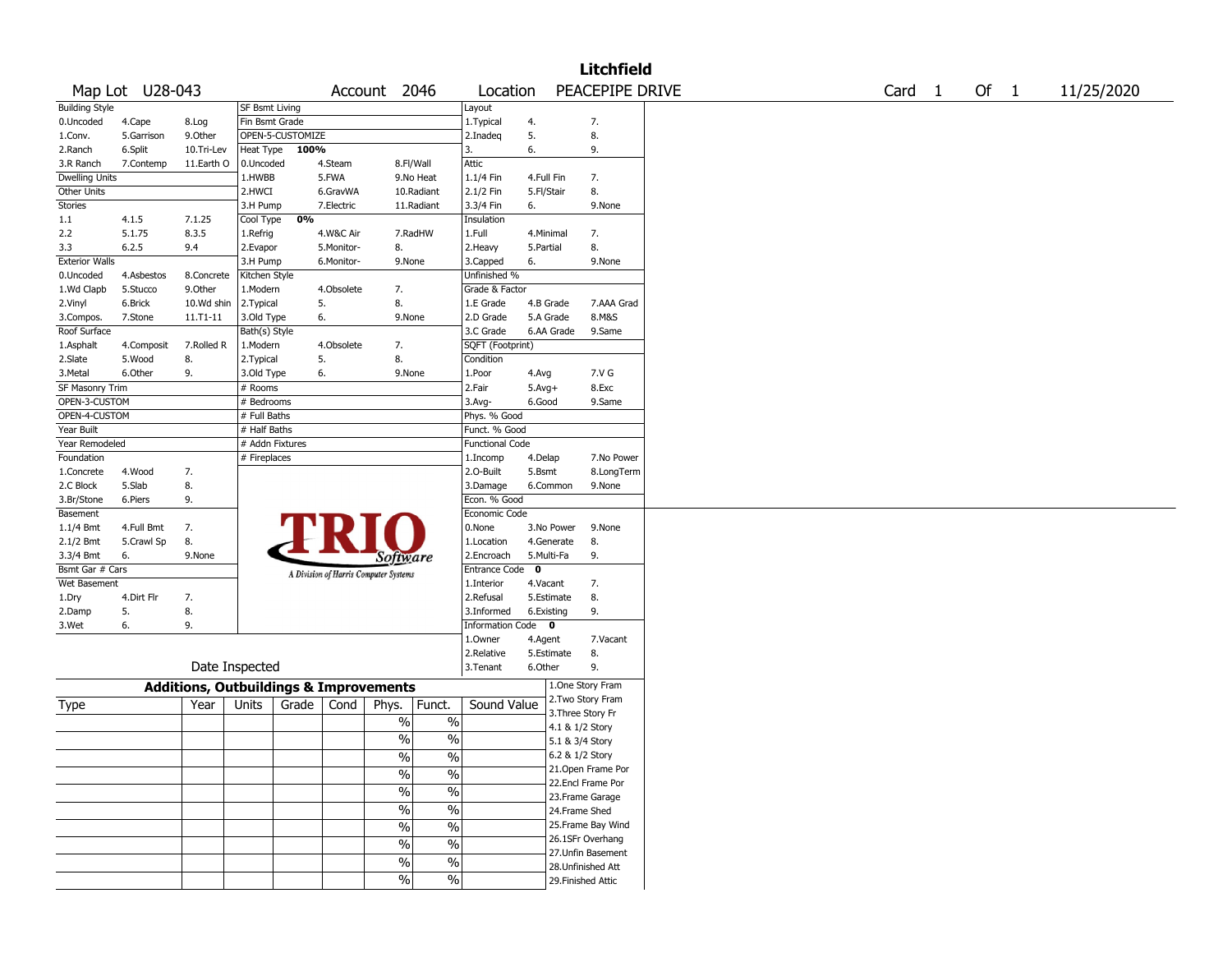|                   | Map Lot U28-044                             | Account 1336 | Location                  | 437 PEACEPIPE DRIVE                      |                           |                                         |             |                          | Card <sub>1</sub>    | Of $1$        |                                           | 11/25/2020                           |
|-------------------|---------------------------------------------|--------------|---------------------------|------------------------------------------|---------------------------|-----------------------------------------|-------------|--------------------------|----------------------|---------------|-------------------------------------------|--------------------------------------|
|                   | CONNOR, ANNA M. (TRUSTEE)                   |              |                           | <b>Property Data</b>                     |                           |                                         |             | <b>Assessment Record</b> |                      |               |                                           |                                      |
|                   | MILLER, JOSEPH J. ET AL (TRUSTEE)           |              |                           | Neighborhood 158 Peacepipe Drive         |                           | Year                                    | Land        |                          | <b>Buildings</b>     |               | Exempt                                    | Total                                |
|                   | MILLER FAMILY TRUST                         |              |                           |                                          |                           | 2007                                    |             | 115,902                  |                      | 61,657        | 0                                         | 177,559                              |
| 3 ADAMS COURT     |                                             |              | Tree Growth Year          | $\mathbf 0$                              |                           | 2008                                    |             | 115,902                  |                      | 61,657        | 0                                         | 177,559                              |
|                   | SOMMERSWORTH NH 03878                       |              | X Coordinate              | 0                                        |                           |                                         |             |                          |                      |               |                                           |                                      |
|                   | B7539P256 B11568P61                         |              | Y Coordinate              | $\mathbf 0$<br>12 Cobbosscontee Lake     |                           | 2009                                    |             | 163,402                  |                      | 56,816        | 0                                         | 220,218                              |
| Previous Owner    | MILLER, GEORGETTE N                         |              | Zone/Land Use             |                                          |                           | 2010                                    |             | 163,402                  |                      | 55,684        | 0                                         | 219,086                              |
|                   | MILLER, GEORGETTE                           |              | Secondary Zone            |                                          |                           | 2011                                    |             | 163,402                  |                      | 63,306        | 0                                         | 226,708                              |
| 60 NORTH STREET   |                                             |              |                           |                                          |                           | 2012                                    |             | 163,402                  |                      | 63,306        | $\mathbf 0$                               | 226,708                              |
|                   | TOPSFIELD MA 01983<br>Sale Date: 10/22/2013 |              | Topography 2 Rolling      |                                          |                           | 2013                                    |             | 163,402                  |                      | 62,656        | 0                                         | 226,058                              |
|                   |                                             |              | 1.Level                   | 4.Below St                               | 7.Res Protec              | 2014                                    |             | 163,402                  |                      | 62,500        | 0                                         | 225,902                              |
|                   |                                             |              | 2.Rolling<br>3.Above St   | 8.<br>5.Low<br>9.<br>6.Swampy            |                           | 2015                                    |             | 163,402                  |                      | 62,500        | 0                                         | 225,902                              |
|                   |                                             |              | Utilities                 | 4 Drilled Well<br><b>6 Septic System</b> |                           | 2016                                    |             | 163,402                  |                      | 61,694        | 0                                         | 225,096                              |
|                   |                                             |              |                           |                                          |                           | 2017                                    |             | 163,402                  |                      | 61,694        | 0                                         | 225,096                              |
|                   |                                             |              | 1.Public<br>2. Water      | 4.Dr Well<br>5.Dug Well                  | 7.Cesspool<br>8.Lake/Pond | 2018                                    |             | 163,402                  |                      | 61,537        | 0                                         | 224,939                              |
|                   |                                             |              | 3.Sewer                   | 6.Septic<br>9.None                       |                           | 2019                                    |             | 213,900                  |                      | 62,100        | 0                                         | 276,000                              |
|                   |                                             |              | 3 Gravel<br><b>Street</b> |                                          |                           | 2020                                    |             | 213,900                  |                      | 62,100        | $\overline{0}$                            | 276,000                              |
|                   |                                             |              | 1.Paved                   | 4.Proposed<br>7.                         |                           |                                         |             |                          | <b>Land Data</b>     |               |                                           |                                      |
|                   |                                             |              | 2.Semi Imp<br>3.Gravel    | 5.R/O/W<br>8.<br>6.<br>9.None            |                           | <b>Front Foot</b>                       |             | <b>Effective</b>         |                      |               | <b>Influence</b>                          | <b>Influence</b>                     |
|                   |                                             |              |                           |                                          |                           |                                         | <b>Type</b> | Frontage                 | <b>Depth</b>         | <b>Factor</b> | Code                                      |                                      |
|                   |                                             |              |                           |                                          |                           |                                         |             |                          |                      |               |                                           | <b>Codes</b>                         |
|                   | Inspection Witnessed By:                    |              |                           | 0<br>$\mathbf 0$                         |                           | 11.1-100<br>12.101-200                  |             |                          |                      |               | %<br>%                                    | 1.Unimproved<br>2. Excess Frtg       |
|                   |                                             |              |                           | <b>Sale Data</b>                         |                           | $13.201+$                               |             |                          |                      |               | %                                         | 3. Topography                        |
|                   |                                             |              | Sale Date                 |                                          | 10/22/2013                | 14.<br>15.                              |             |                          |                      |               | %<br>%                                    | 4.Size/Shape<br>5.Access             |
| X                 |                                             | Date         | Price                     |                                          |                           |                                         |             |                          |                      |               | %                                         | 6.Restriction                        |
| No./Date          | Description                                 | Date Insp.   | Sale Type                 | 2 Land & Buildings                       |                           |                                         |             |                          |                      |               | %                                         | 7. Right of Way                      |
|                   |                                             |              | 1.Land                    | 7.<br>4.MFG UNIT                         |                           | <b>Square Foot</b>                      |             |                          | <b>Square Feet</b>   |               |                                           | 8.View/Environ<br>9. Fract Share     |
|                   |                                             |              | 2.L & B                   | 5.Other<br>8.                            |                           | 16.Regular Lot                          |             |                          |                      |               | %<br>%                                    | <b>Acres</b>                         |
|                   |                                             |              | 3.Building                | 6.<br>9.                                 |                           | 17.Secondary Lot<br>18. Excess Land     |             |                          |                      |               | $\frac{9}{6}$                             | 30.Frontage 1                        |
|                   |                                             |              | Financing                 | 9 Unknown                                |                           | 19.Condominium                          |             |                          |                      |               | $\frac{9}{6}$                             | 31. Frontage 2                       |
|                   |                                             |              | 1.Convent                 | 4.Seller<br>7.                           |                           | 20.Miscellaneous                        |             |                          |                      |               | $\frac{9}{6}$                             | 32.Tillable                          |
| Notes:            |                                             |              | 2.FHA/VA                  | 8.<br>5.Private                          |                           |                                         |             |                          |                      |               | $\frac{9}{6}$                             | 33.Tillable<br>34.Softwood F&O       |
|                   |                                             |              | 3.Assumed                 | 6.Cash                                   | 9.Unknown                 |                                         |             |                          |                      |               | $\overline{\frac{9}{6}}$                  | 35. Mixed Wood F&O                   |
|                   |                                             |              | Validity                  | <b>2 Related Parties</b>                 |                           | <b>Fract. Acre</b>                      |             |                          | <b>Acreage/Sites</b> |               |                                           | 36.Hardwood F&O                      |
|                   |                                             |              | 1.Valid                   | 4.Split                                  | 7.Renovate                | 21. Houselot (Frac<br>22.Baselot(Fract) | 21          |                          | 0.47                 | 100           | %<br>$\mathbf 0$                          | 37.Softwood TG                       |
|                   |                                             |              | 2.Related                 | 5.Partial<br>8.Other                     |                           | 23.                                     | 44          |                          | 1.00                 | 100           | %<br>$\mathbf{0}$                         | 38. Mixed Wood TG                    |
|                   |                                             |              | 3.Distress                | 9.<br>6.Exempt                           |                           | <b>Acres</b>                            |             |                          |                      |               | $\overline{\frac{9}{6}}$<br>$\frac{9}{6}$ | 39.Hardwood TG                       |
|                   |                                             |              | Verified                  | <b>5 Public Record</b>                   |                           | 24. Houselot                            |             |                          |                      |               | $\frac{9}{6}$                             | 40. Wasteland                        |
|                   |                                             |              |                           |                                          |                           | 25.Baselot                              |             |                          |                      |               | $\frac{9}{6}$                             | 41.Gravel Pit                        |
|                   |                                             |              | 1.Buyer                   | 4.Agent<br>7.Family                      |                           | 26.Rear 1                               |             |                          |                      |               | %                                         | 42. Mobile Home Si                   |
|                   |                                             |              | 2.Seller<br>3.Lender      | 5.Pub Rec<br>8.Other<br>6.MLS<br>9.      |                           | 27.Rear 2                               |             |                          |                      |               |                                           | 43.Camp Site                         |
| <b>Litchfield</b> |                                             |              |                           |                                          |                           | 28. Rear 3<br>29. Rear 4                |             |                          | <b>Total Acreage</b> | 0.47          |                                           | 44.Lot Improvemen<br>45.Access Right |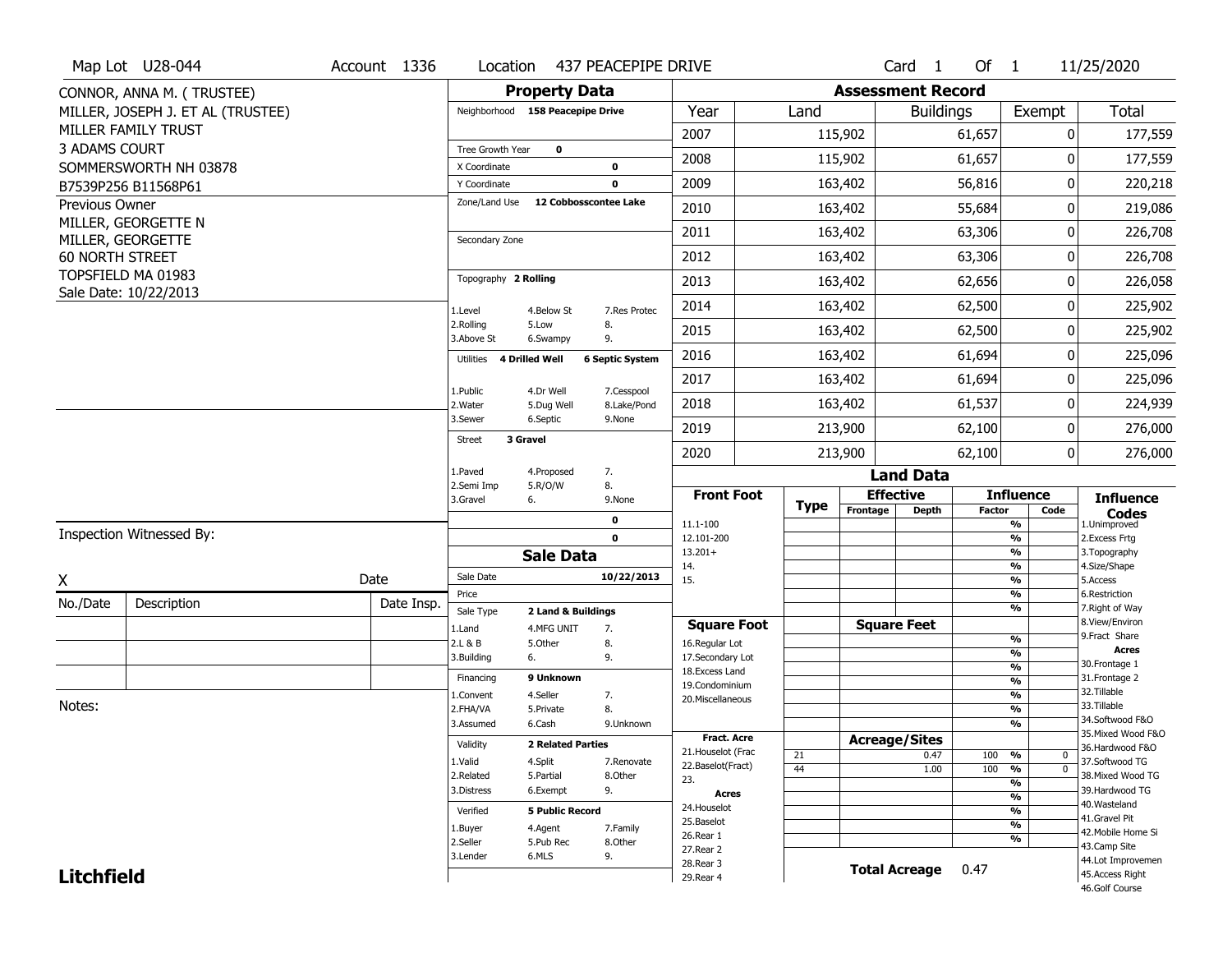|                        |                                 |                                                   |                          |                    |                |                                       |                          |                          |            |                        | <b>Litchfield</b>  |                     |       |                |                   |        |        |       |            |
|------------------------|---------------------------------|---------------------------------------------------|--------------------------|--------------------|----------------|---------------------------------------|--------------------------|--------------------------|------------|------------------------|--------------------|---------------------|-------|----------------|-------------------|--------|--------|-------|------------|
|                        | Map Lot U28-044                 |                                                   |                          |                    |                | Account 1336                          |                          | Location                 |            |                        |                    | 437 PEACEPIPE DRIVE |       |                | Card <sub>1</sub> |        | Of $1$ |       | 11/25/2020 |
| Building Style 2 Ranch |                                 |                                                   | <b>SF Bsmt Living</b>    |                    | 0              |                                       |                          | Layout 1 Typical         |            |                        |                    |                     |       |                |                   |        |        |       |            |
| 0.Uncoded              | 4.Cape                          | 8.Log                                             | Fin Bsmt Grade           |                    | 0 <sub>0</sub> |                                       |                          | 1. Typical               | 4.         |                        | 7.                 |                     | 12.0' |                |                   |        |        |       |            |
| 1.Conv.                | 5.Garrison                      | 9.0ther                                           |                          | OPEN-5-CUSTOMIZE 0 |                |                                       |                          | 2.Inadeg                 | 5.         |                        | 8.                 |                     |       |                |                   |        |        |       |            |
| 2.Ranch                | 6.Split                         | 10.Tri-Lev                                        | Heat Type                | 0%                 |                | 9 Not Heated                          |                          | 3.                       | 6.         |                        | 9.                 |                     | 16.0' |                |                   |        |        |       |            |
| 3.R Ranch              | 7.Contemp                       | 11.Earth O                                        | 0.Uncoded                |                    | 4.Steam        |                                       | 8.Fl/Wall                | 9 None<br>Attic          |            |                        |                    |                     | WD    | Tent Platforms |                   |        |        |       |            |
| Dwelling Units 1       |                                 |                                                   | 1.HWBB                   |                    | 5.FWA          |                                       | 9.No Heat                | 1.1/4 Fin                | 4.Full Fin |                        | 7.                 |                     |       |                |                   |        |        |       |            |
| Other Units            | 0                               |                                                   | 2.HWCI                   |                    | 6.GravWA       |                                       | 10.Radiant               | 2.1/2 Fin                | 5.Fl/Stair |                        | 8.                 |                     |       |                |                   |        |        |       |            |
| <b>Stories</b>         | 1 One Story                     |                                                   | 3.H Pump                 |                    | 7.Electric     |                                       | 11.Radiant               | 3.3/4 Fin                | 6.         |                        | 9.None             |                     |       | 12.0'          |                   |        |        |       |            |
| $1.1\,$                | 4.1.5                           | 7.1.25                                            | Cool Type                | 0%                 |                | 9 None                                |                          | Insulation               | 4 Minimal  |                        |                    |                     |       |                |                   |        |        |       |            |
| 2.2                    | 5.1.75                          | 8.3.5                                             | 1.Refrig                 |                    | 4.W&C Air      |                                       | 7.RadHW                  | 1.Full                   | 4.Minimal  |                        | 7.                 |                     |       | 16.0'          |                   |        |        |       |            |
| 3.3                    | 6.2.5                           | 9.4                                               | 2.Evapor                 |                    | 5.Monitor-     | 8.                                    |                          | 2. Heavy                 | 5.Partial  |                        | 8.                 |                     |       |                |                   |        |        |       |            |
| <b>Exterior Walls</b>  | 10 Wood Shingle                 |                                                   | 3.H Pump                 |                    | 6.Monitor-     |                                       | 9.None                   | 3.Capped                 | 6.         |                        | 9.None             |                     |       | WD.            |                   |        |        |       |            |
| 0.Uncoded              | 4.Asbestos                      | 8.Concrete                                        | Kitchen Style            |                    | 2 Typical      |                                       |                          | Unfinished %             | 0%         |                        |                    |                     |       |                |                   |        |        |       |            |
| 1.Wd Clapb             | 5.Stucco                        | 9.0ther                                           | 1.Modern                 |                    | 4.Obsolete     | 7.                                    |                          | Grade & Factor           |            | 2 Fair 105%            |                    |                     |       |                |                   |        |        |       |            |
| 2.Vinyl                | 6.Brick                         | 10.Wd shin                                        | 2.Typical                |                    | 5.             | 8.                                    |                          | 1.E Grade                | 4.B Grade  |                        | 7.AAA Grad         |                     |       |                |                   |        |        | WD.   |            |
| 3.Compos.              | 7.Stone                         | $11.71 - 11$                                      | 3.Old Type               |                    | 6.             |                                       | 9.None                   | 2.D Grade                | 5.A Grade  |                        | 8.M&S              |                     |       |                |                   | 1sFr/B |        |       |            |
|                        | Roof Surface 1 Asphalt Shingles |                                                   | Bath(s) Style            |                    |                | 2 Typical Bath(s)                     |                          | 3.C Grade                |            | 6.AA Grade             | 9.Same             |                     |       |                |                   |        |        | 18.0' |            |
| 1.Asphalt              | 4.Composit                      | 7.Rolled R                                        | 1.Modern                 |                    | 4.Obsolete     | 7.                                    |                          | SQFT (Footprint) 816     |            |                        |                    |                     |       |                |                   |        |        |       |            |
| 2.Slate                | 5.Wood                          | 8.                                                | 2. Typical               |                    | 5.             | 8.                                    |                          | Condition                |            | <b>5 Above Average</b> |                    |                     |       |                |                   |        |        | 10.0" |            |
| 3. Metal               | 6.Other                         | 9.                                                | 3.Old Type               |                    | 6.             |                                       | 9.None                   | 1.Poor                   | 4.Avg      |                        | 7.V G              |                     |       |                | 34.0'             |        |        |       |            |
| SF Masonry Trim 0      |                                 |                                                   | # Rooms                  |                    | 5              |                                       |                          | 2.Fair                   | $5.Avg+$   |                        | 8.Exc              |                     |       |                |                   |        |        |       |            |
| OPEN-3-CUSTOM 0        |                                 |                                                   | # Bedrooms               |                    | $\mathbf{2}$   |                                       |                          | 3.Avg-                   | 6.Good     |                        | 9.Same             |                     |       |                |                   |        |        |       |            |
| OPEN-4-CUSTOM 0        |                                 |                                                   | # Full Baths             |                    | $\mathbf{1}$   |                                       |                          | Phys. % Good             | 0%         |                        |                    |                     |       | Gar            |                   |        |        |       |            |
| Year Built             | 1960                            |                                                   | # Half Baths             |                    | 0              |                                       |                          | Funct. % Good            |            | 100%                   |                    |                     |       |                |                   |        |        |       |            |
| Year Remodeled 0       |                                 |                                                   | # Addn Fixtures          |                    | $\mathbf 0$    |                                       |                          | <b>Functional Code</b>   |            | 9 None                 |                    |                     |       | 24.0'          |                   | 24.0'  |        |       |            |
| Foundation             | 2 Concrete Block                |                                                   | # Fireplaces             |                    | 0              |                                       |                          | 1.Incomp                 | 4.Delap    |                        | 7.No Power         |                     |       |                |                   |        |        |       |            |
| 1.Concrete             | 4.Wood                          | 7.                                                |                          |                    |                |                                       |                          | 2.0-Built                | 5.Bsmt     |                        | 8.LongTerm         |                     |       |                |                   |        |        |       |            |
| 2.C Block              | 5.Slab                          | 8.                                                |                          |                    |                |                                       |                          | 3.Damage                 | 6.Common   |                        | 9.None             |                     |       |                |                   |        |        |       |            |
| 3.Br/Stone             | 6.Piers                         | 9.                                                |                          |                    |                |                                       |                          | Econ. % Good             | 100%       |                        |                    |                     |       | 16.0'          |                   |        |        |       |            |
| Basement               | <b>4 Full Basement</b>          |                                                   |                          |                    |                |                                       |                          | Economic Code None       |            |                        |                    |                     |       |                |                   |        |        |       |            |
| $1.1/4$ Bmt            | 4.Full Bmt                      | 7.                                                |                          |                    |                |                                       |                          | 0.None                   |            | 3.No Power             | 9.None             |                     |       |                |                   |        |        |       |            |
| 2.1/2 Bmt              | 5.Crawl Sp                      | 8.                                                |                          |                    |                |                                       |                          | 1.Location               |            | 4.Generate             | 8.                 |                     |       |                |                   |        |        |       |            |
| 3.3/4 Bmt              | 6.                              | 9.None                                            |                          |                    |                | Software                              |                          | 2.Encroach               | 5.Multi-Fa |                        | 9.                 |                     |       |                |                   |        |        |       |            |
| Bsmt Gar # Cars 0      |                                 |                                                   |                          |                    |                | A Division of Harris Computer Systems |                          | Entrance Code            |            |                        | 1 Interior Inspect |                     |       |                |                   |        |        |       |            |
| Wet Basement           | 2 Damp Basement                 |                                                   |                          |                    |                |                                       |                          | 1.Interior               | 4.Vacant   |                        | 7.                 |                     |       |                |                   |        |        |       |            |
| 1.Dry                  | 4.Dirt Flr                      | 7.                                                |                          |                    |                |                                       |                          | 2.Refusal                | 5.Estimate |                        | 8.                 |                     |       |                |                   |        |        |       |            |
| 2.Damp                 | 5.                              | 8.                                                |                          |                    |                |                                       |                          | 3.Informed               | 6.Existing |                        | 9.                 |                     |       |                |                   |        |        |       |            |
| 3.Wet                  | 6.                              | 9.                                                |                          |                    |                |                                       |                          | Information Code 1 Owner |            |                        |                    |                     |       |                |                   |        |        |       |            |
|                        |                                 |                                                   |                          |                    |                |                                       |                          | 1.0wner                  | 4.Agent    |                        | 7.Vacant           |                     |       |                |                   |        |        |       |            |
|                        |                                 |                                                   |                          |                    |                |                                       |                          | 2.Relative               | 5.Estimate |                        | 8.                 |                     |       |                |                   |        |        |       |            |
|                        |                                 |                                                   | Date Inspected 2/28/2018 |                    |                |                                       |                          | 3.Tenant                 | 6.Other    |                        | 9.                 |                     |       |                |                   |        |        |       |            |
|                        |                                 | <b>Additions, Outbuildings &amp; Improvements</b> |                          |                    |                |                                       |                          |                          |            |                        | 1.One Story Fram   |                     |       |                |                   |        |        |       |            |
|                        |                                 |                                                   |                          |                    |                |                                       |                          |                          |            |                        | 2. Two Story Fram  |                     |       |                |                   |        |        |       |            |
| Type                   |                                 | Year                                              | Units                    |                    | Grade   Cond   | Phys.                                 | Funct.                   | Sound Value              |            | 3. Three Story Fr      |                    |                     |       |                |                   |        |        |       |            |
| 68 Wood Deck/s         |                                 | 0                                                 | 180                      | 3 100              | 4              | 0                                     | $%100$ %                 |                          |            | 4.1 & 1/2 Story        |                    |                     |       |                |                   |        |        |       |            |
| 23 Frame Garage        |                                 | 1990                                              | 384                      | 3 100              | 4              | 0                                     | $%100$ %                 |                          |            | 5.1 & 3/4 Story        |                    |                     |       |                |                   |        |        |       |            |
| 68 Wood Deck/s         |                                 | 2010                                              | 192                      | 2 100              | 4              | 0                                     | % 100 %                  |                          |            | 6.2 & 1/2 Story        |                    |                     |       |                |                   |        |        |       |            |
|                        |                                 |                                                   |                          |                    |                |                                       |                          |                          |            |                        | 21. Open Frame Por |                     |       |                |                   |        |        |       |            |
| 68 Wood Deck/s         |                                 | 2010                                              | 192                      | 2 100              | 14             | 0                                     | % 100 %                  |                          |            |                        | 22.Encl Frame Por  |                     |       |                |                   |        |        |       |            |
|                        |                                 |                                                   |                          |                    |                | $\sqrt{2}$                            | %                        |                          |            |                        | 23. Frame Garage   |                     |       |                |                   |        |        |       |            |
|                        |                                 |                                                   |                          |                    |                | $\sqrt{6}$                            | $\overline{\frac{0}{0}}$ |                          |            | 24.Frame Shed          |                    |                     |       |                |                   |        |        |       |            |
|                        |                                 |                                                   |                          |                    |                | %                                     | $\%$                     |                          |            |                        | 25. Frame Bay Wind |                     |       |                |                   |        |        |       |            |
|                        |                                 |                                                   |                          |                    |                |                                       |                          |                          |            |                        | 26.1SFr Overhang   |                     |       |                |                   |        |        |       |            |
|                        |                                 |                                                   |                          |                    |                | $\sqrt{6}$                            | $\%$                     |                          |            |                        | 27. Unfin Basement |                     |       |                |                   |        |        |       |            |
|                        |                                 |                                                   |                          |                    |                | %                                     | $\%$                     |                          |            |                        | 28. Unfinished Att |                     |       |                |                   |        |        |       |            |
|                        |                                 |                                                   |                          |                    |                | %                                     | %                        |                          |            |                        | 29. Finished Attic |                     |       |                |                   |        |        |       |            |
|                        |                                 |                                                   |                          |                    |                |                                       |                          |                          |            |                        |                    |                     |       |                |                   |        |        |       |            |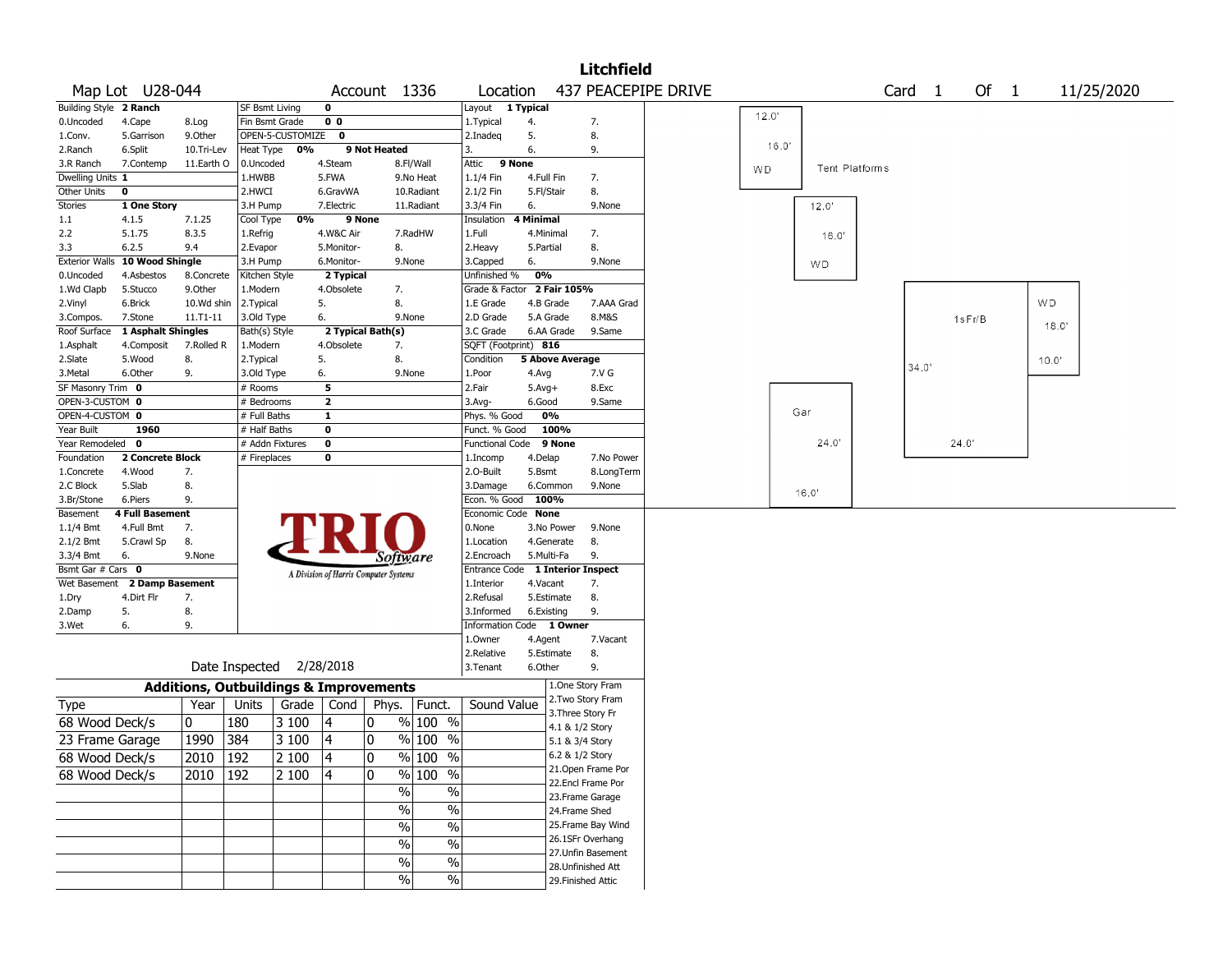|                   | Map Lot U28-046                        | Account 916 | Location                     |                                  | 462 PEACEPIPE DRIVE       |                                   |                       |                          | Card <sub>1</sub>    | Of $1$        |                                 | 11/25/2020                          |
|-------------------|----------------------------------------|-------------|------------------------------|----------------------------------|---------------------------|-----------------------------------|-----------------------|--------------------------|----------------------|---------------|---------------------------------|-------------------------------------|
| KANE, MICHAEL     |                                        |             |                              | <b>Property Data</b>             |                           |                                   |                       | <b>Assessment Record</b> |                      |               |                                 |                                     |
|                   | 471 PEACEPIPE DRIVE                    |             |                              | Neighborhood 158 Peacepipe Drive |                           | Year                              | Land                  |                          | <b>Buildings</b>     |               | Exempt                          | <b>Total</b>                        |
|                   | LITCHFIELD ME 04350                    |             |                              |                                  |                           | 2007                              |                       | 80,450                   |                      | 35,095        | 0                               | 115,545                             |
|                   |                                        |             | Tree Growth Year             | 0                                |                           | 2008                              |                       | 80,450                   |                      | 35,063        | 0                               | 115,513                             |
|                   |                                        |             | X Coordinate<br>Y Coordinate |                                  | $\bf{0}$<br>0             | 2009                              |                       | 71,050                   |                      | 35,762        | 0                               | 106,812                             |
| B3249P63          |                                        |             | Zone/Land Use                | <b>11 Residential</b>            |                           |                                   |                       |                          |                      |               |                                 |                                     |
|                   |                                        |             |                              |                                  |                           | 2010                              |                       | 71,050                   |                      | 32,971        | 0                               | 104,021                             |
|                   |                                        |             | Secondary Zone               |                                  |                           | 2011                              |                       | 71,050                   |                      | 43,248        | 0                               | 114,298                             |
|                   |                                        |             |                              |                                  |                           | 2012                              |                       | 71,050                   |                      | 43,248        | 0                               | 114,298                             |
|                   |                                        |             | Topography 2 Rolling         |                                  |                           | 2013                              |                       | 71,050                   |                      | 43,248        | 0                               | 114,298                             |
|                   |                                        |             | 1.Level                      | 4.Below St                       | 7.Res Protec              | 2014                              |                       | 71,050                   |                      | 43,248        | 0                               | 114,298                             |
|                   |                                        |             | 2.Rolling<br>3.Above St      | 5.Low<br>6.Swampy                | 8.<br>9.                  | 2015                              |                       | 71,050                   |                      | 43,248        | 0                               | 114,298                             |
|                   |                                        |             | Utilities                    | <b>4 Drilled Well</b>            | <b>6 Septic System</b>    | 2016                              |                       | 71,050                   |                      | 43,248        | 0                               | 114,298                             |
|                   |                                        |             |                              |                                  |                           | 2017                              |                       | 71,050                   |                      | 43,248        | 0                               | 114,298                             |
|                   |                                        |             | 1.Public<br>2. Water         | 4.Dr Well<br>5.Dug Well          | 7.Cesspool<br>8.Lake/Pond | 2018                              |                       | 71,050                   |                      | 43,248        | 0                               | 114,298                             |
|                   |                                        |             | 3.Sewer                      | 6.Septic                         | 9.None                    | 2019                              |                       | 116,200                  |                      | 49,700        | 0                               | 165,900                             |
|                   |                                        |             | <b>Street</b>                | 3 Gravel                         |                           | 2020                              |                       | 116,200                  |                      | 49,700        | 0                               | 165,900                             |
|                   |                                        |             | 1.Paved                      | 4.Proposed                       | 7.                        |                                   |                       |                          | <b>Land Data</b>     |               |                                 |                                     |
|                   |                                        |             | 2.Semi Imp<br>3.Gravel       | 5.R/O/W<br>6.                    | 8.<br>9.None              | <b>Front Foot</b>                 |                       |                          | <b>Effective</b>     |               | <b>Influence</b>                | <b>Influence</b>                    |
|                   |                                        |             |                              |                                  | 0                         | 11.1-100                          | <b>Type</b>           | Frontage                 | <b>Depth</b>         | <b>Factor</b> | Code<br>%                       | <b>Codes</b><br>1.Unimproved        |
|                   | Inspection Witnessed By:               |             |                              |                                  | $\mathbf 0$               | 12.101-200                        |                       |                          |                      |               | $\frac{9}{6}$                   | 2.Excess Frtg                       |
|                   |                                        |             |                              | <b>Sale Data</b>                 |                           | $13.201+$<br>14.                  |                       |                          |                      |               | %<br>%                          | 3. Topography<br>4.Size/Shape       |
| χ                 |                                        | Date        | Sale Date                    |                                  |                           | 15.                               |                       |                          |                      |               | %                               | 5.Access                            |
| No./Date          | Description                            | Date Insp.  | Price                        |                                  |                           |                                   |                       |                          |                      |               | %<br>%                          | 6.Restriction<br>7. Right of Way    |
|                   |                                        |             | Sale Type<br>1.Land          | 4.MFG UNIT                       | 7.                        | <b>Square Foot</b>                |                       |                          | <b>Square Feet</b>   |               |                                 | 8.View/Environ                      |
|                   |                                        |             | 2.L & B                      | 5.Other                          | 8.                        | 16.Regular Lot                    |                       |                          |                      |               | $\frac{9}{6}$                   | 9.Fract Share<br><b>Acres</b>       |
|                   |                                        |             | 3.Building                   | 6.                               | 9.                        | 17.Secondary Lot                  |                       |                          |                      |               | %<br>$\frac{9}{6}$              | 30. Frontage 1                      |
|                   |                                        |             | Financing                    |                                  |                           | 18.Excess Land<br>19.Condominium  |                       |                          |                      |               | $\frac{9}{6}$                   | 31. Frontage 2                      |
|                   |                                        |             | 1.Convent                    | 4.Seller                         | 7.                        | 20.Miscellaneous                  |                       |                          |                      |               | $\frac{9}{6}$                   | 32. Tillable                        |
| Notes:            |                                        |             | 2.FHA/VA                     | 5.Private                        | 8.                        |                                   |                       |                          |                      |               | $\frac{9}{6}$                   | 33.Tillable<br>34.Softwood F&O      |
|                   | 10/14/08- pERMIT #08-141-CARPORT 18X26 |             | 3.Assumed                    | 6.Cash                           | 9.Unknown                 |                                   |                       |                          |                      |               | %                               | 35. Mixed Wood F&O                  |
|                   |                                        |             | Validity                     |                                  |                           | Fract. Acre<br>21. Houselot (Frac |                       |                          | <b>Acreage/Sites</b> |               |                                 | 36.Hardwood F&O                     |
|                   |                                        |             | 1.Valid                      | 4.Split                          | 7.Renovate                | 22.Baselot(Fract)                 | 21<br>$\overline{26}$ |                          | 0.50<br>5.00         | 100<br>100    | %<br>0<br>$\overline{0}$<br>%   | 37.Softwood TG                      |
|                   |                                        |             | 2.Related                    | 5.Partial                        | 8.Other                   | 23.                               | $\overline{27}$       |                          | 10.00                | 100           | $\frac{9}{6}$<br>$\overline{0}$ | 38. Mixed Wood TG                   |
|                   |                                        |             |                              | 6.Exempt                         | 9.                        | Acres                             | $\overline{28}$       |                          | 5.30                 | 100           | $\frac{9}{6}$<br>$\overline{0}$ | 39.Hardwood TG                      |
|                   |                                        |             | Verified                     |                                  |                           | 24. Houselot                      | 44                    |                          | 1.00                 | 80            | $\frac{9}{6}$<br>$\mathbf 0$    | 40. Wasteland                       |
|                   |                                        |             | 1.Buyer                      | 4.Agent                          | 7.Family                  | 25.Baselot                        |                       |                          |                      |               | $\overline{\frac{9}{6}}$        | 41.Gravel Pit<br>42. Mobile Home Si |
|                   |                                        |             | 2.Seller                     | 5.Pub Rec                        | 8.Other                   | 26.Rear 1                         |                       |                          |                      |               | %                               | 43.Camp Site                        |
|                   |                                        |             | 3.Lender                     | 6.MLS                            | 9.                        | 27.Rear 2<br>28. Rear 3           |                       |                          |                      |               |                                 | 44.Lot Improvemen                   |
| <b>Litchfield</b> |                                        |             |                              |                                  |                           | 29. Rear 4                        |                       |                          | <b>Total Acreage</b> | 20.80         |                                 | 45.Access Right                     |
|                   |                                        |             |                              |                                  |                           |                                   |                       |                          |                      |               |                                 | 46.Golf Course                      |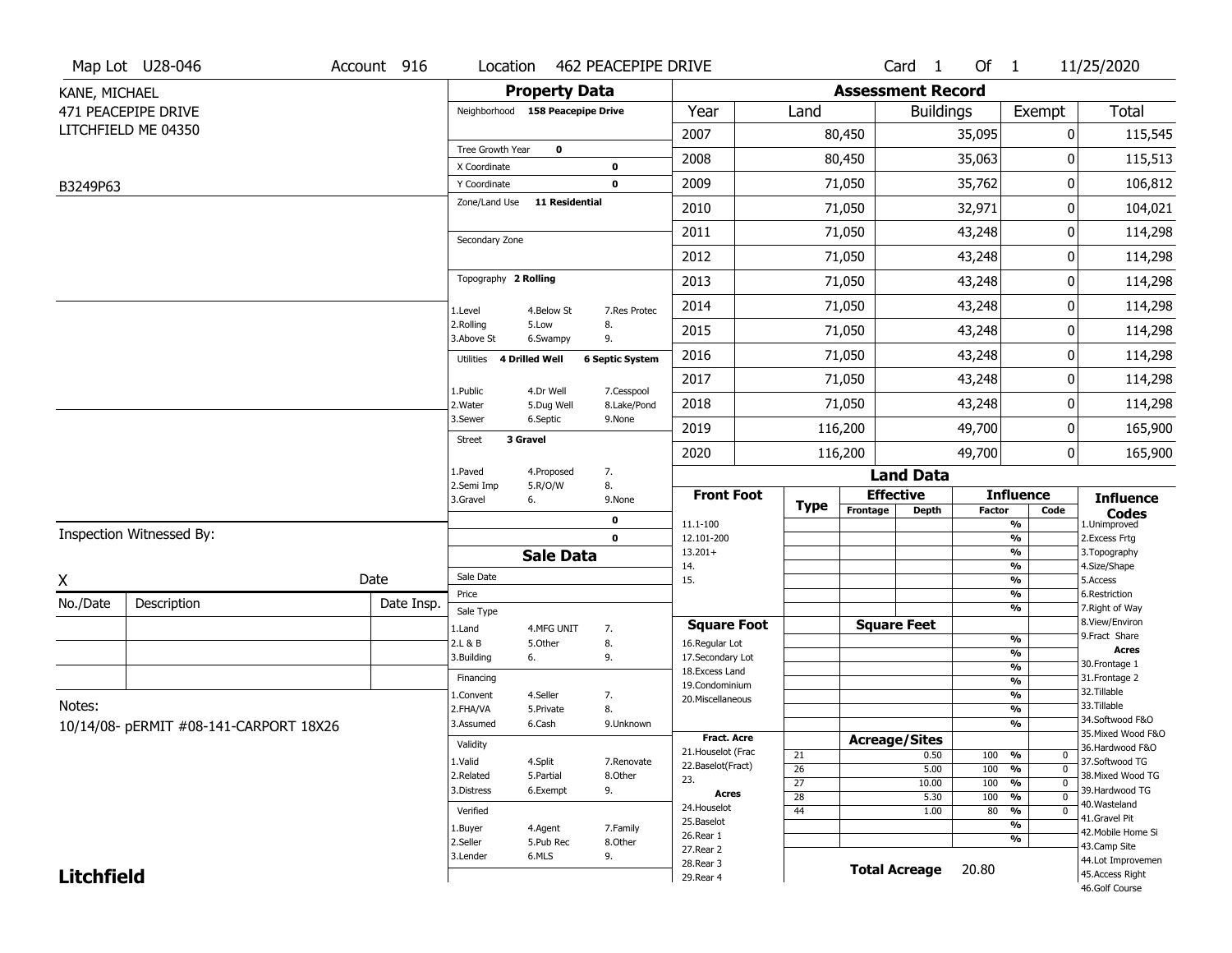|                        |                           |                                                   |                      |                          |                         |                                       |                           |                                  |                     |                 | <b>Litchfield</b>                      |                     |             |                     |       |                                |            |
|------------------------|---------------------------|---------------------------------------------------|----------------------|--------------------------|-------------------------|---------------------------------------|---------------------------|----------------------------------|---------------------|-----------------|----------------------------------------|---------------------|-------------|---------------------|-------|--------------------------------|------------|
|                        | Map Lot U28-046           |                                                   |                      |                          |                         | Account 916                           |                           | Location                         |                     |                 |                                        | 462 PEACEPIPE DRIVE |             | Card 1              |       | Of<br>$\overline{1}$           | 11/25/2020 |
|                        | Building Style 15 Cottage |                                                   | SF Bsmt Living       |                          | 0                       |                                       |                           | Layout                           | 1 Typical           |                 |                                        |                     | Shed        |                     |       |                                |            |
| 0.Uncoded              | 4.Cape                    | 8.Log                                             | Fin Bsmt Grade       |                          | 0 <sub>0</sub>          |                                       |                           | 1.Typical                        | 4.                  |                 | 7.                                     |                     | 12.0        |                     |       |                                |            |
| 1.Conv.                | 5.Garrison                | 9.0ther                                           |                      | OPEN-5-CUSTOMIZE 0       |                         |                                       |                           | 2.Inadeg                         | 5.                  |                 | 8.                                     |                     | $8.0^\circ$ |                     |       |                                |            |
| 2.Ranch                | 6.Split                   | 10.Tri-Lev                                        | Heat Type            | 0%                       |                         | 9 Not Heated                          |                           | 3.                               | 6.                  |                 | 9.                                     |                     |             |                     |       |                                |            |
| 3.R Ranch              | 7.Contemp                 | 11.Earth O                                        | 0.Uncoded            |                          | 4.Steam                 |                                       | 8.Fl/Wall                 | 9 None<br>Attic                  |                     |                 |                                        |                     |             |                     |       |                                |            |
| Dwelling Units 1       |                           |                                                   | 1.HWBB               |                          | 5.FWA                   |                                       | 9.No Heat                 | 1.1/4 Fin                        | 4.Full Fin          |                 | 7.                                     |                     |             |                     |       |                                |            |
| Other Units            | $\mathbf{o}$              |                                                   | 2.HWCI               |                          | 6.GravWA                |                                       | 10.Radiant                | 2.1/2 Fin                        | 5.Fl/Stair          |                 | 8.                                     |                     |             | $8.0^\circ$<br>Shed |       |                                |            |
| Stories                | 1 One Story               |                                                   | 3.H Pump             |                          | 7.Electric              |                                       | 11.Radiant                | 3.3/4 Fin                        | 6.                  |                 | 9.None                                 |                     |             | 8.0'                |       | $1s$ Fr/P                      |            |
| $1.1\,$<br>2.2         | 4.1.5<br>5.1.75           | 7.1.25<br>8.3.5                                   | Cool Type            | 0%                       |                         | 9 None                                | 7.RadHW                   | Insulation<br>1.Full             | 9 None<br>4.Minimal |                 | 7.                                     |                     |             |                     |       |                                |            |
| 3.3                    | 6.2.5                     | 9.4                                               | 1.Refrig<br>2.Evapor |                          | 4.W&C Air<br>5.Monitor- | 8.                                    |                           | 2.Heavy                          | 5.Partial           |                 | 8.                                     |                     |             |                     | 33.0' |                                |            |
| Exterior Walls 2 Vinyl |                           |                                                   | 3.H Pump             |                          | 6.Monitor-              |                                       | 9.None                    | 3.Capped                         | 6.                  |                 | 9.None                                 |                     |             |                     |       |                                |            |
| 0.Uncoded              | 4.Asbestos                | 8.Concrete                                        | Kitchen Style        |                          | 0                       |                                       |                           | Unfinished %                     | 50%                 |                 |                                        |                     |             |                     |       |                                |            |
| 1.Wd Clapb             | 5.Stucco                  | 9.0ther                                           | 1.Modern             |                          | 4.Obsolete              | 7.                                    |                           | Grade & Factor 2 Fair 90%        |                     |                 |                                        |                     |             |                     |       |                                |            |
| 2.Vinyl                | 6.Brick                   | 10.Wd shin                                        | 2.Typical            |                          | 5.                      | 8.                                    |                           | 1.E Grade                        | 4.B Grade           |                 | 7.AAA Grad                             |                     | Shed        |                     |       | 22.0'                          |            |
| 3.Compos.              | 7.Stone                   | 11.T1-11                                          | 3.Old Type           |                          | 6.                      |                                       | 9.None                    | 2.D Grade                        | 5.A Grade           |                 | 8.M&S                                  |                     |             |                     | WD.   | OP.                            |            |
| Roof Surface           | 3 Sheet Metal             |                                                   | Bath(s) Style        |                          | 0                       |                                       |                           | 3.C Grade                        |                     | 6.AA Grade      | 9.Same                                 |                     | 20.0        |                     |       | $8.0^{\circ}$<br>8.0"<br>12.0' |            |
| 1.Asphalt              | 4.Composit                | 7.Rolled R                                        | 1.Modern             |                          | 4.Obsolete              | 7.                                    |                           | SQFT (Footprint) 726             |                     |                 |                                        |                     |             |                     |       |                                |            |
| 2.Slate                | 5.Wood                    | 8.                                                | 2. Typical           |                          | 5.                      | 8.                                    |                           | Condition                        | 4 Average           |                 |                                        |                     | 12.0'       |                     |       |                                |            |
| 3.Metal                | 6.Other                   | 9.                                                | 3.Old Type           |                          | 6.                      |                                       | 9.None                    | 1.Poor                           | 4.Avg               |                 | 7.V G                                  |                     |             |                     |       |                                |            |
| SF Masonry Trim 0      |                           |                                                   | # Rooms              |                          | 4                       |                                       |                           | 2.Fair                           | $5.$ Avg $+$        |                 | 8.Exc                                  |                     |             |                     |       |                                |            |
| OPEN-3-CUSTOM 0        |                           |                                                   | # Bedrooms           |                          | $\mathbf{2}$            |                                       |                           | 3.Avg-                           | 6.Good              |                 | 9.Same                                 |                     |             | 40.0'               |       |                                |            |
| OPEN-4-CUSTOM 0        |                           |                                                   | # Full Baths         |                          | $\overline{\mathbf{2}}$ |                                       |                           | Phys. % Good                     |                     | 0%              |                                        |                     |             | $11/4s$ Gar         |       |                                |            |
| Year Built             | 1950                      |                                                   | # Half Baths         |                          | 0                       |                                       |                           | Funct. % Good                    |                     | 100%            |                                        |                     |             |                     |       |                                |            |
| Year Remodeled 0       |                           |                                                   |                      | # Addn Fixtures          | 0                       |                                       |                           | <b>Functional Code</b>           |                     | 9 None          |                                        |                     |             |                     | 30.0  |                                |            |
| Foundation             | <b>6 Piers</b>            |                                                   | # Fireplaces         |                          | 0                       |                                       |                           | 1.Incomp                         | 4.Delap             |                 | 7.No Power                             |                     |             |                     |       |                                |            |
| 1.Concrete             | 4.Wood                    | 7.                                                |                      |                          |                         |                                       |                           | 2.O-Built                        | 5.Bsmt              |                 | 8.LongTerm                             |                     |             |                     |       |                                |            |
| 2.C Block              | 5.Slab                    | 8.                                                |                      |                          |                         |                                       |                           | 3.Damage                         |                     | 6.Common        | 9.None                                 |                     |             |                     |       |                                |            |
| 3.Br/Stone             | 6.Piers                   | 9.                                                |                      |                          |                         |                                       |                           | Econ. % Good 100%                |                     |                 |                                        |                     |             |                     |       |                                |            |
| Basement               | 9 No Basement             |                                                   |                      |                          |                         |                                       |                           | Economic Code None               |                     |                 |                                        |                     |             |                     |       |                                |            |
| $1.1/4$ Bmt            | 4.Full Bmt                | 7.                                                |                      |                          |                         |                                       |                           | 0.None                           |                     | 3.No Power      | 9.None                                 |                     |             |                     |       |                                |            |
| 2.1/2 Bmt<br>3.3/4 Bmt | 5.Crawl Sp<br>6.          | 8.<br>9.None                                      |                      |                          |                         |                                       |                           | 1.Location<br>2.Encroach         | 5.Multi-Fa          | 4.Generate      | 8.<br>9.                               |                     |             |                     |       |                                |            |
| Bsmt Gar # Cars 0      |                           |                                                   |                      |                          |                         | Software                              |                           | Entrance Code 1 Interior Inspect |                     |                 |                                        |                     |             |                     |       |                                |            |
| Wet Basement           | 9 No Basement             |                                                   |                      |                          |                         | A Division of Harris Computer Systems |                           | 1.Interior                       | 4.Vacant            |                 | 7.                                     |                     |             |                     |       |                                |            |
| 1.Dry                  | 4.Dirt Flr                | 7.                                                |                      |                          |                         |                                       |                           | 2.Refusal                        |                     | 5.Estimate      | 8.                                     |                     |             |                     |       |                                |            |
| 2.Damp                 | 5.                        | 8.                                                |                      |                          |                         |                                       |                           | 3.Informed                       | 6.Existing          |                 | 9.                                     |                     |             |                     |       |                                |            |
| 3.Wet                  | 6.                        | 9.                                                |                      |                          |                         |                                       |                           | Information Code 2 Relative      |                     |                 |                                        |                     |             |                     |       |                                |            |
|                        |                           |                                                   |                      |                          |                         |                                       |                           | 1.Owner                          | 4.Agent             |                 | 7.Vacant                               |                     |             |                     |       |                                |            |
|                        |                           |                                                   |                      |                          |                         |                                       |                           | 2.Relative                       |                     | 5.Estimate      | 8.                                     |                     |             |                     |       |                                |            |
|                        |                           |                                                   |                      | Date Inspected 8/28/2018 |                         |                                       |                           | 3.Tenant                         | 6.Other             |                 | 9.                                     |                     |             |                     |       |                                |            |
|                        |                           | <b>Additions, Outbuildings &amp; Improvements</b> |                      |                          |                         |                                       |                           |                                  |                     |                 | 1.One Story Fram                       |                     |             |                     |       |                                |            |
| Type                   |                           | Year                                              | Units                | Grade                    | Cond                    |                                       | Phys.   Funct.            | Sound Value                      |                     |                 | 2.Two Story Fram                       |                     |             |                     |       |                                |            |
| 21 Open Frame          |                           | 0                                                 | 64                   | 3 100                    | 14                      | 0                                     | $%100$ %                  |                                  |                     |                 | 3. Three Story Fr                      |                     |             |                     |       |                                |            |
|                        |                           |                                                   |                      |                          |                         |                                       |                           |                                  |                     | 4.1 & 1/2 Story |                                        |                     |             |                     |       |                                |            |
| 68 Wood Deck/s         |                           | 0                                                 | 96                   | 3 100                    | 4                       | 0                                     | $%100$ %                  |                                  |                     | 5.1 & 3/4 Story |                                        |                     |             |                     |       |                                |            |
| 72 1 1/4s Garage       |                           | 0                                                 | 1200                 | 2 100                    | 4                       | 0                                     | $\sqrt{90}$<br>$\sqrt{6}$ |                                  |                     | 6.2 & 1/2 Story |                                        |                     |             |                     |       |                                |            |
| 24 Frame Shed          |                           | 0                                                 |                      |                          |                         | $\%$                                  |                           | % 300                            |                     |                 | 21.Open Frame Por                      |                     |             |                     |       |                                |            |
| 24 Frame Shed          |                           | 0                                                 | 240                  | 3 100                    | 14                      | 0                                     | % 75<br>%                 |                                  |                     |                 | 22.Encl Frame Por                      |                     |             |                     |       |                                |            |
| 24 Frame Shed          |                           | 0                                                 |                      |                          |                         | $\%$                                  |                           | % 600                            |                     |                 | 23. Frame Garage                       |                     |             |                     |       |                                |            |
|                        |                           |                                                   |                      |                          |                         |                                       |                           |                                  |                     | 24.Frame Shed   |                                        |                     |             |                     |       |                                |            |
|                        |                           |                                                   |                      |                          |                         | $\sqrt{6}$                            | $\%$                      |                                  |                     |                 | 25. Frame Bay Wind<br>26.1SFr Overhang |                     |             |                     |       |                                |            |
|                        |                           |                                                   |                      |                          |                         | $\%$                                  | $\%$                      |                                  |                     |                 | 27.Unfin Basement                      |                     |             |                     |       |                                |            |
|                        |                           |                                                   |                      |                          |                         | $\sqrt{6}$                            | $\sqrt{6}$                |                                  |                     |                 | 28. Unfinished Att                     |                     |             |                     |       |                                |            |
|                        |                           |                                                   |                      |                          |                         | $\%$                                  | %                         |                                  |                     |                 | 29. Finished Attic                     |                     |             |                     |       |                                |            |
|                        |                           |                                                   |                      |                          |                         |                                       |                           |                                  |                     |                 |                                        |                     |             |                     |       |                                |            |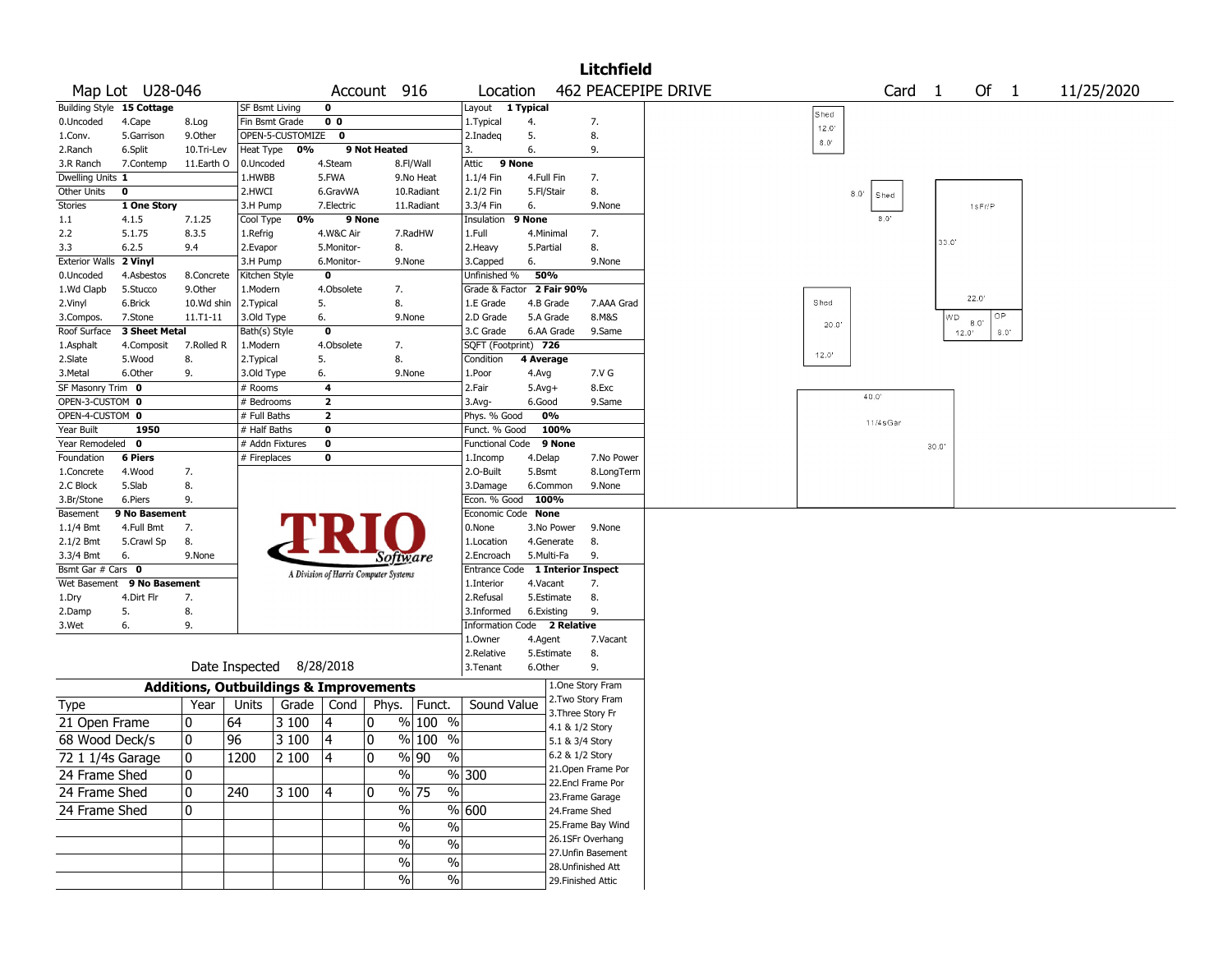|                   | Map Lot U28-047                                                   | Account 1593 | Location                     |                                  | 479 PEACEPIPE DRIVE    |                                    |                 |                          | Card <sub>1</sub>    | Of $1$        |                          | 11/25/2020                           |
|-------------------|-------------------------------------------------------------------|--------------|------------------------------|----------------------------------|------------------------|------------------------------------|-----------------|--------------------------|----------------------|---------------|--------------------------|--------------------------------------|
| SINCLAIR, ROBERT  |                                                                   |              |                              | <b>Property Data</b>             |                        |                                    |                 | <b>Assessment Record</b> |                      |               |                          |                                      |
| ROCKVILLE PARK    |                                                                   |              |                              | Neighborhood 158 Peacepipe Drive |                        | Year                               | Land            |                          | <b>Buildings</b>     |               | Exempt                   | <b>Total</b>                         |
|                   | STONEHAM MA 02180                                                 |              |                              |                                  |                        | 2007                               |                 | 44,214                   |                      | 35,158        | 0                        | 79,372                               |
|                   |                                                                   |              | Tree Growth Year             | 0                                |                        | 2008                               |                 | 44,214                   |                      | 35,158        | 0                        | 79,372                               |
|                   |                                                                   |              | X Coordinate<br>Y Coordinate |                                  | 0<br>$\mathbf 0$       | 2009                               |                 | 56,464                   |                      | 38,150        | 0                        | 94,614                               |
| B2838P293         |                                                                   |              | Zone/Land Use                | 12 Cobbosscontee Lake            |                        | 2010                               |                 | 56,464                   |                      | 33,665        | 0                        | 90,129                               |
|                   |                                                                   |              |                              |                                  |                        |                                    |                 |                          |                      |               | 0                        |                                      |
|                   |                                                                   |              | Secondary Zone               |                                  |                        | 2011                               |                 | 56,464                   |                      | 43,168        |                          | 99,632                               |
|                   |                                                                   |              |                              |                                  |                        | 2012                               |                 | 56,464                   |                      | 43,168        | 0                        | 99,632                               |
|                   |                                                                   |              | Topography 2 Rolling         |                                  |                        | 2013                               |                 | 56,464                   |                      | 43,094        | 0                        | 99,558                               |
|                   |                                                                   |              | 1.Level                      | 4.Below St                       | 7.Res Protec           | 2014                               |                 | 56,464                   |                      | 43,094        | 0                        | 99,558                               |
|                   |                                                                   |              | 2.Rolling<br>3.Above St      | 5.Low<br>6.Swampy                | 8.<br>9.               | 2015                               |                 | 56,464                   |                      | 43,019        | 0                        | 99,483                               |
|                   |                                                                   |              | Utilities                    | 4 Drilled Well                   | <b>6 Septic System</b> | 2016                               |                 | 56,464                   |                      | 66,334        | 0                        | 122,798                              |
|                   |                                                                   |              | 1.Public                     | 4.Dr Well                        | 7.Cesspool             | 2017                               |                 | 56,464                   |                      | 66,054        | 0                        | 122,518                              |
|                   |                                                                   |              | 2. Water                     | 5.Dug Well                       | 8.Lake/Pond            | 2018                               |                 | 56,464                   |                      | 66,054        | 0                        | 122,518                              |
|                   |                                                                   |              | 3.Sewer                      | 6.Septic<br>3 Gravel             | 9.None                 | 2019                               |                 | 128,300                  |                      | 80,100        | 0                        | 208,400                              |
|                   |                                                                   |              | Street                       |                                  |                        | 2020                               |                 | 128,300                  |                      | 80,100        | 0                        | 208,400                              |
|                   |                                                                   |              | 1.Paved<br>2.Semi Imp        | 4.Proposed                       | 7.<br>8.               |                                    |                 |                          | <b>Land Data</b>     |               |                          |                                      |
|                   |                                                                   |              | 3.Gravel                     | 5.R/O/W<br>6.                    | 9.None                 | <b>Front Foot</b>                  | <b>Type</b>     |                          | <b>Effective</b>     |               | <b>Influence</b>         | <b>Influence</b>                     |
|                   |                                                                   |              |                              |                                  | 0                      | 11.1-100                           |                 | Frontage                 | <b>Depth</b>         | <b>Factor</b> | Code<br>%                | <b>Codes</b><br>1.Unimproved         |
|                   | Inspection Witnessed By:                                          |              |                              |                                  | $\mathbf 0$            | 12.101-200<br>$13.201+$            |                 |                          |                      |               | %<br>%                   | 2.Excess Frtg                        |
|                   |                                                                   |              |                              | <b>Sale Data</b>                 |                        | 14.                                |                 |                          |                      |               | %                        | 3. Topography<br>4.Size/Shape        |
| X                 |                                                                   | Date         | Sale Date                    |                                  |                        | 15.                                |                 |                          |                      |               | %<br>%                   | 5.Access<br>6.Restriction            |
| No./Date          | Description                                                       | Date Insp.   | Price<br>Sale Type           |                                  |                        |                                    |                 |                          |                      |               | %                        | 7. Right of Way                      |
|                   |                                                                   |              | 1.Land                       | 4.MFG UNIT                       | 7.                     | <b>Square Foot</b>                 |                 |                          | <b>Square Feet</b>   |               |                          | 8.View/Environ                       |
|                   |                                                                   |              | 2.L & B                      | 5.Other                          | 8.                     | 16.Regular Lot                     |                 |                          |                      |               | $\frac{9}{6}$<br>%       | 9. Fract Share<br><b>Acres</b>       |
|                   |                                                                   |              | 3.Building                   | 6.                               | 9.                     | 17.Secondary Lot<br>18.Excess Land |                 |                          |                      |               | $\frac{9}{6}$            | 30. Frontage 1                       |
|                   |                                                                   |              | Financing                    |                                  |                        | 19.Condominium                     |                 |                          |                      |               | $\overline{\frac{9}{6}}$ | 31. Frontage 2                       |
| Notes:            |                                                                   |              | 1.Convent                    | 4.Seller                         | 7.                     | 20.Miscellaneous                   |                 |                          |                      |               | $\frac{9}{6}$            | 32. Tillable<br>33.Tillable          |
|                   |                                                                   |              | 2.FHA/VA<br>3.Assumed        | 5.Private<br>6.Cash              | 8.<br>9.Unknown        |                                    |                 |                          |                      |               | $\frac{9}{6}$<br>%       | 34.Softwood F&O                      |
|                   | '21 Per site visit with owner adjust grade, condition and listion |              |                              |                                  |                        | Fract. Acre                        |                 |                          | <b>Acreage/Sites</b> |               |                          | 35. Mixed Wood F&O                   |
|                   | of Dwelling. Also adjust grade Wood deck, Open Porch &            |              | Validity                     |                                  |                        | 21. Houselot (Frac                 | 21              |                          | 0.18                 | 90            | %<br>0                   | 36.Hardwood F&O                      |
|                   | 1sBFr. Abate                                                      |              | 1.Valid                      | 4.Split                          | 7.Renovate             | 22.Baselot(Fract)                  | $\overline{26}$ |                          | 0.11                 | 100           | %<br>$\mathbf 0$         | 37.Softwood TG                       |
|                   | '16 vac add new 1sBFr add & op remove P/O old wd & canopy         |              | 2.Related<br>3.Distress      | 5.Partial<br>6.Exempt            | 8.Other<br>9.          | 23.                                | 44              |                          | 1.00                 | 100           | %<br>$\mathbf 0$         | 38. Mixed Wood TG<br>39.Hardwood TG  |
|                   | and adjsut siding.                                                |              |                              |                                  |                        | <b>Acres</b>                       |                 |                          |                      |               | %                        | 40. Wasteland                        |
|                   |                                                                   |              | Verified                     |                                  |                        | 24. Houselot<br>25.Baselot         |                 |                          |                      |               | %                        | 41.Gravel Pit                        |
|                   |                                                                   |              | 1.Buyer                      | 4.Agent                          | 7.Family               | 26.Rear 1                          |                 |                          |                      |               | %<br>%                   | 42. Mobile Home Si                   |
|                   |                                                                   |              | 2.Seller                     | 5.Pub Rec                        | 8.Other                |                                    |                 |                          |                      |               |                          | 43.Camp Site                         |
|                   |                                                                   |              |                              |                                  |                        | 27. Rear 2                         |                 |                          |                      |               |                          |                                      |
| <b>Litchfield</b> |                                                                   |              | 3.Lender                     | 6.MLS                            | 9.                     | 28. Rear 3<br>29. Rear 4           |                 |                          | <b>Total Acreage</b> | 0.29          |                          | 44.Lot Improvemen<br>45.Access Right |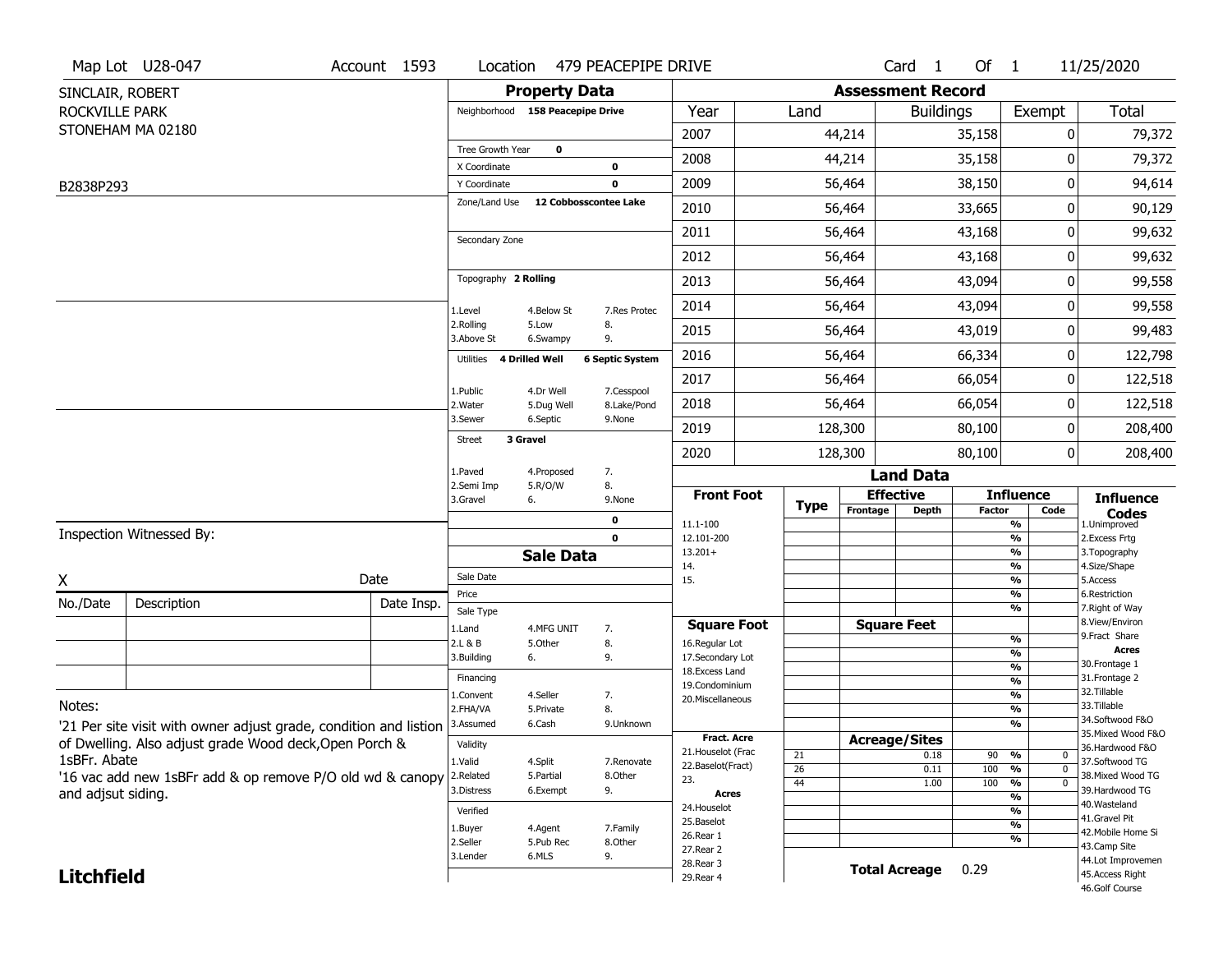|                       |                           |               |                                                   |                    |                |                                       |                |                      |                              | <b>Litchfield</b>                      |             |      |            |        |                   |        |      |            |
|-----------------------|---------------------------|---------------|---------------------------------------------------|--------------------|----------------|---------------------------------------|----------------|----------------------|------------------------------|----------------------------------------|-------------|------|------------|--------|-------------------|--------|------|------------|
|                       | Map Lot U28-047           |               |                                                   |                    |                | Account 1593                          |                | Location             |                              | 479 PEACEPIPE DRIVE                    |             |      |            |        | Card <sub>1</sub> | Of $1$ |      | 11/25/2020 |
|                       | Building Style 15 Cottage |               | SF Bsmt Living                                    |                    | 0              |                                       |                | Layout               | 1 Typical                    |                                        |             |      |            |        |                   |        |      |            |
| 0.Uncoded             | 4.Cape                    | 8.Log         | Fin Bsmt Grade                                    |                    | 0 <sub>0</sub> |                                       |                | 1.Typical            | 4.                           | 7.                                     |             |      |            |        |                   |        |      |            |
| 1.Conv.               | 5.Garrison                | 9.0ther       |                                                   | OPEN-5-CUSTOMIZE 0 |                |                                       |                | 2.Inadeg             | 5.                           | 8.                                     |             |      |            |        |                   |        |      |            |
| 2.Ranch               | 6.Split                   | 10.Tri-Lev    | Heat Type                                         | 100%               |                | <b>6 Gravity Warm Air</b>             |                |                      | 6.                           | 9.                                     |             |      |            |        |                   | 8.0'   |      | Mallard TT |
| 3.R Ranch             | 7.Contemp                 | 11.Earth O    | 0.Uncoded                                         |                    | 4.Steam        |                                       | 8.Fl/Wall      | Attic                | 9 None                       |                                        |             |      |            |        |                   |        |      | 32.0'      |
| Dwelling Units 1      |                           |               | 1.HWBB                                            |                    | 5.FWA          |                                       | 9.No Heat      | 1.1/4 Fin            | 4.Full Fin                   | 7.                                     |             |      |            |        |                   |        |      |            |
| Other Units           | $\pmb{0}$                 |               | 2.HWCI                                            |                    | 6.GravWA       |                                       | 10.Radiant     | 2.1/2 Fin            | 5.Fl/Stair                   | 8.                                     |             |      |            |        |                   |        |      |            |
| <b>Stories</b>        | 1 One Story               |               | 3.H Pump                                          |                    | 7.Electric     |                                       | 11.Radiant     | 3.3/4 Fin            | 6.                           | 9.None                                 |             |      |            |        |                   |        |      |            |
| $1.1\,$               | 4.1.5                     | 7.1.25        | Cool Type                                         | 0%                 |                | 9 None                                |                | Insulation           | 1 Full                       |                                        |             |      | 1sBFr      |        |                   |        |      |            |
| 2.2                   | 5.1.75                    | 8.3.5         | 1.Refrig                                          |                    | 4.W&C Air      |                                       | 7.RadHW        | 1.Full               | 4.Minimal                    | 7.                                     |             |      |            | 1sFr/B |                   |        |      |            |
| 3.3                   | 6.2.5                     | 9.4           | 2.Evapor                                          |                    | 5.Monitor-     | 8.                                    |                | 2.Heavy              | 5.Partial                    | 8.                                     |             |      |            |        |                   |        |      |            |
| <b>Exterior Walls</b> | 2 Vinyl                   |               | 3.H Pump                                          |                    | 6.Monitor-     |                                       | 9.None         | 3.Capped             | 6.                           | 9.None                                 |             |      |            |        |                   |        |      |            |
| 0.Uncoded             | 4.Asbestos                | 8.Concrete    | Kitchen Style                                     |                    | 2 Typical      |                                       |                | Unfinished %         | 0%                           |                                        |             |      |            |        |                   |        |      |            |
| 1.Wd Clapb            | 5.Stucco                  | 9.Other       | 1.Modern                                          |                    | 4.Obsolete     | 7.                                    |                |                      | Grade & Factor 2 Fair 95%    |                                        |             | OP.  | 25.0       | 25.0   |                   |        |      |            |
| 2.Vinyl               | 6.Brick                   | 10.Wd shin    | 2. Typical                                        |                    | 5.             | 8.                                    |                | 1.E Grade            | 4.B Grade                    | 7.AAA Grad                             |             |      |            |        |                   |        |      |            |
| 3.Compos.             | 7.Stone                   | $11. T1 - 11$ | 3.Old Type                                        |                    | 6.             |                                       | 9.None         | 2.D Grade            | 5.A Grade                    | 8.M&S                                  |             |      |            |        |                   |        |      |            |
| Roof Surface          | 3 Sheet Metal             |               | Bath(s) Style                                     |                    |                | 2 Typical Bath(s)                     |                | 3.C Grade            | 6.AA Grade                   | 9.Same                                 |             |      |            |        |                   |        |      |            |
| 1.Asphalt             | 4.Composit                | 7.Rolled R    | 1.Modern                                          |                    | 4.Obsolete     | 7.                                    |                | SQFT (Footprint) 725 |                              |                                        |             | 5.0' |            |        |                   |        |      |            |
| 2.Slate               | 5.Wood                    | 8.            | 2. Typical                                        |                    | 5.             | 8.                                    |                | Condition            | <b>5 Above Average</b>       |                                        |             |      | 10.0'      |        | 29.0              |        |      |            |
| 3.Metal               | 6.Other                   | 9.            | 3.Old Type                                        |                    | 6.             |                                       | 9.None         | 1.Poor               | 4.Avg                        | 7.V G                                  |             |      |            |        |                   |        |      |            |
| SF Masonry Trim 0     |                           |               | # Rooms                                           |                    | 3              |                                       |                | 2.Fair               | $5.Avg+$                     | 8.Exc                                  |             |      | WD<br>8.0' |        |                   |        |      |            |
| OPEN-3-CUSTOM 0       |                           |               | # Bedrooms                                        |                    | $\mathbf{2}$   |                                       |                | 3.Avg-               | 6.Good                       | 9.Same                                 |             |      | 16.0'      |        |                   |        |      | 10.0'      |
| OPEN-4-CUSTOM 0       |                           |               | # Full Baths                                      |                    | 1              |                                       |                | Phys. % Good         | 0%                           |                                        |             |      |            |        |                   |        |      |            |
| Year Built            | 1950                      |               | # Half Baths                                      |                    | 0              |                                       |                | Funct. % Good        | 90%                          |                                        |             |      |            |        |                   |        | 4.0' | Shed       |
| Year Remodeled        | $\mathbf{o}$              |               |                                                   | # Addn Fixtures    | 0              |                                       |                |                      | Functional Code 1 Incomplete |                                        | Shed<br>8.0 |      |            |        |                   |        |      |            |
| Foundation            | 1 Concrete                |               | # Fireplaces                                      |                    | 0              |                                       |                | 1.Incomp             | 4.Delap                      | 7.No Power                             |             |      |            |        |                   |        |      |            |
| 1.Concrete            | 4.Wood                    | 7.            |                                                   |                    |                |                                       |                | 2.O-Built            | 5.Bsmt                       | 8.LongTerm                             | 12.0"       |      |            |        |                   |        |      |            |
| 2.C Block             | 5.Slab                    | 8.            |                                                   |                    |                |                                       |                | 3.Damage             | 6.Common                     | 9.None                                 |             |      |            |        |                   |        |      |            |
| 3.Br/Stone            | 6.Piers                   | 9.            |                                                   |                    |                |                                       |                | Econ. % Good         | 100%                         |                                        |             |      |            |        |                   |        |      |            |
| Basement              | <b>4 Full Basement</b>    |               |                                                   |                    |                |                                       |                | Economic Code None   |                              |                                        |             |      |            |        |                   |        |      |            |
| 1.1/4 Bmt             | 4.Full Bmt                | 7.            |                                                   |                    |                |                                       |                | 0.None               | 3.No Power                   | 9.None                                 |             |      |            |        |                   |        |      |            |
| 2.1/2 Bmt             | 5.Crawl Sp                | 8.            |                                                   |                    |                |                                       |                | 1.Location           | 4.Generate                   | 8.                                     |             |      |            |        |                   |        |      |            |
| 3.3/4 Bmt             | 6.                        | 9.None        |                                                   |                    |                | Software                              |                | 2.Encroach           | 5.Multi-Fa                   | 9.                                     |             |      |            |        |                   |        |      |            |
| Bsmt Gar # Cars 0     |                           |               |                                                   |                    |                | A Division of Harris Computer Systems |                |                      | Entrance Code 5 Estimated    |                                        |             |      |            |        |                   |        |      |            |
| Wet Basement          | 2 Damp Basement           |               |                                                   |                    |                |                                       |                | 1.Interior           | 4.Vacant                     | 7.                                     |             |      |            |        |                   |        |      |            |
| 1.Dry                 | 4.Dirt Flr                | 7.            |                                                   |                    |                |                                       |                | 2.Refusal            | 5.Estimate                   | 8.                                     |             |      |            |        |                   |        |      |            |
| 2.Damp                | 5.                        | 8.            |                                                   |                    |                |                                       |                | 3.Informed           | 6.Existing                   | 9.                                     |             |      |            |        |                   |        |      |            |
| 3.Wet                 | 6.                        | 9.            |                                                   |                    |                |                                       |                |                      | Information Code 5 Estimate  |                                        |             |      |            |        |                   |        |      |            |
|                       |                           |               |                                                   |                    |                |                                       |                | 1.Owner              | 4.Agent                      | 7.Vacant                               |             |      |            |        |                   |        |      |            |
|                       |                           |               |                                                   |                    |                |                                       |                | 2.Relative           | 5.Estimate                   | 8.                                     |             |      |            |        |                   |        |      |            |
|                       |                           |               | Date Inspected 8/29/2018                          |                    |                |                                       |                | 3.Tenant             | 6.Other                      | 9.                                     |             |      |            |        |                   |        |      |            |
|                       |                           |               | <b>Additions, Outbuildings &amp; Improvements</b> |                    |                |                                       |                |                      |                              | 1.One Story Fram                       |             |      |            |        |                   |        |      |            |
| Type                  |                           | Year          | Units                                             | Grade              | Cond           |                                       | Phys.   Funct. | Sound Value          |                              | 2. Two Story Fram                      |             |      |            |        |                   |        |      |            |
| 21 Open Frame         |                           | 2015          | 125                                               | 2 100              | 4              | 0                                     | $%100$ %       |                      |                              | 3. Three Story Fr                      |             |      |            |        |                   |        |      |            |
|                       |                           |               |                                                   | 2 100              | 3              | 0                                     | $%100$ %       |                      |                              | 4.1 & 1/2 Story                        |             |      |            |        |                   |        |      |            |
| 68 Wood Deck/s        |                           | 2011          | 128                                               |                    |                |                                       |                |                      |                              | 5.1 & 3/4 Story                        |             |      |            |        |                   |        |      |            |
| 24 Frame Shed         |                           | 0             |                                                   |                    |                | $\%$                                  |                | % 800                |                              | 6.2 & 1/2 Story                        |             |      |            |        |                   |        |      |            |
| 24 Frame Shed         |                           | 10            |                                                   |                    |                | $\%$                                  |                | $\sqrt{8}$ 200       |                              | 21.Open Frame Por                      |             |      |            |        |                   |        |      |            |
|                       | 107 Travel Trailer/LF0    |               |                                                   |                    |                | $\sqrt{6}$                            |                | $\frac{9}{6}$ 2,000  |                              | 22.Encl Frame Por                      |             |      |            |        |                   |        |      |            |
| 38 1 Story Bsmt       |                           | $2015$ 250    |                                                   | 9 100              |                | 10                                    | % 100<br>$\%$  |                      |                              | 23. Frame Garage                       |             |      |            |        |                   |        |      |            |
|                       |                           |               |                                                   |                    | 4              |                                       |                |                      |                              | 24.Frame Shed                          |             |      |            |        |                   |        |      |            |
|                       |                           |               |                                                   |                    |                | $\sqrt{6}$                            | $\%$           |                      |                              | 25. Frame Bay Wind                     |             |      |            |        |                   |        |      |            |
|                       |                           |               |                                                   |                    |                | $\sqrt{6}$                            | $\frac{1}{2}$  |                      |                              | 26.1SFr Overhang                       |             |      |            |        |                   |        |      |            |
|                       |                           |               |                                                   |                    |                | $\sqrt{6}$                            | $\frac{1}{2}$  |                      |                              | 27.Unfin Basement<br>28.Unfinished Att |             |      |            |        |                   |        |      |            |
|                       |                           |               |                                                   |                    |                | $\sqrt{6}$                            | $\sqrt{6}$     |                      |                              | 29. Finished Attic                     |             |      |            |        |                   |        |      |            |
|                       |                           |               |                                                   |                    |                |                                       |                |                      |                              |                                        |             |      |            |        |                   |        |      |            |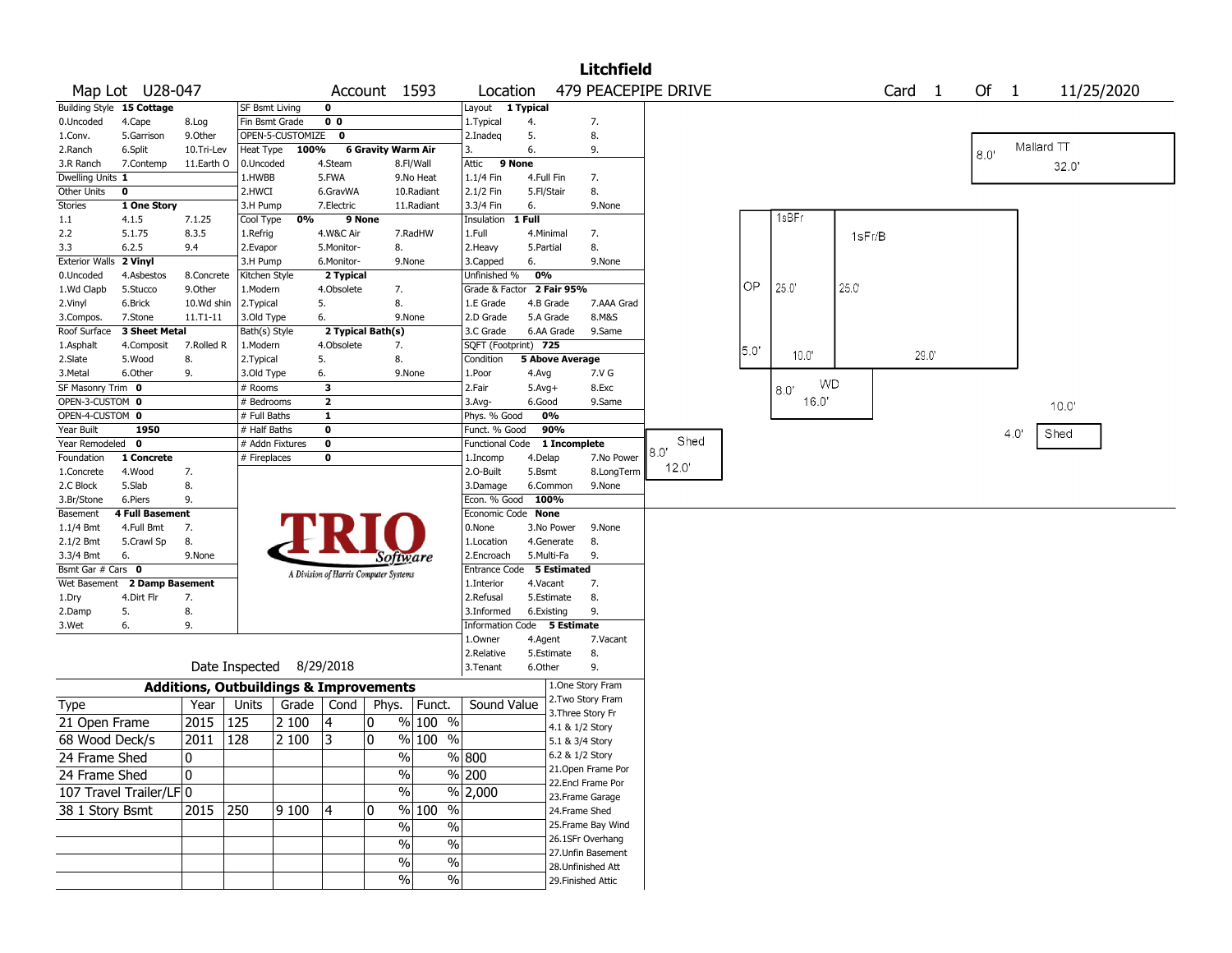|                   | Map Lot U28-048          | Account 1439 | Location                         |                       | 475 PEACEPIPE DRIVE    |                                    |                 |             | Card <sub>1</sub>        | Of $1$           |                                                      | 11/25/2020                           |
|-------------------|--------------------------|--------------|----------------------------------|-----------------------|------------------------|------------------------------------|-----------------|-------------|--------------------------|------------------|------------------------------------------------------|--------------------------------------|
| RAND, GREGORY     |                          |              |                                  | <b>Property Data</b>  |                        |                                    |                 |             | <b>Assessment Record</b> |                  |                                                      |                                      |
| RAND, SHAWN       |                          |              | Neighborhood 158 Peacepipe Drive |                       |                        | Year                               | Land            |             |                          | <b>Buildings</b> | Exempt                                               | Total                                |
|                   | 36 Mount Vernon Street   |              |                                  |                       |                        | 2007                               |                 | 22,390      |                          | 15,794           | 0                                                    | 38,184                               |
| Gardiner ME 04345 |                          |              | Tree Growth Year                 | 0                     |                        | 2008                               |                 | 22,390      |                          | 15,780           | O                                                    | 38,170                               |
|                   |                          |              | X Coordinate<br>Y Coordinate     |                       | 0<br>$\mathbf 0$       | 2009                               |                 | 22,390      |                          | 19,416           | 0                                                    | 41,806                               |
| B7740P267         |                          |              | Zone/Land Use                    | <b>11 Residential</b> |                        |                                    |                 |             |                          |                  |                                                      |                                      |
|                   |                          |              |                                  |                       |                        | 2010                               |                 | 22,390      |                          | 14,311           | 0                                                    | 36,701                               |
|                   |                          |              | Secondary Zone                   |                       |                        | 2011                               |                 | 22,390      |                          | 13,548           | 0                                                    | 35,938                               |
|                   |                          |              |                                  |                       |                        | 2012                               |                 | 22,390      |                          | 13,548           | 0                                                    | 35,938                               |
|                   |                          |              | Topography 2 Rolling             |                       |                        | 2013                               |                 | 22,390      |                          | 13,548           | 0                                                    | 35,938                               |
|                   |                          |              | 1.Level                          | 4.Below St            | 7.Res Protec           | 2014                               |                 | 22,390      |                          | 13,548           | 0                                                    | 35,938                               |
|                   |                          |              | 2.Rolling<br>3.Above St          | 5.Low<br>6.Swampy     | 8.<br>9.               | 2015                               |                 | 22,390      |                          | 13,548           | 0                                                    | 35,938                               |
|                   |                          |              | 8 Lake/Pond<br>Utilities         |                       | <b>6 Septic System</b> | 2016                               |                 | 22,390      |                          | 13,548           | 0                                                    | 35,938                               |
|                   |                          |              | 1.Public                         | 4.Dr Well             | 7.Cesspool             | 2017                               |                 | 22,390      |                          | 13,548           | 0                                                    | 35,938                               |
|                   |                          |              | 2. Water                         | 5.Dug Well            | 8.Lake/Pond            | 2018                               |                 | 22,390      |                          | 13,548           | 0                                                    | 35,938                               |
|                   |                          |              | 3.Sewer                          | 6.Septic              | 9.None                 | 2019                               |                 | 55,100      |                          | 24,100           | 0                                                    | 79,200                               |
|                   |                          |              | 3 Gravel<br><b>Street</b>        |                       |                        | 2020                               |                 | 55,100      |                          | 24,100           | 0                                                    | 79,200                               |
|                   |                          |              | 1.Paved                          | 4.Proposed            | 7.                     |                                    |                 |             | <b>Land Data</b>         |                  |                                                      |                                      |
|                   |                          |              | 2.Semi Imp<br>3.Gravel<br>6.     | 5.R/O/W               | 8.<br>9.None           | <b>Front Foot</b>                  |                 | <b>Type</b> | <b>Effective</b>         |                  | <b>Influence</b>                                     | <b>Influence</b>                     |
|                   |                          |              |                                  |                       | 0                      | 11.1-100                           |                 |             | Frontage<br>Depth        | Factor           | Code<br>$\overline{\frac{9}{6}}$                     | <b>Codes</b><br>1.Unimproved         |
|                   | Inspection Witnessed By: |              |                                  |                       | $\mathbf 0$            | 12.101-200                         |                 |             |                          |                  | $\overline{\frac{9}{6}}$                             | 2. Excess Frtg                       |
|                   |                          |              |                                  | <b>Sale Data</b>      |                        | $13.201+$<br>14.                   |                 |             |                          |                  | $\overline{\frac{9}{6}}$<br>$\frac{9}{6}$            | 3. Topography<br>4.Size/Shape        |
| X                 |                          | Date         | Sale Date                        |                       |                        | 15.                                |                 |             |                          |                  | $\overline{\frac{9}{6}}$                             | 5.Access                             |
| No./Date          | Description              | Date Insp.   | Price<br>Sale Type               |                       |                        |                                    |                 |             |                          |                  | %<br>$\overline{\frac{9}{6}}$                        | 6.Restriction<br>7. Right of Way     |
|                   |                          |              | 1.Land                           | 4.MFG UNIT            | 7.                     | <b>Square Foot</b>                 |                 |             | <b>Square Feet</b>       |                  |                                                      | 8.View/Environ                       |
|                   |                          |              | 2.L & B                          | 5.0ther               | 8.                     | 16.Regular Lot                     |                 |             |                          |                  | %<br>%                                               | 9.Fract Share<br><b>Acres</b>        |
|                   |                          |              | 3.Building<br>6.                 |                       | 9.                     | 17.Secondary Lot<br>18.Excess Land |                 |             |                          |                  | %                                                    | 30. Frontage 1                       |
|                   |                          |              | Financing                        |                       |                        | 19.Condominium                     |                 |             |                          |                  | $\frac{9}{6}$                                        | 31. Frontage 2<br>32.Tillable        |
| Notes:            |                          |              | 1.Convent<br>2.FHA/VA            | 4.Seller              | 7.<br>8.               | 20.Miscellaneous                   |                 |             |                          |                  | %<br>%                                               | 33.Tillable                          |
|                   |                          |              | 3.Assumed                        | 5.Private<br>6.Cash   | 9.Unknown              |                                    |                 |             |                          |                  | %                                                    | 34.Softwood F&O                      |
|                   |                          |              |                                  |                       |                        | <b>Fract. Acre</b>                 |                 |             | <b>Acreage/Sites</b>     |                  |                                                      | 35. Mixed Wood F&O                   |
|                   |                          |              | Validity<br>1.Valid              |                       |                        | 21. Houselot (Frac                 | 21              |             | 0.15                     | 100              | %<br>0                                               | 36.Hardwood F&O                      |
|                   |                          |              |                                  | 4.Split<br>5.Partial  | 7.Renovate<br>8.Other  | 22.Baselot(Fract)                  | 44              |             | 1.00                     | 70               | $\overline{\mathfrak{o}}$<br>%                       | 37.Softwood TG<br>38. Mixed Wood TG  |
|                   |                          |              |                                  | 6.Exempt              | 9.                     | 23.<br><b>Acres</b>                | $\overline{45}$ |             | 1.00                     | 100              | $\frac{9}{6}$<br>$\overline{0}$                      | 39.Hardwood TG                       |
|                   |                          |              |                                  |                       |                        | 24. Houselot                       |                 |             |                          |                  | $\overline{\frac{9}{6}}$<br>$\overline{\frac{9}{6}}$ | 40. Wasteland                        |
|                   |                          |              | Verified                         |                       |                        | 25.Baselot                         |                 |             |                          |                  | $\overline{\frac{9}{6}}$                             | 41.Gravel Pit                        |
|                   |                          |              | 1.Buyer<br>2.Seller              | 4.Agent<br>5.Pub Rec  | 7.Family<br>8.Other    | 26.Rear 1                          |                 |             |                          |                  | %                                                    | 42. Mobile Home Si<br>43.Camp Site   |
|                   |                          |              |                                  |                       |                        |                                    |                 |             |                          |                  |                                                      |                                      |
|                   |                          |              | 3.Lender                         | 6.MLS                 | 9.                     | 27.Rear 2                          |                 |             |                          |                  |                                                      |                                      |
| <b>Litchfield</b> |                          |              |                                  |                       |                        | 28. Rear 3<br>29. Rear 4           |                 |             | <b>Total Acreage</b>     | 0.15             |                                                      | 44.Lot Improvemen<br>45.Access Right |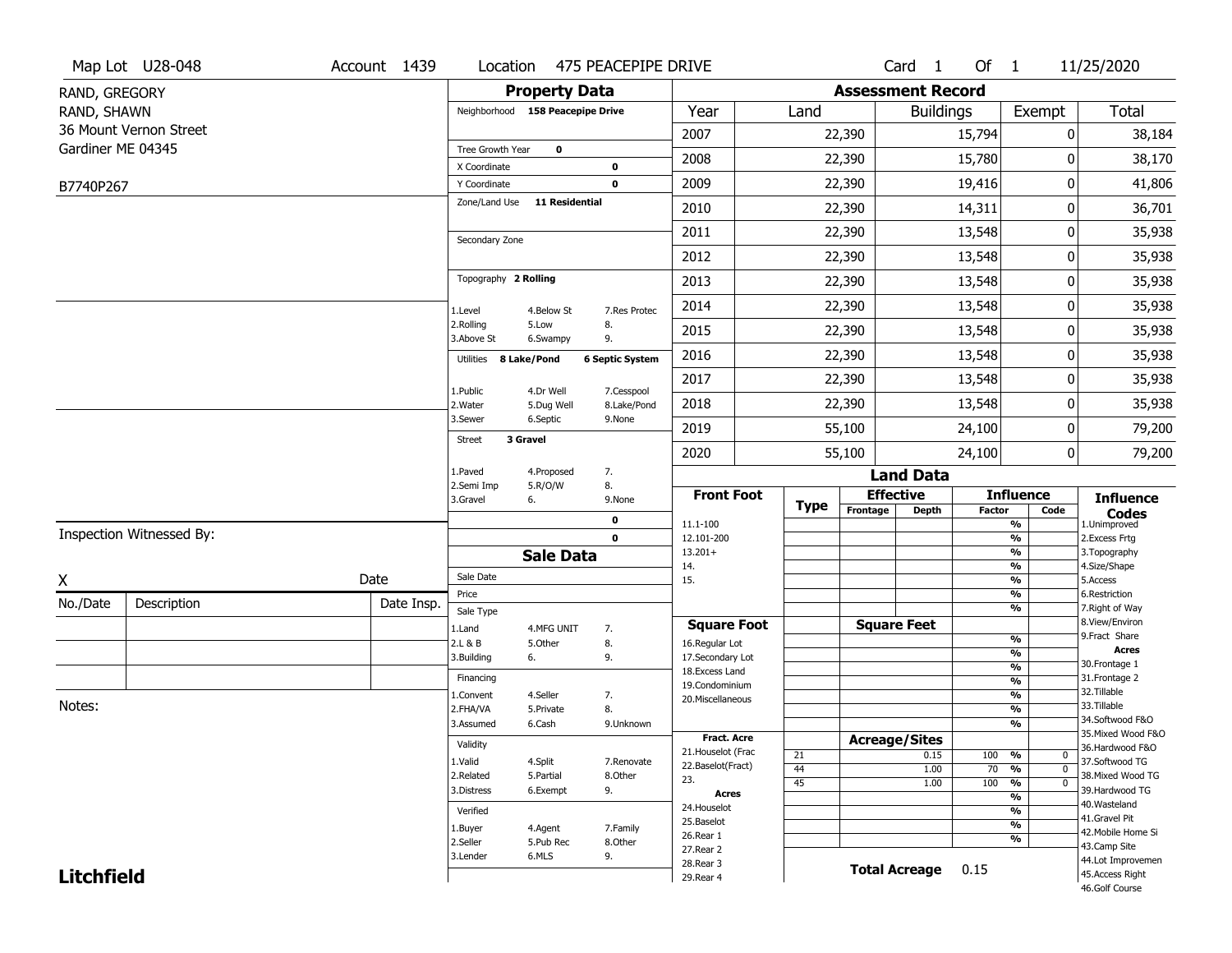|                       |                            |                                                   |                 |                          |                |                                       |                                   |                             |                 | <b>Litchfield</b>   |       |       |                |            |
|-----------------------|----------------------------|---------------------------------------------------|-----------------|--------------------------|----------------|---------------------------------------|-----------------------------------|-----------------------------|-----------------|---------------------|-------|-------|----------------|------------|
|                       | Map Lot U28-048            |                                                   |                 |                          |                | Account 1439                          |                                   | Location                    |                 | 475 PEACEPIPE DRIVE |       |       | Of 1<br>Card 1 | 11/25/2020 |
|                       | Building Style 15 Cottage  |                                                   | SF Bsmt Living  |                          | $\mathbf{o}$   |                                       |                                   | Layout                      | 1 Typical       |                     |       |       |                |            |
| 0.Uncoded             | 4.Cape                     | 8.Log                                             | Fin Bsmt Grade  |                          | 0 <sub>0</sub> |                                       |                                   | 1.Typical                   | 4.              | 7.                  |       |       | 12.0'          |            |
| 1.Conv.               | 5.Garrison                 | 9.0ther                                           |                 | OPEN-5-CUSTOMIZE 0       |                |                                       |                                   | 2.Inadeg                    | 5.              | 8.                  |       |       |                |            |
| 2.Ranch               | 6.Split                    | 10.Tri-Lev                                        | Heat Type       | 0%                       |                | 9 Not Heated                          |                                   | 3.                          | 6.              | 9.                  |       |       | $6.0'$ OP      |            |
| 3.R Ranch             | 7.Contemp                  | 11.Earth O                                        | 0.Uncoded       |                          | 4.Steam        |                                       | 8.Fl/Wall                         | Attic<br>9 None             |                 |                     |       |       |                |            |
| Dwelling Units 1      |                            |                                                   | 1.HWBB          |                          | 5.FWA          |                                       | 9.No Heat                         | 1.1/4 Fin                   | 4.Full Fin      | 7.                  |       |       |                |            |
| Other Units           | $\mathbf 0$                |                                                   | 2.HWCI          |                          | 6.GravWA       |                                       | 10.Radiant                        | 2.1/2 Fin                   | 5.Fl/Stair      | 8.                  |       |       |                |            |
| <b>Stories</b>        | 1 One Story                |                                                   | 3.H Pump        |                          | 7.Electric     |                                       | 11.Radiant                        | 3.3/4 Fin                   | 6.              | 9.None              | 8.0'  |       |                |            |
| 1.1                   | 4.1.5                      | 7.1.25                                            | Cool Type       | 0%                       |                | 9 None                                |                                   | Insulation                  | 9 None          |                     |       |       |                |            |
| 2.2                   | 5.1.75                     | 8.3.5                                             | 1.Refrig        |                          | 4.W&C Air      |                                       | 7.RadHW                           | 1.Full                      | 4.Minimal       | 7.                  |       |       | 1sFr/P         |            |
| 3.3                   | 6.2.5                      | 9.4                                               | 2.Evapor        |                          | 5.Monitor-     | 8.                                    |                                   | 2. Heavy                    | 5.Partial       | 8.                  |       |       |                |            |
| <b>Exterior Walls</b> | 1 Clapboard                |                                                   | 3.H Pump        |                          | 6.Monitor-     |                                       | 9.None                            | 3.Capped                    | 6.              | 9.None              | 12.0" |       |                |            |
| 0.Uncoded             | 4.Asbestos                 | 8.Concrete                                        | Kitchen Style   |                          | 2 Typical      |                                       |                                   | Unfinished %                | 0%              |                     |       |       |                |            |
| 1.Wd Clapb            | 5.Stucco                   | 9.Other                                           | 1.Modern        |                          | 4.Obsolete     | 7.                                    |                                   | Grade & Factor 2 Fair 90%   |                 |                     |       |       |                |            |
| 2.Vinyl               | 6.Brick                    | 10.Wd shin                                        | 2.Typical       |                          | 5.             | 8.                                    |                                   | 1.E Grade                   | 4.B Grade       | 7.AAA Grad          | WD    |       |                |            |
| 3.Compos.             | 7.Stone                    | 11.T1-11                                          | 3.Old Type      |                          | 6.             | 9.None                                |                                   | 2.D Grade                   | 5.A Grade       | 8.M&S               |       |       |                |            |
| Roof Surface          | 1 Asphalt Shingles         |                                                   | Bath(s) Style   |                          |                | 2 Typical Bath(s)                     |                                   | 3.C Grade                   | 6.AA Grade      | 9.Same              |       |       |                |            |
| 1.Asphalt             | 4.Composit                 | 7.Rolled R                                        | 1.Modern        |                          | 4.Obsolete     | 7.                                    |                                   | SQFT (Footprint) 576        |                 |                     |       | 24.0' |                |            |
| 2.Slate               | 5.Wood                     | 8.                                                | 2. Typical      |                          | 5.             | 8.                                    |                                   | Condition                   | 3 Below Average |                     |       |       |                |            |
| 3.Metal               | 6.Other                    | 9.                                                | 3.Old Type      |                          | 6.             | 9.None                                |                                   | 1.Poor                      | 4.Avg           | 7.V G               |       |       |                |            |
| SF Masonry Trim 0     |                            |                                                   | # Rooms         |                          | 3              |                                       |                                   | 2.Fair                      | $5.Avg+$        | 8.Exc               |       |       |                |            |
| OPEN-3-CUSTOM 0       |                            |                                                   | # Bedrooms      |                          | $\mathbf{1}$   |                                       |                                   | 3.Avg-                      | 6.Good          | 9.Same              |       |       |                |            |
| OPEN-4-CUSTOM 0       |                            |                                                   | # Full Baths    |                          | $\mathbf 0$    |                                       |                                   | Phys. % Good                | 0%              |                     |       |       |                |            |
| Year Built            | 1930                       |                                                   | # Half Baths    |                          | $\mathbf{1}$   |                                       |                                   | Funct. % Good               | 100%            |                     |       |       |                |            |
| Year Remodeled        | $\overline{\mathbf{0}}$    |                                                   | # Addn Fixtures |                          | $\mathbf 0$    |                                       |                                   | <b>Functional Code</b>      | 9 None          |                     |       |       |                |            |
| Foundation            | <b>6 Piers</b>             |                                                   | # Fireplaces    |                          | $\mathbf 0$    |                                       |                                   | 1.Incomp                    | 4.Delap         | 7.No Power          |       |       |                |            |
| 1.Concrete            | 4.Wood                     | 7.                                                |                 |                          |                |                                       |                                   | 2.0-Built                   | 5.Bsmt          | 8.LongTerm          |       |       | 24.0'          |            |
| 2.C Block             | 5.Slab                     | 8.                                                |                 |                          |                |                                       |                                   | 3.Damage                    | 6.Common        | 9.None              |       |       |                |            |
| 3.Br/Stone            | 6.Piers                    | 9.                                                |                 |                          |                |                                       |                                   | Econ. % Good                | 100%            |                     |       |       |                |            |
| Basement              | 9 No Basement              |                                                   |                 |                          |                |                                       |                                   | Economic Code None          |                 |                     |       |       |                |            |
| $1.1/4$ Bmt           | 4.Full Bmt                 | 7.                                                |                 |                          |                |                                       |                                   | 0.None                      | 3.No Power      | 9.None              |       |       |                |            |
| $2.1/2$ Bmt           | 5.Crawl Sp                 | 8.                                                |                 |                          |                |                                       |                                   | 1.Location                  | 4.Generate      | 8.                  |       |       |                |            |
| 3.3/4 Bmt             | 6.                         | 9.None                                            |                 |                          |                | Software                              |                                   | 2.Encroach                  | 5.Multi-Fa      | 9.                  |       |       |                |            |
| Bsmt Gar # Cars 0     |                            |                                                   |                 |                          |                | A Division of Harris Computer Systems |                                   | Entrance Code 5 Estimated   |                 |                     |       |       |                |            |
|                       | Wet Basement 9 No Basement |                                                   |                 |                          |                |                                       |                                   | 1.Interior                  | 4.Vacant        | 7.                  |       |       |                |            |
| 1.Dry                 | 4.Dirt Flr                 | 7.                                                |                 |                          |                |                                       |                                   | 2.Refusal                   | 5.Estimate      | 8.                  |       |       |                |            |
| 2.Damp                | 5.                         | 8.                                                |                 |                          |                |                                       |                                   | 3.Informed                  | 6.Existing      | 9.                  |       |       |                |            |
| 3.Wet                 | 6.                         | 9.                                                |                 |                          |                |                                       |                                   | Information Code 5 Estimate |                 |                     |       |       |                |            |
|                       |                            |                                                   |                 |                          |                |                                       |                                   | 1.Owner                     | 4.Agent         | 7.Vacant            |       |       |                |            |
|                       |                            |                                                   |                 |                          |                |                                       |                                   | 2.Relative                  | 5.Estimate      | 8.                  |       |       |                |            |
|                       |                            |                                                   |                 | Date Inspected 8/28/2018 |                |                                       |                                   | 3.Tenant                    | 6.Other         | 9.                  |       |       |                |            |
|                       |                            | <b>Additions, Outbuildings &amp; Improvements</b> |                 |                          |                |                                       |                                   |                             |                 | 1.One Story Fram    |       |       |                |            |
| Type                  |                            | Year                                              | Units           |                          | Grade   Cond   | Phys.                                 | Funct.                            | Sound Value                 |                 | 2. Two Story Fram   |       |       |                |            |
| 21 Open Frame         |                            | 0                                                 | 72              | 00                       | 10             | 0                                     | $\%$ 0<br>$\%$                    |                             |                 | 3. Three Story Fr   |       |       |                |            |
|                       |                            |                                                   |                 |                          |                |                                       |                                   |                             |                 | 4.1 & 1/2 Story     |       |       |                |            |
| 68 Wood Deck/s        |                            | 0                                                 | 96              | 3 100                    | 14             | 0                                     | $\overline{\frac{0}{6}}$<br>% 100 |                             |                 | 5.1 & 3/4 Story     |       |       |                |            |
|                       |                            |                                                   |                 |                          |                | $\frac{1}{2}$                         | $\frac{1}{2}$                     |                             |                 | 6.2 & 1/2 Story     |       |       |                |            |
|                       |                            |                                                   |                 |                          |                | %                                     | $\frac{0}{0}$                     |                             |                 | 21.Open Frame Por   |       |       |                |            |
|                       |                            |                                                   |                 |                          |                | %                                     | $\%$                              |                             |                 | 22.Encl Frame Por   |       |       |                |            |
|                       |                            |                                                   |                 |                          |                |                                       |                                   |                             |                 | 23. Frame Garage    |       |       |                |            |
|                       |                            |                                                   |                 |                          |                | $\sqrt{0}$                            | $\%$                              |                             |                 | 24.Frame Shed       |       |       |                |            |
|                       |                            |                                                   |                 |                          |                | $\sqrt{6}$                            | $\overline{\frac{0}{0}}$          |                             |                 | 25. Frame Bay Wind  |       |       |                |            |
|                       |                            |                                                   |                 |                          |                | $\sqrt{0}$                            | $\overline{\frac{0}{0}}$          |                             |                 | 26.1SFr Overhang    |       |       |                |            |
|                       |                            |                                                   |                 |                          |                | $\frac{1}{2}$                         | $\%$                              |                             |                 | 27.Unfin Basement   |       |       |                |            |
|                       |                            |                                                   |                 |                          |                |                                       |                                   |                             |                 | 28. Unfinished Att  |       |       |                |            |
|                       |                            |                                                   |                 |                          |                | $\frac{1}{2}$                         | $\%$                              |                             |                 | 29. Finished Attic  |       |       |                |            |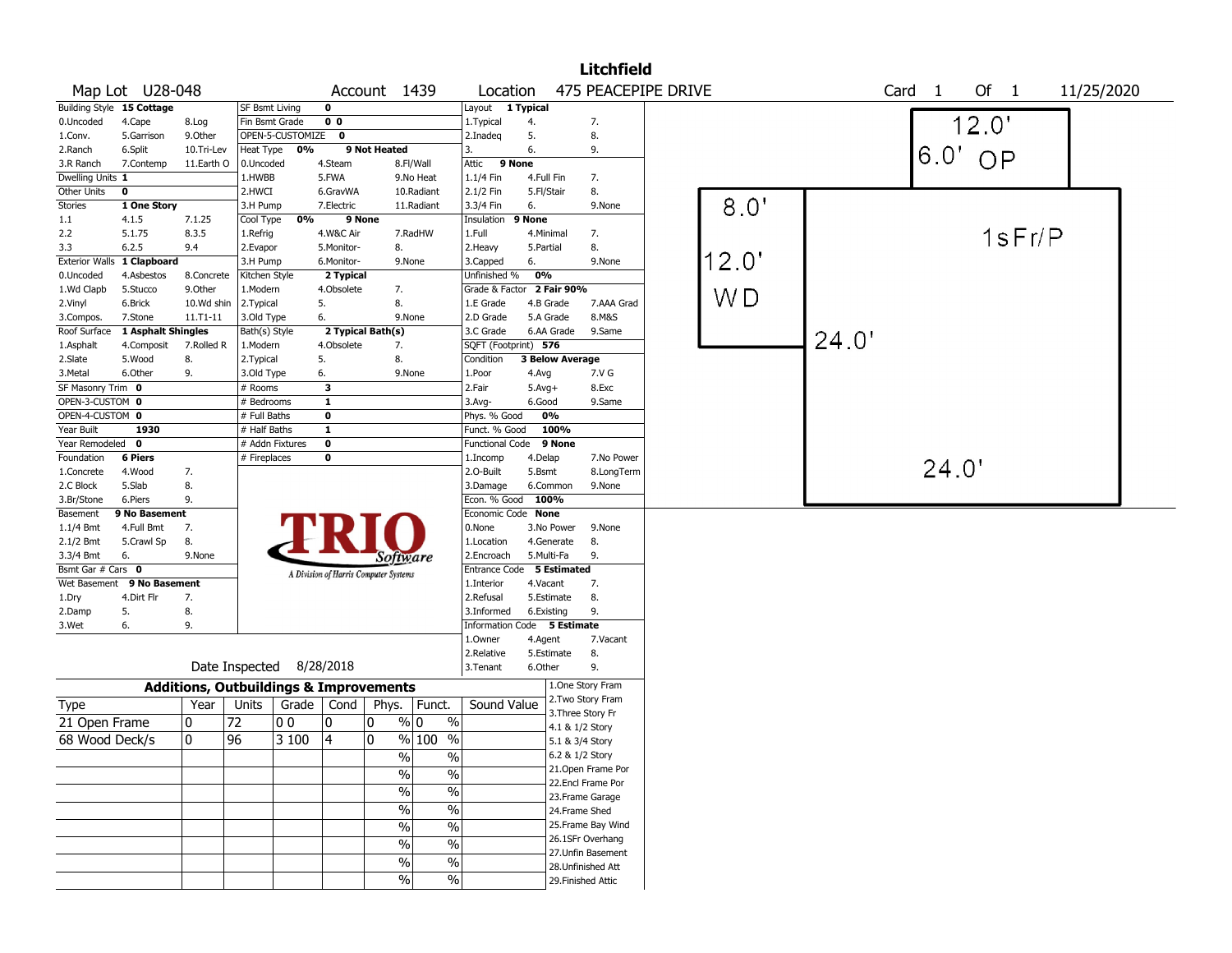|                   | Map Lot U28-049          | Account 917 | Location                         |                            | 471 PEACEPIPE DRIVE       |                                     |             |                          | Card 1               | Of $1$        |                                           | 11/25/2020                           |
|-------------------|--------------------------|-------------|----------------------------------|----------------------------|---------------------------|-------------------------------------|-------------|--------------------------|----------------------|---------------|-------------------------------------------|--------------------------------------|
| KANE, MICHAEL J   |                          |             |                                  | <b>Property Data</b>       |                           |                                     |             | <b>Assessment Record</b> |                      |               |                                           |                                      |
|                   | 471 PEACEPIPE DRIVE      |             | Neighborhood 158 Peacepipe Drive |                            |                           | Year                                | Land        |                          | <b>Buildings</b>     |               | Exempt                                    | Total                                |
|                   | LITCHFIELD ME 04350      |             |                                  |                            |                           | 2007                                |             | 21,858                   |                      | 76,664        | 19,000                                    | 79,522                               |
|                   |                          |             | Tree Growth Year<br>X Coordinate | $\mathbf 0$                | 0                         | 2008                                |             | 21,858                   |                      | 76,613        | 18,050                                    | 80,421                               |
| B1719P271         |                          |             | Y Coordinate                     |                            | $\mathbf 0$               | 2009                                |             | 21,858                   |                      | 88,744        | 15,200                                    | 95,402                               |
|                   |                          |             | Zone/Land Use                    | <b>11 Residential</b>      |                           | 2010                                |             | 21,858                   |                      | 74,317        | 16,000                                    | 80,175                               |
|                   |                          |             |                                  |                            |                           | 2011                                |             | 21,858                   |                      | 103,585       | 16,000                                    | 109,443                              |
|                   |                          |             | Secondary Zone                   |                            |                           | 2012                                |             | 21,858                   |                      | 103,585       | 16,000                                    | 109,443                              |
|                   |                          |             | Topography 2 Rolling             |                            |                           | 2013                                |             | 21,858                   |                      | 106,518       | 16,000                                    | 112,376                              |
|                   |                          |             |                                  |                            |                           | 2014                                |             | 21,858                   |                      | 105,867       | 16,000                                    | 111,725                              |
|                   |                          |             | 1.Level<br>2.Rolling             | 4.Below St<br>5.Low        | 7.Res Protec<br>8.<br>9.  | 2015                                |             | 21,858                   |                      | 105,280       | 16,000                                    | 111,138                              |
|                   |                          |             | 3.Above St<br>Utilities          | 6.Swampy<br>4 Drilled Well | <b>6 Septic System</b>    | 2016                                |             | 21,858                   |                      | 105,280       | 21,000                                    | 106,138                              |
|                   |                          |             |                                  |                            |                           | 2017                                |             | 21,858                   |                      | 104,044       | 26,000                                    | 99,902                               |
|                   |                          |             | 1.Public<br>2. Water             | 4.Dr Well<br>5.Dug Well    | 7.Cesspool<br>8.Lake/Pond | 2018                                |             | 21,858                   |                      | 104,044       | 24,960                                    | 100,942                              |
|                   |                          |             | 3.Sewer                          | 6.Septic                   | 9.None                    | 2019                                |             | 58,200                   |                      | 119,300       | 26,000                                    | 151,500                              |
|                   |                          |             | <b>Street</b>                    | 3 Gravel                   |                           | 2020                                |             | 58,200                   |                      | 119,300       | 31,000                                    | 146,500                              |
|                   |                          |             | 1.Paved                          | 4.Proposed                 | 7.                        |                                     |             |                          | <b>Land Data</b>     |               |                                           |                                      |
|                   |                          |             | 2.Semi Imp<br>3.Gravel           | 5.R/O/W<br>6.              | 8.<br>9.None              | <b>Front Foot</b>                   | <b>Type</b> |                          | <b>Effective</b>     |               | <b>Influence</b>                          | <b>Influence</b>                     |
|                   |                          |             |                                  |                            | 0                         | 11.1-100                            |             | Frontage                 | <b>Depth</b>         | <b>Factor</b> | Code<br>%                                 | <b>Codes</b><br>1.Unimproved         |
|                   | Inspection Witnessed By: |             |                                  |                            | $\mathbf 0$               | 12.101-200<br>$13.201+$             |             |                          |                      |               | %<br>%                                    | 2.Excess Frtg<br>3. Topography       |
|                   |                          |             |                                  | <b>Sale Data</b>           |                           | 14.                                 |             |                          |                      |               | %                                         | 4.Size/Shape                         |
| X                 |                          | Date        | Sale Date<br>Price               |                            |                           | 15.                                 |             |                          |                      |               | %<br>%                                    | 5.Access<br>6.Restriction            |
| No./Date          | Description              | Date Insp.  | Sale Type                        |                            |                           |                                     |             |                          |                      |               | %                                         | 7. Right of Way                      |
|                   |                          |             | 1.Land                           | 4.MFG UNIT                 | 7.                        | <b>Square Foot</b>                  |             |                          | <b>Square Feet</b>   |               |                                           | 8.View/Environ                       |
|                   |                          |             | 2.L & B                          | 5.Other                    | 8.                        | 16.Regular Lot                      |             |                          |                      |               | %<br>%                                    | 9.Fract Share<br><b>Acres</b>        |
|                   |                          |             | 3.Building                       | 6.                         | 9.                        | 17.Secondary Lot<br>18. Excess Land |             |                          |                      |               | $\frac{9}{6}$                             | 30. Frontage 1                       |
|                   |                          |             | Financing                        |                            |                           | 19.Condominium                      |             |                          |                      |               | $\overline{\frac{9}{6}}$                  | 31. Frontage 2                       |
| Notes:            |                          |             | 1.Convent                        | 4.Seller                   | 7.                        | 20.Miscellaneous                    |             |                          |                      |               | $\overline{\frac{9}{6}}$                  | 32.Tillable<br>33.Tillable           |
|                   |                          |             | 2.FHA/VA<br>3.Assumed            | 5.Private<br>6.Cash        | 8.<br>9.Unknown           |                                     |             |                          |                      |               | $\overline{\frac{9}{6}}$<br>$\frac{9}{6}$ | 34.Softwood F&O                      |
|                   |                          |             |                                  |                            |                           | Fract. Acre                         |             |                          | <b>Acreage/Sites</b> |               |                                           | 35. Mixed Wood F&O                   |
|                   |                          |             | Validity                         |                            |                           | 21. Houselot (Frac                  | 21          |                          | 0.13                 | 100           | %<br>$\mathbf 0$                          | 36.Hardwood F&O                      |
|                   |                          |             | 1.Valid                          | 4.Split                    | 7.Renovate                | 22.Baselot(Fract)                   | 44          |                          | 1.00                 | 100           | %<br>$\mathbf 0$                          | 37.Softwood TG                       |
|                   |                          |             | 2.Related<br>3.Distress          | 5.Partial<br>6.Exempt      | 8.Other<br>9.             | 23.                                 | 45          |                          | 1.00                 | 100           | $\frac{9}{6}$<br>$\mathbf 0$              | 38. Mixed Wood TG<br>39.Hardwood TG  |
|                   |                          |             |                                  |                            |                           | <b>Acres</b><br>24. Houselot        |             |                          |                      |               | %                                         | 40. Wasteland                        |
|                   |                          |             | Verified                         |                            |                           | 25.Baselot                          |             |                          |                      |               | %<br>%                                    | 41.Gravel Pit                        |
|                   |                          |             | 1.Buyer                          | 4.Agent                    | 7.Family                  | 26.Rear 1                           |             |                          |                      |               | %                                         | 42. Mobile Home Si                   |
|                   |                          |             | 2.Seller<br>3.Lender             | 5.Pub Rec<br>6.MLS         | 8.Other<br>9.             | 27.Rear 2                           |             |                          |                      |               |                                           | 43.Camp Site                         |
| <b>Litchfield</b> |                          |             |                                  |                            |                           | 28. Rear 3                          |             |                          | <b>Total Acreage</b> | 0.13          |                                           | 44.Lot Improvemen<br>45.Access Right |
|                   |                          |             |                                  |                            |                           | 29. Rear 4                          |             |                          |                      |               |                                           | 46.Golf Course                       |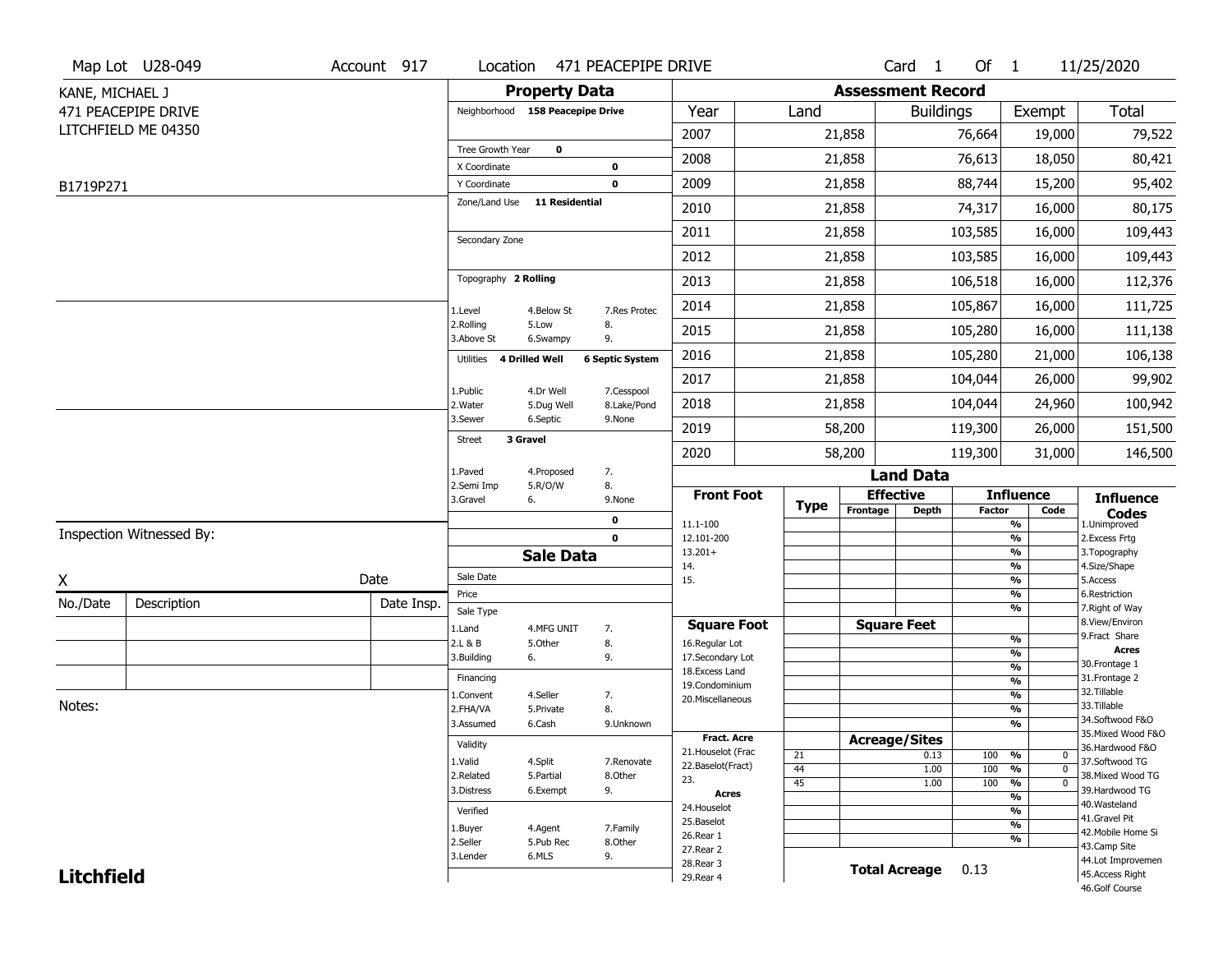|                       |                             |                                                   |                          |                  |                                       |                          |                                    |                                  |            |            | <b>Litchfield</b>                       |                     |       |       |                   |      |            |
|-----------------------|-----------------------------|---------------------------------------------------|--------------------------|------------------|---------------------------------------|--------------------------|------------------------------------|----------------------------------|------------|------------|-----------------------------------------|---------------------|-------|-------|-------------------|------|------------|
|                       | Map Lot U28-049             |                                                   |                          |                  |                                       | Account 917              |                                    | Location                         |            |            |                                         | 471 PEACEPIPE DRIVE |       |       | Card <sub>1</sub> | Of 1 | 11/25/2020 |
|                       | Building Style 15 Cottage   |                                                   | <b>SF Bsmt Living</b>    |                  | 432                                   |                          |                                    | Layout 1 Typical                 |            |            |                                         |                     |       |       |                   |      |            |
| 0.Uncoded             | 4.Cape                      | 8.Log                                             | Fin Bsmt Grade           |                  | 9 100                                 |                          |                                    | 1. Typical                       | 4.         |            | 7.                                      |                     |       | 12.0' |                   |      |            |
| 1.Conv.               | 5.Garrison                  | 9.Other                                           |                          | OPEN-5-CUSTOMIZE | $\mathbf{0}$                          |                          |                                    | 2.Inadeg                         | 5.         |            | 8.                                      |                     |       |       |                   | 6.0" |            |
| 2.Ranch               | 6.Split                     | 10.Tri-Lev                                        | Heat Type                | 100%             |                                       | 8 Floor/Wall Unit        |                                    | 3.                               | 6.         |            | 9.                                      |                     |       | 1sBFr |                   |      |            |
| 3.R Ranch             | 7.Contemp                   | 11.Earth O                                        | 0.Uncoded                |                  | 4.Steam                               |                          | 8.Fl/Wall                          | 9 None<br>Attic                  |            |            |                                         |                     |       |       |                   |      |            |
| Dwelling Units 1      |                             |                                                   | 1.HWBB                   |                  | 5.FWA                                 |                          | 9.No Heat                          | 1.1/4 Fin                        | 4.Full Fin |            | 7.                                      |                     |       | 24.0' |                   |      |            |
| Other Units           | 0                           |                                                   | 2.HWCI                   |                  | 6.GravWA                              |                          | 10.Radiant                         | 2.1/2 Fin                        | 5.Fl/Stair |            | 8.                                      |                     |       |       |                   |      |            |
| Stories               | 4 One & 1/2 Story           |                                                   | 3.H Pump                 |                  | 7.Electric                            |                          | 11.Radiant                         | 3.3/4 Fin                        | 6.         |            | 9.None                                  |                     |       |       |                   |      |            |
| $1.1\,$               | 4.1.5                       | 7.1.25                                            | Cool Type                | 0%               |                                       | 9 None                   |                                    | Insulation                       | 1 Full     |            |                                         |                     |       |       | 11/2sBFr          |      |            |
| 2.2                   | 5.1.75                      | 8.3.5                                             | 1.Refrig                 |                  | 4.W&C Air                             |                          | 7.RadHW                            | 1.Full                           | 4.Minimal  |            | 7.                                      |                     |       |       |                   |      |            |
| 3.3                   | 6.2.5                       | 9.4                                               | 2.Evapor                 |                  | 5.Monitor-                            | 8.                       |                                    | 2.Heavy                          | 5.Partial  |            | 8.                                      |                     |       |       |                   |      |            |
| <b>Exterior Walls</b> | 14 Log Siding               |                                                   | 3.H Pump                 |                  | 6.Monitor-                            |                          | 9.None                             | 3.Capped                         | 6.         |            | 9.None                                  |                     |       |       |                   |      |            |
| 0.Uncoded             | 4.Asbestos                  | 8.Concrete                                        | Kitchen Style            |                  | 2 Typical                             |                          |                                    | Unfinished %                     | 0%         |            |                                         |                     |       |       |                   |      |            |
| 1.Wd Clapb            | 5.Stucco                    | 9.0ther                                           | 1.Modern                 |                  | 4.Obsolete                            | 7.                       |                                    | Grade & Factor                   |            |            | 3 Average 110%                          |                     | 28.0' |       |                   |      |            |
| 2.Vinyl               | 6.Brick                     | 10.Wd shin                                        | 2.Typical                |                  | 5.                                    | 8.                       |                                    | 1.E Grade                        | 4.B Grade  |            | 7.AAA Grad                              |                     |       |       |                   |      |            |
| 3.Compos.             | 7.Stone                     | 11.T1-11                                          | 3.Old Type               |                  | 6.                                    |                          | 9.None                             | 2.D Grade                        | 5.A Grade  |            | 8.M&S                                   |                     |       |       |                   |      |            |
| Roof Surface          | 1 Asphalt Shingles          |                                                   | Bath(s) Style            |                  |                                       | 2 Typical Bath(s)        |                                    | 3.C Grade                        |            | 6.AA Grade | 9.Same                                  |                     |       |       |                   | 36.0 |            |
| 1.Asphalt             | 4.Composit                  | 7.Rolled R                                        | 1.Modern                 |                  | 4.Obsolete                            | 7.                       |                                    | SQFT (Footprint) 768             |            |            |                                         |                     |       |       |                   |      |            |
| 2.Slate               | 5.Wood                      | 8.                                                | 2.Typical                |                  | 5.                                    | 8.                       |                                    | Condition                        | 4 Average  |            |                                         |                     |       |       |                   |      |            |
| 3.Metal               | 6.Other                     | 9.                                                | 3.Old Type               |                  | 6.                                    |                          | 9.None                             | 1.Poor                           | 4.Avg      |            | 7.V G                                   |                     |       |       |                   |      |            |
| SF Masonry Trim 0     |                             |                                                   | # Rooms                  |                  | 4                                     |                          |                                    | 2.Fair                           | $5.Avg+$   |            | 8.Exc                                   |                     |       |       |                   |      |            |
| OPEN-3-CUSTOM 0       |                             |                                                   | # Bedrooms               |                  | $\mathbf{1}$                          |                          |                                    | 3.Avg-                           | 6.Good     |            | 9.Same                                  |                     | 12.0' |       |                   |      |            |
| OPEN-4-CUSTOM 0       |                             |                                                   | # Full Baths             |                  | $\mathbf{2}$                          |                          |                                    | Phys. % Good                     | 0%         |            |                                         |                     |       |       |                   |      |            |
| Year Built            | 1991                        |                                                   | # Half Baths             |                  | 0                                     |                          |                                    | Funct. % Good                    |            | 100%       |                                         |                     |       |       |                   |      |            |
| Year Remodeled 0      |                             |                                                   | # Addn Fixtures          |                  | $\mathbf 0$                           |                          |                                    | <b>Functional Code</b>           |            | 9 None     |                                         |                     |       |       |                   |      |            |
| Foundation            | 1 Concrete                  |                                                   | # Fireplaces             |                  | 0                                     |                          |                                    | 1.Incomp                         | 4.Delap    |            | 7.No Power                              |                     |       |       | 8.0'              |      |            |
| 1.Concrete            | 4.Wood                      | 7.                                                |                          |                  |                                       |                          |                                    | 2.0-Built                        | 5.Bsmt     |            | 8.LongTerm                              |                     | OP/B  |       |                   |      |            |
| 2.C Block             | 5.Slab                      | 8.                                                |                          |                  |                                       |                          |                                    | 3.Damage                         | 6.Common   |            | 9.None                                  |                     |       |       | 12.0"             |      |            |
| 3.Br/Stone            | 6.Piers                     | 9.                                                |                          |                  |                                       |                          |                                    | Econ. % Good                     | 100%       |            |                                         |                     |       |       |                   |      |            |
| Basement              | 4 Full Basement             |                                                   |                          |                  |                                       |                          |                                    | Economic Code None               |            |            |                                         |                     |       |       |                   |      |            |
| $1.1/4$ Bmt           | 4.Full Bmt                  | 7.                                                |                          |                  |                                       |                          |                                    | 0.None                           |            | 3.No Power | 9.None                                  |                     |       |       |                   |      |            |
| $2.1/2$ Bmt           | 5.Crawl Sp                  | 8.                                                |                          |                  |                                       |                          |                                    | 1.Location                       |            | 4.Generate | 8.                                      |                     |       |       |                   |      |            |
| 3.3/4 Bmt             | 6.                          | 9.None                                            |                          |                  |                                       | Software                 |                                    | 2.Encroach                       | 5.Multi-Fa |            | 9.                                      |                     |       |       |                   |      |            |
| Bsmt Gar # Cars 0     |                             |                                                   |                          |                  | A Division of Harris Computer Systems |                          |                                    | Entrance Code 1 Interior Inspect |            |            |                                         |                     |       |       |                   |      |            |
|                       | Wet Basement 1 Dry Basement |                                                   |                          |                  |                                       |                          |                                    | 1.Interior                       | 4.Vacant   |            | 7.                                      |                     |       |       |                   |      |            |
| 1.Dry                 | 4.Dirt Flr                  | 7.                                                |                          |                  |                                       |                          |                                    | 2.Refusal                        |            | 5.Estimate | 8.                                      |                     |       |       |                   |      |            |
| 2.Damp                | 5.                          | 8.                                                |                          |                  |                                       |                          |                                    | 3.Informed                       | 6.Existing |            | 9.                                      |                     |       |       |                   |      |            |
| 3.Wet                 | 6.                          | 9.                                                |                          |                  |                                       |                          |                                    | Information Code 1 Owner         |            |            |                                         |                     |       |       |                   |      |            |
|                       |                             |                                                   |                          |                  |                                       |                          |                                    | 1.0wner                          | 4.Agent    |            | 7.Vacant                                |                     |       |       |                   |      |            |
|                       |                             |                                                   |                          |                  |                                       |                          |                                    | 2.Relative                       |            | 5.Estimate | 8.                                      |                     |       |       |                   |      |            |
|                       |                             |                                                   | Date Inspected 8/29/2018 |                  |                                       |                          |                                    | 3. Tenant                        | 6.Other    |            | 9.                                      |                     |       |       |                   |      |            |
|                       |                             | <b>Additions, Outbuildings &amp; Improvements</b> |                          |                  |                                       |                          |                                    |                                  |            |            | 1.One Story Fram                        |                     |       |       |                   |      |            |
| Type                  |                             | Year                                              | Units                    |                  | Grade   Cond                          | Phys.                    | Funct.                             | Sound Value                      |            |            | 2. Two Story Fram                       |                     |       |       |                   |      |            |
| 21 Open Frame         |                             | 0                                                 | 96                       | 00               | 0                                     | 10                       | $\frac{9}{0}$ 0<br>$\%$            |                                  |            |            | 3. Three Story Fr                       |                     |       |       |                   |      |            |
| 27 Unfin Basement     |                             | 0                                                 | 96                       | 0 <sub>0</sub>   | 0                                     | 0                        | $\%$ 0<br>$\%$                     |                                  |            |            | 4.1 & 1/2 Story                         |                     |       |       |                   |      |            |
|                       |                             |                                                   |                          |                  |                                       |                          |                                    |                                  |            |            | 5.1 & 3/4 Story                         |                     |       |       |                   |      |            |
| 38 1 Story Bsmt       |                             | 0                                                 | $\overline{72}$          | $ 00\rangle$     | 0                                     | $\Omega$                 | $\frac{9}{6}$ 0<br>$\overline{\%}$ |                                  |            |            | 6.2 & 1/2 Story                         |                     |       |       |                   |      |            |
|                       |                             |                                                   |                          |                  |                                       | $\frac{0}{0}$            | $\frac{0}{0}$                      |                                  |            |            | 21. Open Frame Por<br>22.Encl Frame Por |                     |       |       |                   |      |            |
|                       |                             |                                                   |                          |                  |                                       | $\frac{0}{0}$            | $\frac{0}{0}$                      |                                  |            |            | 23. Frame Garage                        |                     |       |       |                   |      |            |
|                       |                             |                                                   |                          |                  |                                       | $\overline{\frac{0}{0}}$ | $\overline{\frac{0}{0}}$           |                                  |            |            | 24.Frame Shed                           |                     |       |       |                   |      |            |
|                       |                             |                                                   |                          |                  |                                       |                          |                                    |                                  |            |            | 25. Frame Bay Wind                      |                     |       |       |                   |      |            |
|                       |                             |                                                   |                          |                  |                                       | $\frac{0}{0}$            | $\overline{\frac{0}{0}}$           |                                  |            |            | 26.1SFr Overhang                        |                     |       |       |                   |      |            |
|                       |                             |                                                   |                          |                  |                                       | $\%$                     | $\overline{\frac{0}{0}}$           |                                  |            |            | 27.Unfin Basement                       |                     |       |       |                   |      |            |
|                       |                             |                                                   |                          |                  |                                       | $\frac{0}{0}$            | $\%$                               |                                  |            |            | 28. Unfinished Att                      |                     |       |       |                   |      |            |
|                       |                             |                                                   |                          |                  |                                       | $\frac{0}{0}$            | $\%$                               |                                  |            |            | 29. Finished Attic                      |                     |       |       |                   |      |            |
|                       |                             |                                                   |                          |                  |                                       |                          |                                    |                                  |            |            |                                         |                     |       |       |                   |      |            |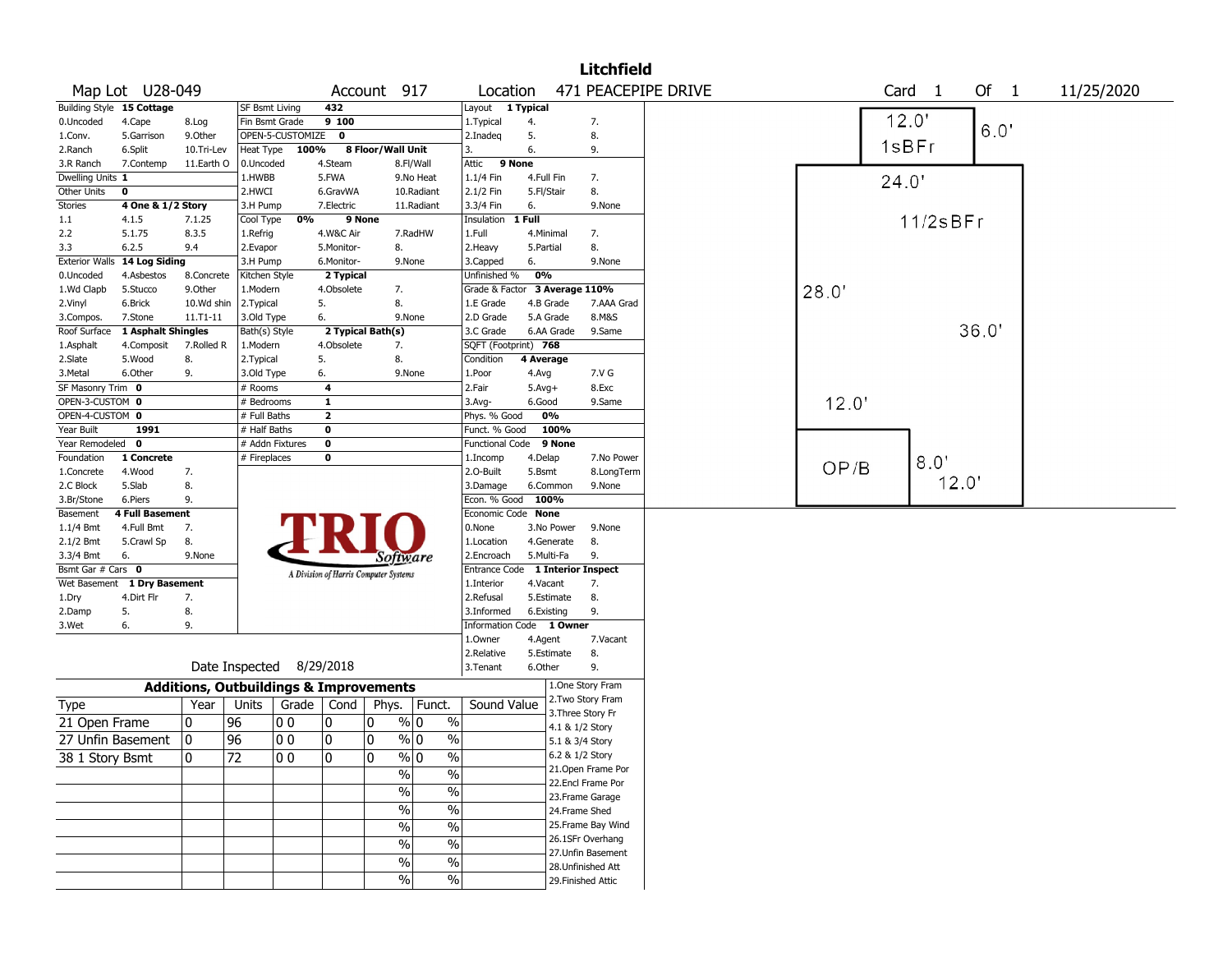|                   | Map Lot U28-050               | Account 1854 | Location                             |                       | 467 PEACEPIPE DRIVE    |                                     |             |                          | Card <sub>1</sub>                | Of $1$        |                                                      | 11/25/2020                          |
|-------------------|-------------------------------|--------------|--------------------------------------|-----------------------|------------------------|-------------------------------------|-------------|--------------------------|----------------------------------|---------------|------------------------------------------------------|-------------------------------------|
|                   | <b>WESTON, CONSTANCE</b>      |              |                                      | <b>Property Data</b>  |                        |                                     |             | <b>Assessment Record</b> |                                  |               |                                                      |                                     |
|                   | 467 PEACE PIPE DRIVE          |              | Neighborhood 158 Peacepipe Drive     |                       |                        | Year                                | Land        |                          | <b>Buildings</b>                 |               | Exempt                                               | Total                               |
|                   | LITCHFIELD ME 04350           |              |                                      |                       |                        | 2007                                |             | 25,920                   |                                  | 50,751        | 19,000                                               | 57,671                              |
|                   |                               |              | Tree Growth Year                     | $\mathbf 0$           |                        | 2008                                |             | 25,920                   |                                  | 50,702        | 18,050                                               | 58,572                              |
| B1817P333         |                               |              | X Coordinate<br>Y Coordinate         |                       | 0<br>$\mathbf 0$       | 2009                                |             | 25,920                   |                                  | 52,044        | 15,200                                               | 62,764                              |
|                   |                               |              | Zone/Land Use                        | <b>11 Residential</b> |                        | 2010                                |             | 25,920                   |                                  | 49,201        | 16,000                                               | 59,121                              |
|                   |                               |              |                                      |                       |                        | 2011                                |             | 25,920                   |                                  | 59,921        | 16,000                                               | 69,841                              |
|                   |                               |              | Secondary Zone                       |                       |                        | 2012                                |             | 25,920                   |                                  | 59,921        | 16,000                                               | 69,841                              |
|                   |                               |              | Topography 2 Rolling                 |                       |                        | 2013                                |             | 25,920                   |                                  | 59,921        | 16,000                                               | 69,841                              |
|                   |                               |              | 1.Level                              | 4.Below St            | 7.Res Protec           | 2014                                |             | 25,920                   |                                  | 59,921        | 16,000                                               | 69,841                              |
|                   |                               |              | 2.Rolling<br>3.Above St              | 5.Low<br>6.Swampy     | 8.<br>9.               | 2015                                |             | 25,920                   |                                  | 59,921        | 16,000                                               | 69,841                              |
|                   |                               |              | 4 Drilled Well<br>Utilities          |                       | <b>6 Septic System</b> | 2016                                |             | 25,920                   |                                  | 59,921        | 21,000                                               | 64,841                              |
|                   |                               |              | 1.Public                             | 4.Dr Well             | 7.Cesspool             | 2017                                |             | 25,920                   |                                  | 59,921        | 26,000                                               | 59,841                              |
|                   |                               |              | 2. Water                             | 5.Dug Well            | 8.Lake/Pond            | 2018                                |             | 25,920                   |                                  | 59,921        | 24,960                                               | 60,881                              |
|                   |                               |              | 3.Sewer<br>3 Gravel<br><b>Street</b> | 6.Septic              | 9.None                 | 2019                                |             | 55,700                   |                                  | 84,700        | 26,000                                               | 114,400                             |
|                   |                               |              |                                      |                       |                        | 2020                                |             | 55,700                   |                                  | 84,700        | 31,000                                               | 109,400                             |
|                   |                               |              | 1.Paved<br>2.Semi Imp                | 4.Proposed<br>5.R/O/W | 7.<br>8.               |                                     |             |                          | <b>Land Data</b>                 |               |                                                      |                                     |
|                   |                               |              | 3.Gravel                             | 6.                    | 9.None                 | <b>Front Foot</b>                   | <b>Type</b> | Frontage                 | <b>Effective</b><br><b>Depth</b> | <b>Factor</b> | <b>Influence</b><br>Code                             | <b>Influence</b>                    |
|                   | Inspection Witnessed By:      |              |                                      |                       | 0                      | 11.1-100                            |             |                          |                                  |               | %                                                    | <b>Codes</b><br>1.Unimproved        |
|                   |                               |              |                                      |                       | $\mathbf 0$            | 12.101-200<br>$13.201+$             |             |                          |                                  |               | %<br>%                                               | 2.Excess Frtg<br>3. Topography      |
|                   |                               |              | Sale Date                            | <b>Sale Data</b>      |                        | 14.                                 |             |                          |                                  |               | %                                                    | 4.Size/Shape                        |
| X                 |                               | Date         | Price                                |                       |                        | 15.                                 |             |                          |                                  |               | %<br>%                                               | 5.Access<br>6.Restriction           |
| No./Date          | Description                   | Date Insp.   | Sale Type                            |                       |                        |                                     |             |                          |                                  |               | %                                                    | 7. Right of Way                     |
|                   |                               |              | 1.Land                               | 4.MFG UNIT            | 7.                     | <b>Square Foot</b>                  |             |                          | <b>Square Feet</b>               |               |                                                      | 8.View/Environ<br>9.Fract Share     |
|                   |                               |              | 2.L & B                              | 5.Other               | 8.                     | 16.Regular Lot                      |             |                          |                                  |               | %<br>%                                               | <b>Acres</b>                        |
|                   |                               |              | 3.Building                           | 6.                    | 9.                     | 17.Secondary Lot<br>18. Excess Land |             |                          |                                  |               | $\frac{9}{6}$                                        | 30. Frontage 1                      |
|                   |                               |              | Financing                            |                       |                        | 19.Condominium                      |             |                          |                                  |               | $\overline{\frac{9}{6}}$                             | 31. Frontage 2<br>32.Tillable       |
| Notes:            |                               |              | 1.Convent<br>2.FHA/VA                | 4.Seller              | 7.<br>8.               | 20.Miscellaneous                    |             |                          |                                  |               | $\overline{\frac{9}{6}}$<br>$\overline{\frac{9}{6}}$ | 33.Tillable                         |
|                   | '21 Remove Richard( Deceased) |              | 3.Assumed                            | 5.Private<br>6.Cash   | 9.Unknown              |                                     |             |                          |                                  |               | $\frac{9}{6}$                                        | 34.Softwood F&O                     |
|                   |                               |              |                                      |                       |                        | <b>Fract. Acre</b>                  |             |                          | <b>Acreage/Sites</b>             |               |                                                      | 35. Mixed Wood F&O                  |
|                   |                               |              | Validity                             |                       |                        | 21. Houselot (Frac                  | 21          |                          | 0.14                             | 100           | %<br>$\mathbf 0$                                     | 36.Hardwood F&O                     |
|                   |                               |              | 1.Valid<br>2.Related                 | 4.Split<br>5.Partial  | 7.Renovate<br>8.Other  | 22.Baselot(Fract)                   | 44          |                          | 1.00                             | 80            | %<br>$\mathbf 0$                                     | 37.Softwood TG<br>38. Mixed Wood TG |
|                   |                               |              | 3.Distress                           | 6.Exempt              | 9.                     | 23.<br><b>Acres</b>                 | 45          |                          | 1.00                             | 100           | $\frac{9}{6}$<br>$\mathbf 0$                         | 39.Hardwood TG                      |
|                   |                               |              | Verified                             |                       |                        | 24. Houselot                        |             |                          |                                  |               | %<br>%                                               | 40. Wasteland                       |
|                   |                               |              |                                      |                       |                        | 25.Baselot                          |             |                          |                                  |               | %                                                    | 41.Gravel Pit                       |
|                   |                               |              | 1.Buyer<br>2.Seller                  | 4.Agent<br>5.Pub Rec  | 7.Family<br>8.Other    | 26.Rear 1                           |             |                          |                                  |               | %                                                    | 42. Mobile Home Si                  |
|                   |                               |              | 3.Lender                             | 6.MLS                 | 9.                     | 27.Rear 2                           |             |                          |                                  |               |                                                      | 43.Camp Site<br>44.Lot Improvemen   |
|                   |                               |              |                                      |                       |                        |                                     |             |                          |                                  |               |                                                      |                                     |
| <b>Litchfield</b> |                               |              |                                      |                       |                        | 28. Rear 3<br>29. Rear 4            |             |                          | <b>Total Acreage</b>             | 0.14          |                                                      | 45.Access Right                     |